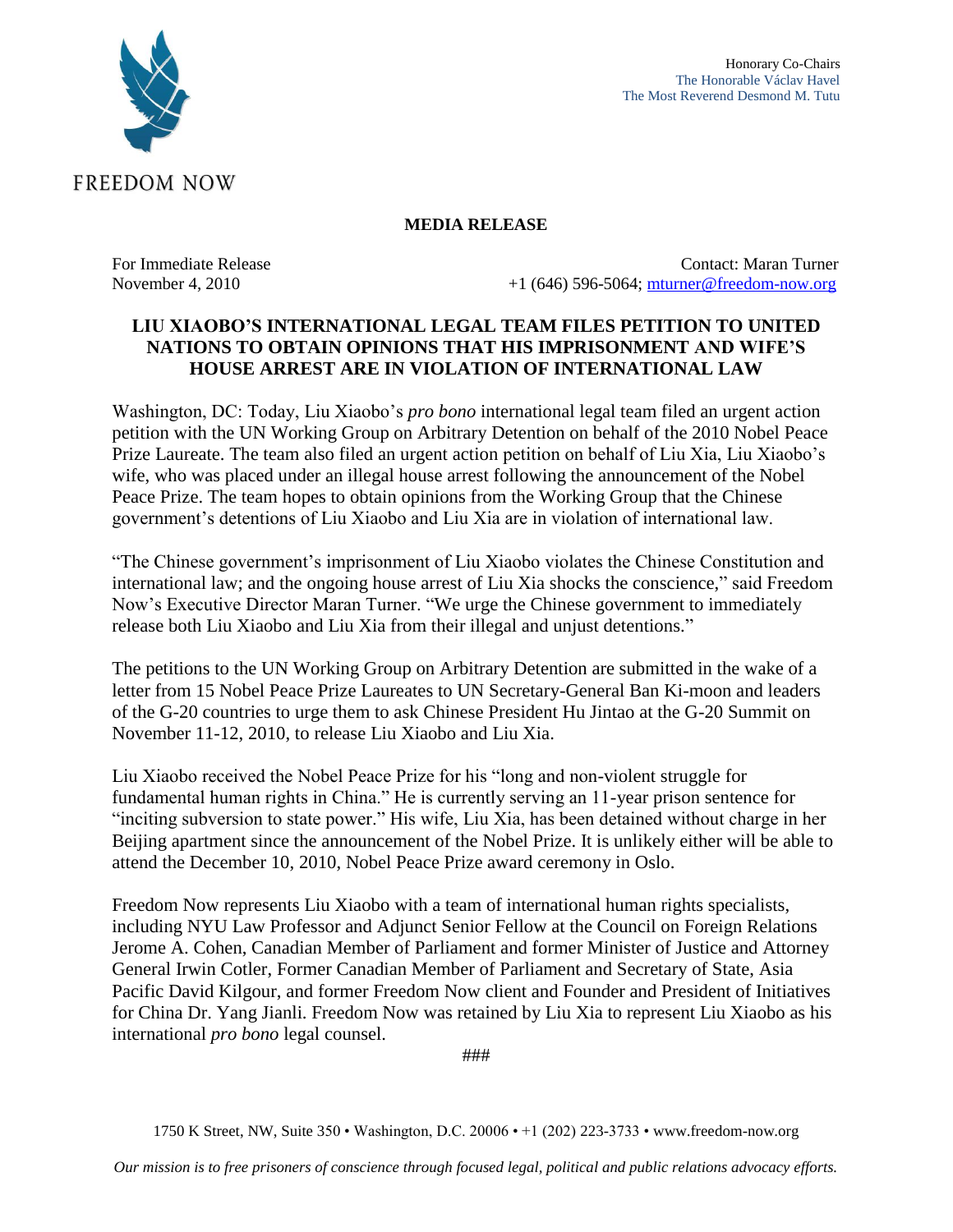### **PETITION TO:**

#### **UNITED NATIONS**

#### **WORKING GROUP ON ARBITRARY DETENTION**

Chairman/Rapporteur: Mr. Malick El Hadji Sow (Senegal) Vice-Chairperson: Ms. ShaheenSardar Ali (Pakistan) Mr. Roberto Garretón (Chile) Mr. MadsAndenas (Norway) Mr. Vladimir Tochilovsky (Ukraine)

### **HUMAN RIGHTS COUNCIL UNITED NATIONS GENERAL ASSEMBLY**

In the Matter of **Liu Xiaobo**, Citizen of the People"s Republic of China

v.

Government of the People"s Republic of China

### **URGENT ACTION REQUESTED**

And Petition for Relief Pursuant to Resolutions 1997/50, 2000/36, 2003/31, and 6/4<sup>1</sup>

*Submitted By:* Maran Turner, Patrick Griffith, Jerome A. Cohen, Irwin Cotler, David Kilgour, and Yang Jianli Freedom Now 1750 K Street, NW, Suite 350 Washington, DC 20006 United States of America +1 (202) 223-3733 (tel) +1 (202) 223-1006 (fax) pgriffith@freedom-now.org

November 4, 2010

<sup>&</sup>lt;sup>1</sup> Resolutions 1997/50, 2000/36, and 2003/31 were adopted by the UN Commission on Human Rights extending the mandate of the Working Group on Arbitrary Detention. The Human Rights Council, which "assume[d]… all mandates, mechanisms, functions and responsibilities of the Commission on Human Rights" pursuant to UN General Assembly Resolution 60/251, G.A. Res. 60/251, ¶ 6 (Mar. 15, 2006), further extended the mandate through Resolutions 6/4 and 15/18.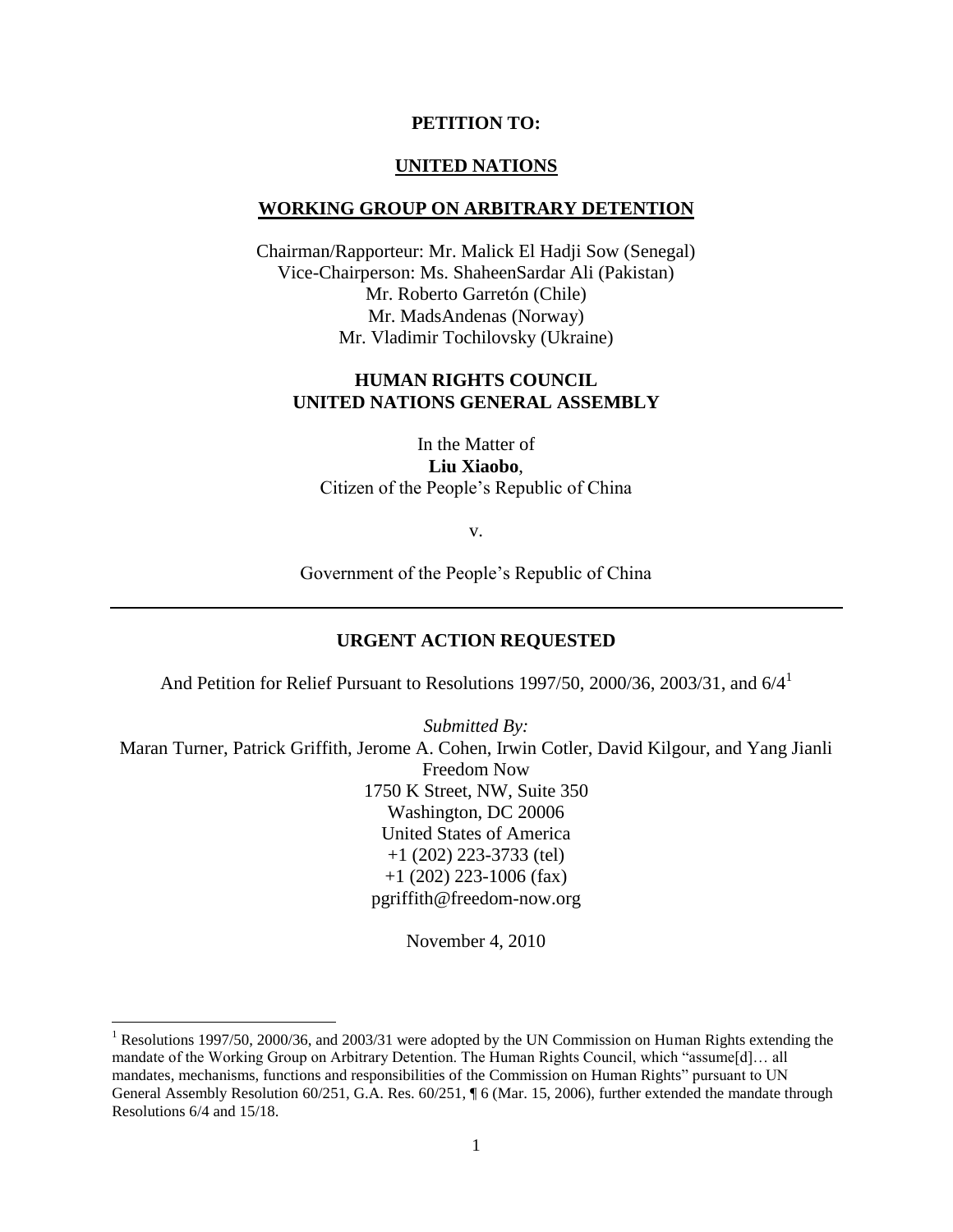#### **BASIS FOR "URGENT ACTION" REQUEST**

As set forth in the attached Petition, the Chinese government is arbitrarily depriving Liu Xiaobo of his liberty.

There is reason to believe that Dr. Liu"s life and health may be in danger. The Government of China has consistently attempted to limit Dr. Liu"s access to the outside world. After authorities took him into custody on December 8, 2008, Dr. Liu was held *incommunicado*  for nearly one month. The government then detained him for almost six months at an undisclosed location, again without access to a lawyer and allowed him only two visits with his wife. Dr. Liu is currently detained at Jinzhou Prison in Liaoning Province 300 kilometers from Beijing. Though authorities permit Dr. Liu a monthly one-hour visit from his wife, the government now holds her under house arrest, and is increasingly limiting her ability to communicate with the outside world. Because Dr. Liu"s primary contact with the outside world has been severed there are now significant concerns regarding his wellbeing.

The Government of China specifically targets writers, human rights activists, and political dissidents, subjecting some to arbitrary arrest and imprisonment. Conditions in China"s prisons for political and non-political prisoners are bleak; problems include overcrowding, inadequate sanitation, poor food quality, and lack of access to medical treatment.<sup>2</sup> Despite some reform to the criminal justice system in China, the United Nations Committee Against Torture has expressed concern regarding "reports of abuses in custody, including the high number of deaths, possibly related to torture or ill-treatment, and about the lack of investigation into these abuses and deaths in custody."<sup>3</sup>

Accordingly, it is hereby requested that the Working Group consider this petition pursuant to the "Urgent Action" procedure.<sup>4</sup> In addition, it is also requested that the attached Petition be considered a formal request for an opinion of the Working Group pursuant to Resolution 1997/50 of the Commission on Human Rights as reconfirmed by Resolutions 2000/36, 2003/31, and Human Rights Council Resolutions 6/4 and 15/18.

### **QUESTIONNAIRE TO BE COMPLETED BY PERSONS ALLEGING ARBITRARY ARREST OR DETENTION**

### **I.IDENTITY**

- 1. **Family name**: Liu
- 2. **First name**: Xiaobo

 2 *See* U.S. State Dep"t. Country Reports on Human Rights, *China (includes Tibet, Hong Kong, and Macao)(2009)*, Mar. 11, 2010, *available at* http://www.state.gov/g/drl/rls/hrrpt/2009/eap/135989.htm [hereinafter Country Reports].

<sup>3</sup> U.N. Gen. Assembly [GAOR], U.N. Comm. Against Torture, *Report of the Comm. Against Torture*, 19, U.N. Doc. A/64/44 (2009).

<sup>4</sup> *Report of the Working Group on Arbitrary Detention,* E/CN.4/1998/44 (Dec. 19, 1997), Annex 1 at ¶ 22-24.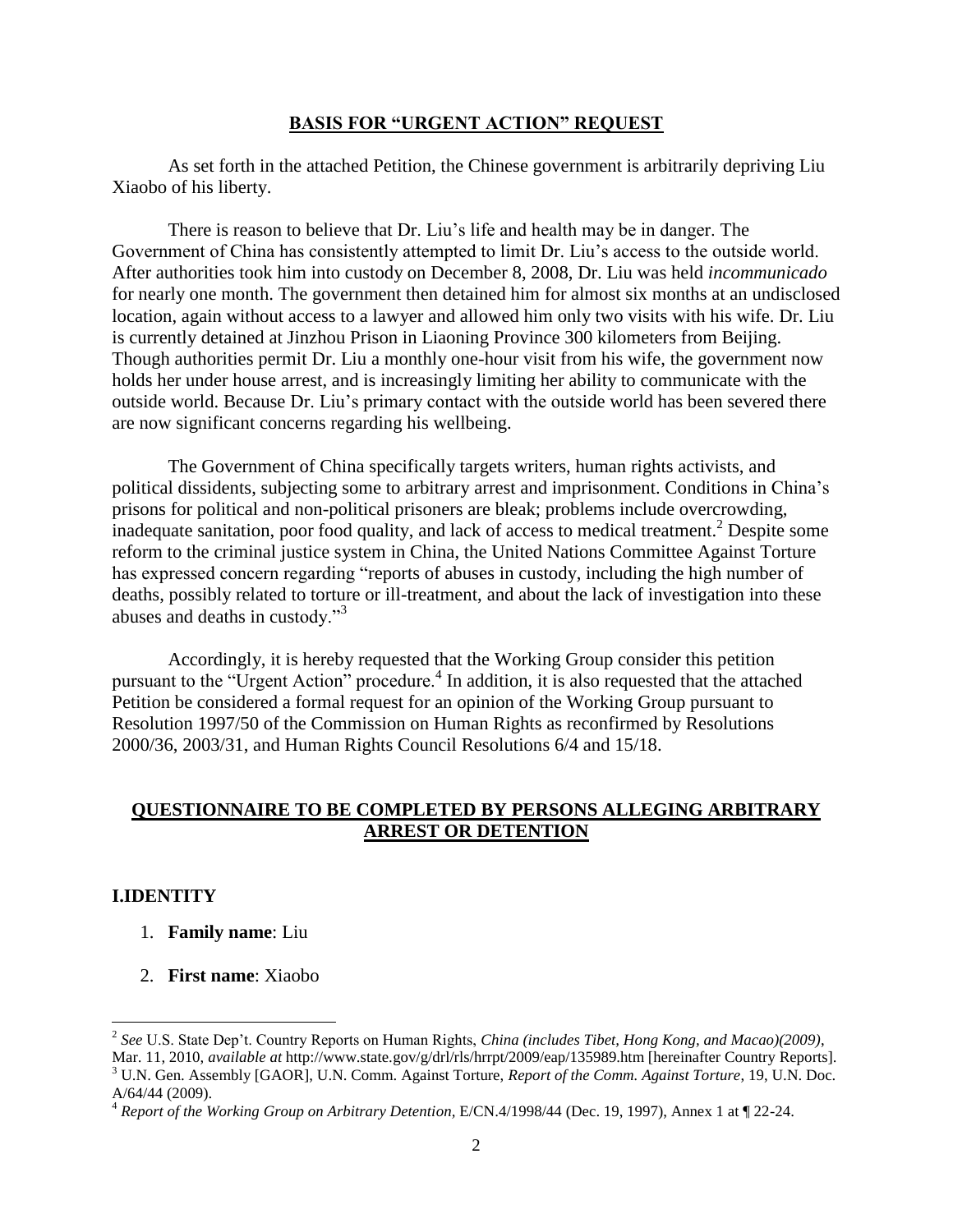- 3. **Sex**: Male
- 4. **Birth date**: December 28, 1955
- 5. **Nationality**: People"s Republic of China
- 6. **(a) Identity document (if any)**: **(b) Issued by**: Unknown **(c) On (date)**: Unknown **(d) No.**: 210203195512285575
- 7. **Profession and/or activity (if believed to be relevant to the arrest/ detention)**: Democracy advocate and literary scholar

## 8. **Address of usual residence**:

No. 502, Unit 1, Building 10 Bank of China Dormitory Qixian Village Haidian District Beijing China

## **II. ARREST**

- 1. **Date of arrest**: Dr. Liu was taken into custody on December 8, 2008, and placed under "residential supervision." He was formally arrested on June 23, 2009.
- 2. **Place of arrest (as detailed as possible)**: Dr. Liu"s home in Beijing
- 3. **Forces who carried out the arrest or are believed to have carried it out**: Beijing Public Security Bureau
- 4. **Did they show a warrant or other decision by a public authority?** Yes
- 5. **Authority who issued the warrant or decision**: Unknown
- 6. **Relevant legislation applied (if known)**: After being taken into custody, Dr. Liu was placed under "residential surveillance," authorized under Article 50 of the Criminal Procedure Law of the People"s Republic of China.

# **III. DETENTION**

- 1. **Date of detention**: December 8, 2008
- 2. **Duration of detention (if not known, probable duration)**: December 8, 2008 present (approximately 696 days)
- 3. **Forces holding the detainee under custody**: Authorities at Jinzhou Prison in Liaoning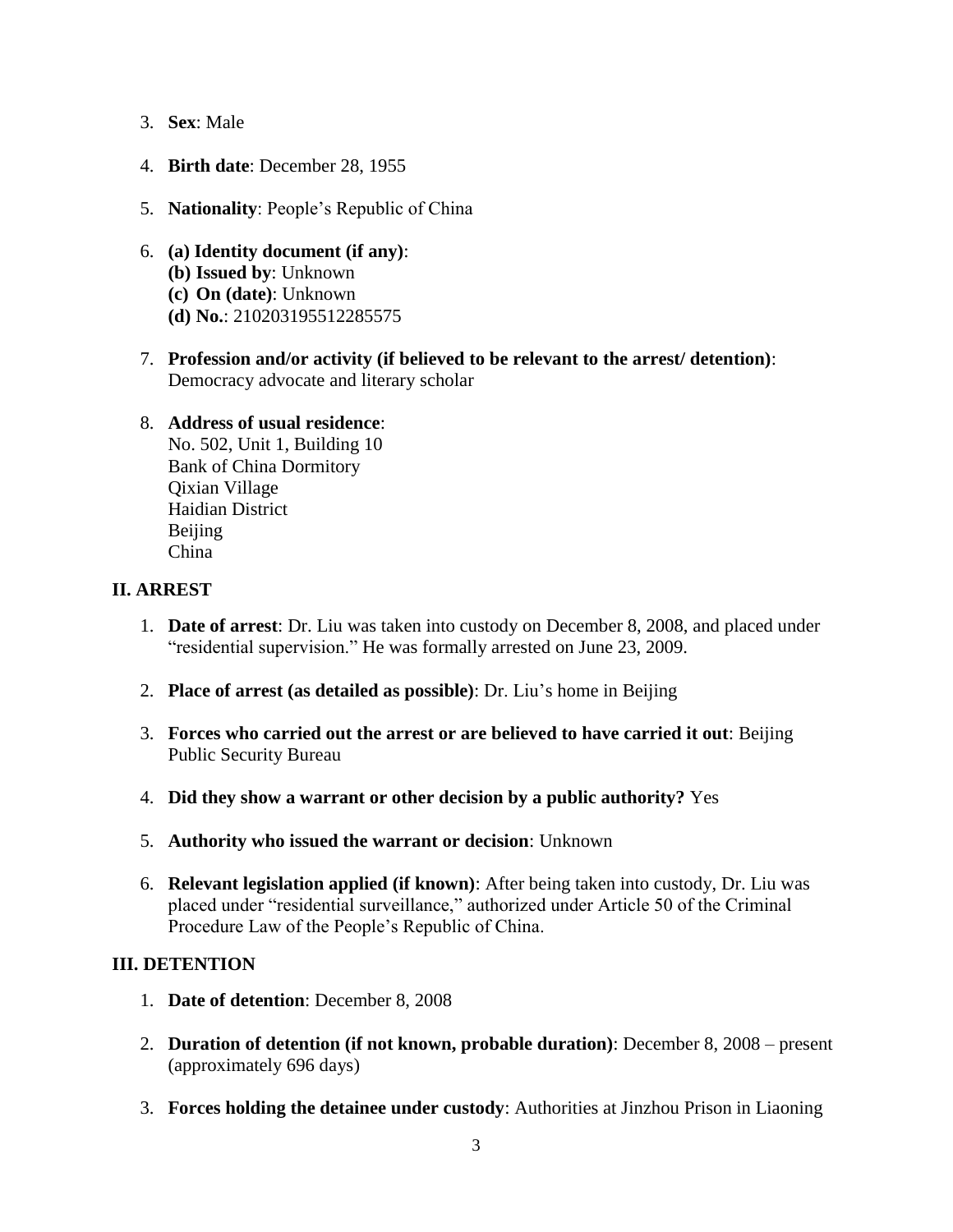Province

- 4. **Places of detention (indicate any transfer and present place of detention)** December 8, 2008 – June 23, 2009: Unknown location June 23, 2009 – May 24, 2010: No. 1 Detention Center of Beijing May 24, 2010 – Present: Jinzhou Prison, Liaoning Province
- 5. **Authorities that ordered the detention**: Beijing Municipal No. 1 Intermediate People"s Court
- 6. **Reasons for the detention imputed by the authorities**: Dr. Liu is alleged to have incited subversion of state power and the overthrow of the socialist system. See "Statement of Facts" below.
- 7. **Relevant legislation applied (if known)**: Dr. Liu is alleged to have violated Article 105(2) of the *Criminal Law of the People's Republic of China*.

# **IV. DESCRIBE THE CIRCUMSTANCES OF THE ARREST AND/OR THE DETENTION AND INDICATE PRECISE REASONS WHY YOU CONSIDER THE ARREST OR DETENTION TO BE ARBITRARY**

## **A. Statement of Facts**

This statement of facts details what is known about the circumstances surrounding the detention and trial of Dr. Liu, as well as the current political climate in China for human rights activists.

# **1. China's Recent Crackdown on Human Rights and the Rule of Law**

Despite gradual steps forward since the 1989 crackdown in Tiananmen Square, the human-rights situation in China remains bleak and is worsening in several areas. In particular, the Chinese government has increased its detention and harassment of human rights activists and political dissidents. The recent twentieth anniversary of Tiananmen Square only served to amplify government suspicion and prompt a greater crack down on free speech. In addition to Internet control, home surveillance, and arbitrary arrests, security forces have reportedly committed arbitrary and unlawful killings to silence some of China's citizens.<sup>5</sup>

Free speech is among the areas of slowest progress in China. Despite constitutional guarantees of freedom of speech and press, the government treats the Chinese Communist Party's "leading role" as superior to individual liberties.<sup>6</sup> In June 2009, authorities imposed house arrest upon several dissidents, including signatories of Charter 08.<sup>7</sup> "Raids, detentions, arrests, and judicial punishments indiscriminately affected not only those suspected of supporting

 $\overline{\phantom{a}}$ <sup>5</sup> Country Reports, *supra* note 2.

<sup>6</sup> *Id*.

<sup>7</sup> *Id*.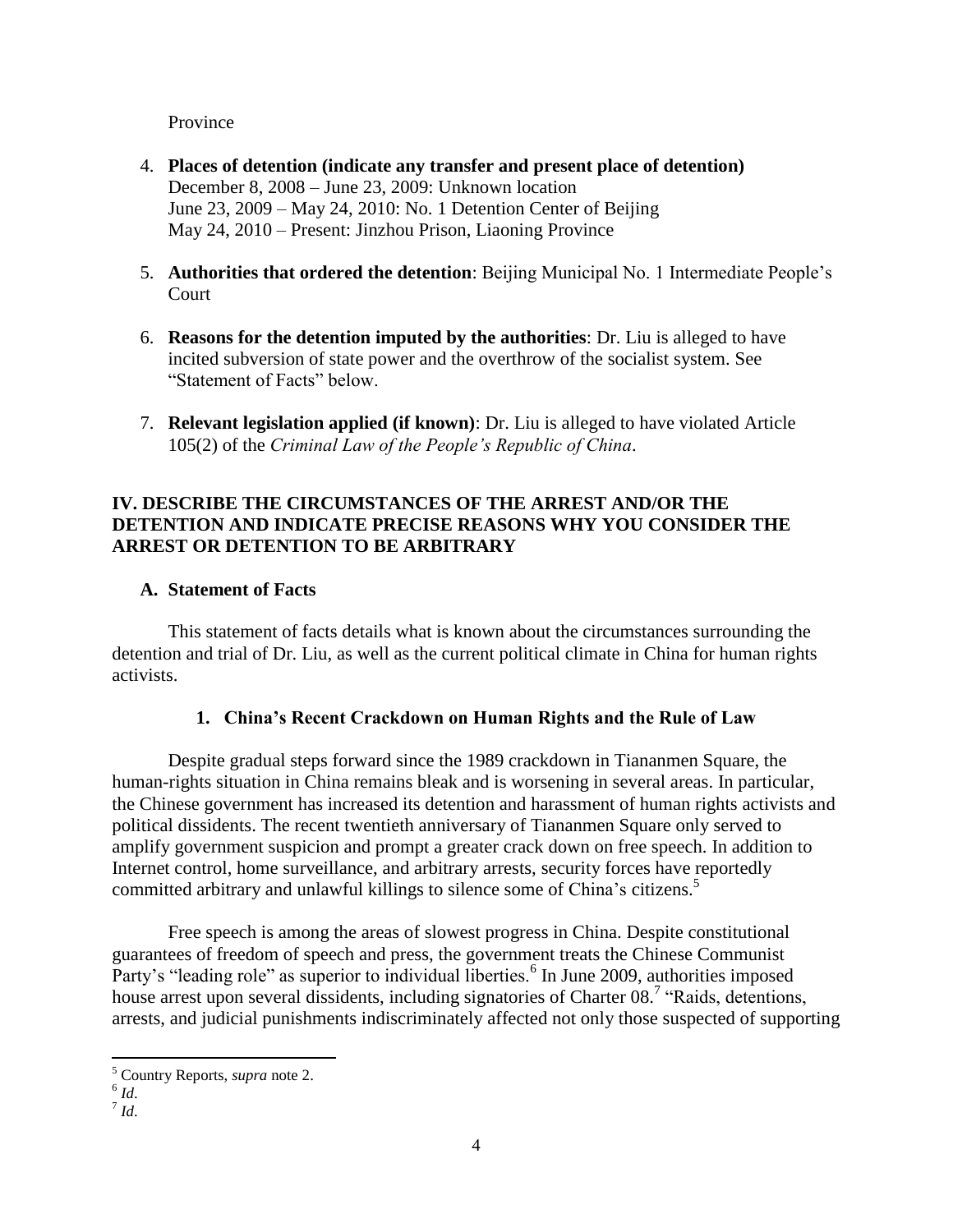terrorism but also those who peacefully sought to pursue political goals or worship."<sup>8</sup> Government officials also closely scrutinize intellectual and political gatherings touching upon sensitive topics. In particular, Chinese officials use charges of "subversion" under Article 105 of China"s Criminal Code to punish "peacefully expressed criticism of the government or the Party."<sup>9</sup>

China"s respect for pre-trial procedures also remains lacking. The law still allows police to detain persons without charging them. Among those most heavily targeted by the government are human rights activists, journalists, former political prisoners, and their families. House arrest remains a popular means of surveillance, control, and non-judicial punishment of such individuals.<sup>10</sup> Liu Xia, the wife of Dr. Liu, has fallen victim to this precise form of government harassment. She has been detained in her home since her husband was announced as the recipient of the 2010 Nobel Peace Prize.

Even at trial, due process remains elusive. While the law calls for independent judicial judgment, detainees are frequently convicted after a show trial based on directives from both the government and the Chinese Communist Party.<sup>11</sup> Especially in politically sensitive cases, there is no court presumption of innocence. For example, in 2008, the conviction rate for both first- and second-instance criminal trials exceeded 99 percent.<sup>12</sup>

## **2. Liu Xiaobo's Background**

Originally from Changchun, located in northeast China's Jilin Province,<sup>13</sup> Dr. Liu is a 54year-old former literature professor and one of the most prominent democracy activists in China.<sup>14</sup> Dr. Liu began an academic career at the Bejing Normal University as a lecturer, <sup>15</sup> where he earned a doctoral degree before joining the faculty.<sup>16</sup> A published and popular professor, Dr. Liu was invited to be a visiting scholar in Europe and the United States.<sup>17</sup> In 1989, however, Dr. Liu left his position as a visiting scholar at Columbia University in New York, and returned to China to join the protests then occurring in Tiananmen Square.<sup>18</sup>

http://www.reuters.com/article/idUSTRE5BB0GV20091212.

 8 *Id*.

<sup>9</sup> Congressional-Executive Commission on China, *Annual Report 2010*, 58, Oct. 10, 2010, http://frwebgate.access.gpo.gov/cgi-

bin/getdoc.cgi?dbname=111\_cong\_house\_committee\_prints&docid=f:61507.pdf

<sup>10</sup> Country Reports, *supra* note 2.

<sup>11</sup> *Id*.

 $\frac{12}{1}$ 

<sup>13</sup> David Eimer, *Liu Xiaobo Wins Nobel Peace Prize: A Profile*, TELEGRAPH, Oct. 8,

<sup>2010,</sup> http://www.telegraph.co.uk/news/worldnews/asia/china/8050873/Liu-Xiaobo-wins-Nobel-Peace-Prize-aprofile.html.

<sup>14</sup> Chris Buckley, *China Moves to Trial of Prominent Dissident*, REUTERS, Dec. 12, 2009,

<sup>15</sup> Eimer, *supra* note 13.

<sup>&</sup>lt;sup>16</sup> Andrew Jacobs & Jonathan Ansfield, *Nobel Peace Prize Given to Jailed Chinese Dissident*, N.Y. TIMES, Oct. 8, 2010, http://www.nytimes.com/2010/10/09/world/09nobel.html?scp=5&sq=liu%20xiaobo&st=cse.

<sup>&</sup>lt;sup>17</sup> Liu Xiaobo, *I Have No Enemies: My Final Statement* (Dec. 23, 2009) (translation by Human Rights in China), http://www.hrichina.org/public/contents/article?revision\_id=174000&item\_id=173747.

<sup>18</sup> John, Pomfret, *China's Liu Xiaobo Wins Nobel Prize*, WASH. POST, Oct. 8, 2010,

http://www.washingtonpost.com/wp-dyn/content/article/2010/10/08/AR2010100801502.html. *See also* Jacobs & Ansfield, *Nobel Peace Prize Given to Jailed Chinese Dissident*, *supra* note 16.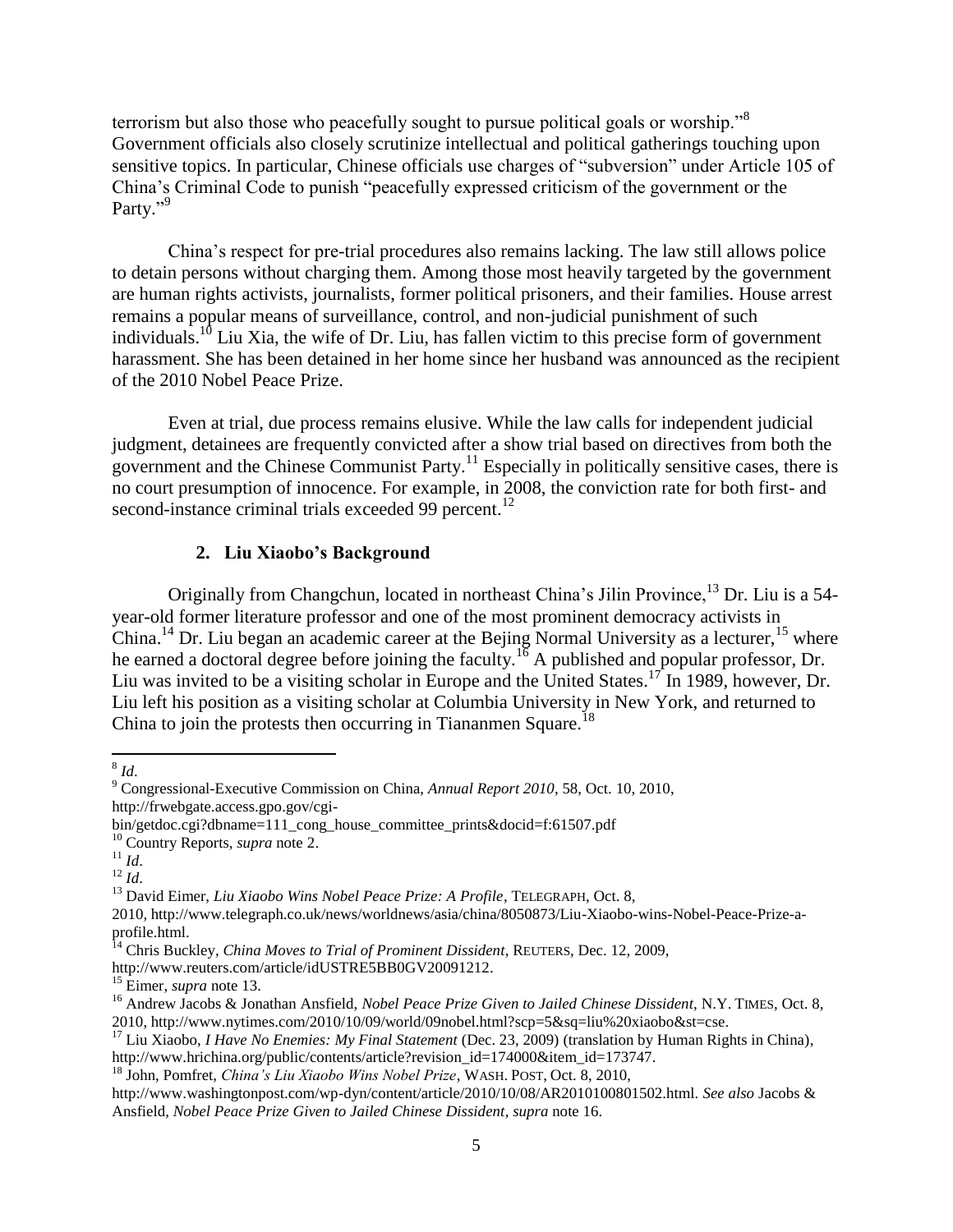When Dr. Liu returned to Beijing, thousands of students were occupying Tiananmen Square, calling for democracy, while other demonstrations spread across the country.<sup>19</sup> When it "became apparent that the military would clear the square by force, Dr. Liu and three other-well known intellectuals<sup>20</sup> staged a 72-hour hunger strike as a show of solidarity...<sup>"21</sup> As tanks prepared to move into the square, Dr. Liu and the older intellectuals persuaded some students to leave the square,  $2^2$  and negotiated with the military to allow the students to leave the square safely, preventing even more bloodshed.<sup>23</sup> In response, the government detained Dr. Liu for 20 months at the Qincheng Prison on charges of "counterrevolution."<sup>24</sup> Dr. Liu also lost his teaching position with the Beijing Normal University and was prohibited from ever publishing in China again.<sup>25</sup> His only two opportunities to speak publicly after 1989 have come while addressing The People's Intermediate Court in Beijing in defense of criminal charges.<sup>26</sup>

Despite these violations of his right to freedom of expression, Dr. Liu continued to advocate for peaceful and democratic reform in China. After his experience at Tiananmen Square, he became a moderate voice in the pro-democracy movement, rejecting the use of violence or rebellion.<sup>27</sup> During this time Dr. Liu became a prolific writer, authoring hundreds of essays,<sup>28</sup> which would eventually lead to further arbitrary detentions.

In 1995, the government placed Dr. Liu under house arrest for eight months at an unknown location for his writings and advocacy.<sup>29</sup> Then, in 1996, the Beijing Municipal People's Government ordered Dr. Liu to serve three years of "reeducation through labor" on charges of "rumor mongering and slander" and "disturbing the social order."<sup>30</sup> These charges were in retaliation for Dr. Liu's writings in support of freedoms of speech and religion.<sup>31</sup> On September 15, 1999, the Working Group on Arbitrary Detention (Working Group) recognized that the

<sup>19</sup> *Id*.

<sup>&</sup>lt;sup>20</sup> The other three intellectuals who went on hunger strike and supported peaceful negotiations between the students and government were Hou Dejian, Zhou Duo, and Gao Xin. Human Rights in China, *About Liu Xiaobo*, http://www.hrichina.org/public/contents/article?revision\_id=174015&item\_id=173591 (last visited Oct. 21, 2010).

<sup>21</sup> Jacobs & Ansfield, *Nobel Peace Prize Given to Jailed Chinese Dissident, supra* note 16.

<sup>&</sup>lt;sup>22</sup> Andrew Jacobs & Jonathan Ansfield, *Unusual Opposition to a Favorite for Nobel*, N.Y. TIMES, Oct. 6, 2010, http://www.nytimes.com/2010/10/07/world/asia/07china.html?ref=liu\_xiaobo. In persuading the students to remain non-violent, Liu and the others "pried a stolen rifle from the hands of a disgruntled student…" Jacobs & Ansfield, *Nobel Peace Prize Given to Jailed Chinese Dissident*, *supra* note 16.

<sup>23</sup> *Id. See also* Cara Anna, *Contender for Nobel Prize in Chinese Prison*, ASSOCIATED PRESS, Oct. 2, 2010, http://www.washingtonpost.com/wp-dyn/content/article/2010/10/02/AR2010100201667.html. <sup>24</sup> Human Rights in China, *Liu Xiaobo: A Chronology of Activism,*

http://www.hrichina.org/public/contents/article?revision\_id=173903&item\_id=173603 (last visited Oct. 21, 2010). <sup>25</sup> Liu Xiaobo, *I Have No Enemies: My Final Statement*, *supra* note 17.

<sup>26</sup> *Id*.

<sup>27</sup> Pomfret, *supra* note 18. *See also* Jacobs & Ansfield, *Unusual Opposition to a Favorite for Nobel*, *supra* note 22, noting that his moderation has resulted in criticism from some exiled members of the Chinese democracy movement. Despite his moderate views, the government instead chose to categorize him, through the state-run *Global Times* newspaper, as a radical and separatist. Anna, *Contender for Nobel Prize in Chinese Prison, supra* note 23.

<sup>28</sup> Human Rights in China, *About Liu Xiaobo*, *supra* note 20.

<sup>29</sup> Human Rights in China, *Liu Xiaobo: A Chronology of Activism*, *supra* note 24.

<sup>30</sup> *Liu Xiaobo v. People's Republic of China*, Opinion No. 17/1999, at ¶ 5, U.N. Doc., E/CN.4/2000/4/Add.1, at pg. 72.

<sup>31</sup> Human Rights in China, *About Liu Xiaobo*, *supra* note 20.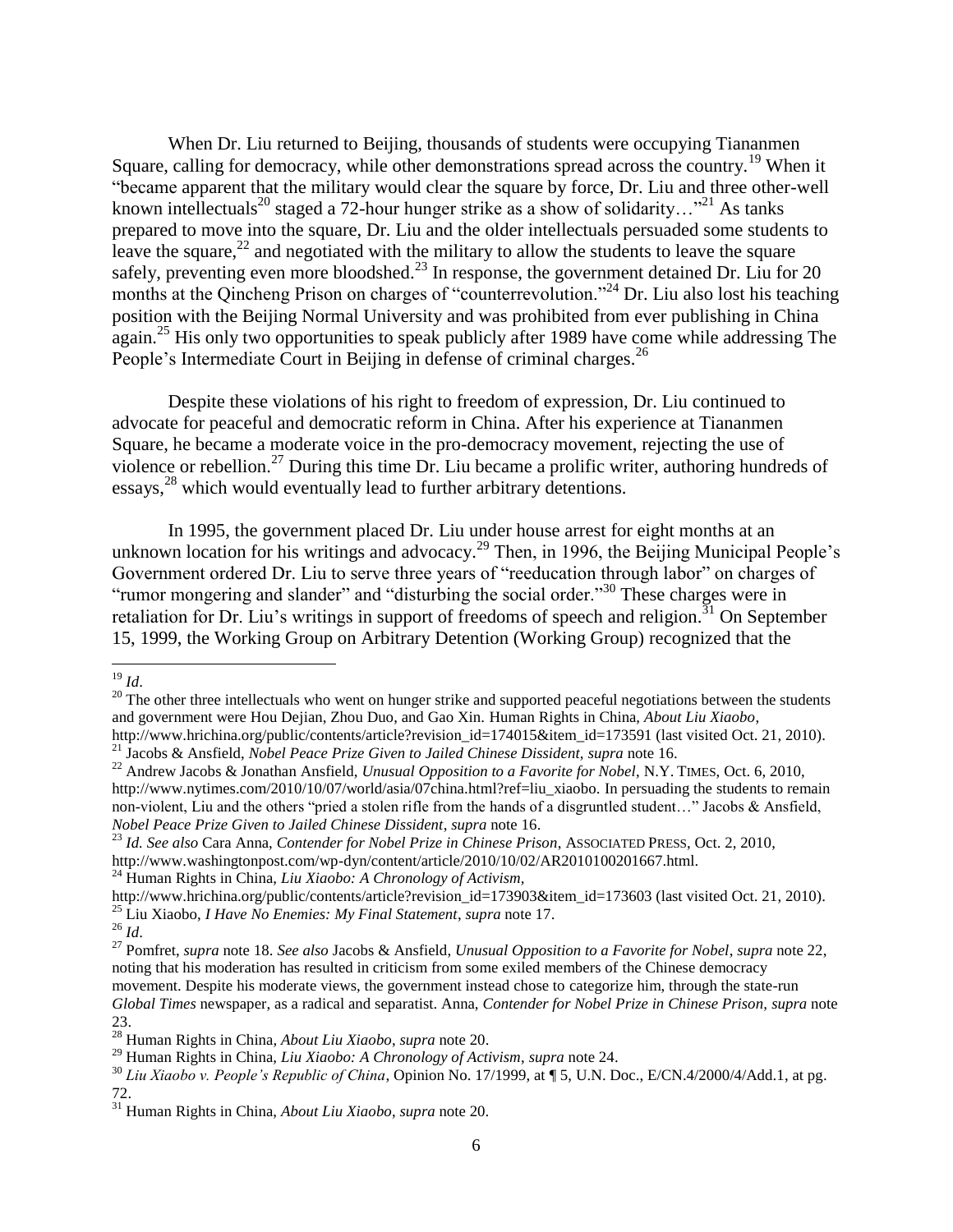government deprived Dr. Liu of his liberty "simply for exercising fundamental rights,"<sup>32</sup> and found the detention arbitrary under Category II.<sup>33</sup> Despite surveillance and harassment by the government after his release in late 1999, Dr. Liu continued to write, criticize the government, and call for reform and support for human rights in China.<sup>34</sup>

Dr. Liu is married to Liu Xia, a poet, artist, and intellectual currently under house arrest in Beijing. Mrs. Liu"s arbitrary detention is the subject of a petition submitted November 4, 2010, to the Working Group on Arbitrary Detention, *In the Matter of Liu Xia, Citizen of the People's Republic of China v. Government of the People's Republic of China*.

### **3. Current Detention**

### **i. Arrest and** *Incommunicado* **Detention**

The road to Dr. Liu"s current detention is again linked to his writings, in particular Charter 08. Drafted by a number of intellectuals, including Dr. Liu and Zhang Zuhua among others, Charter 08 is modeled after the Charter 77 of then-Czechoslovakia and offers an alternative vision for China's political future.<sup>35</sup> Charter 08 calls for political reform in China based on the principals of human rights, freedom, and democracy.<sup>36</sup> Though Dr. Liu did not initially begin as the leader of the group, he eventually volunteered to "be out in front" on the effort.<sup>37</sup> Charter 08, originally signed by over 300 workers, intellectuals, and party members, eventually garnered approximately 10,000 signatures before government censors removed it from the Internet in China.<sup>38</sup> Since its release, the government has questioned and harassed many of the signatories.<sup>39</sup>

On December 8, 2008, two days before the public release of Charter  $08<sup>40</sup>$  authorities detained Dr. Liu and Zhang Zuhua.<sup>41</sup> Police arrived at Dr. Liu's home to arrest him just after 9 pm; however, they did not give a reason for the arrest, and the detention order used by the police left the line for "suspected crime" blank.<sup>42</sup> Officers searched the men's homes and seized

<sup>36</sup> Charter 08, (translated by Human Rights In China)

<sup>38</sup> Eimer, *supra* note 13. *See also* Sharon LaFaniere, *Wife Detained After Visiting Nobel Winner*, NEW YORK TIMES, Oct. 10, 2010, http://www.nytimes.com/2010/10/11/world/asia/11nobel.html?ref=liu\_xiaobo.

 $\overline{\phantom{a}}$ <sup>32</sup> *Xiaobo*, Opinion No. 17/1999, at ¶ 9.

 $33$  *Id.*, at  $\P$  12.

<sup>34</sup> *See* PEN.org, *Liu Xiaobo*, http://www.pen.org/viewmedia.php/prmMID/3029/prmID/172 (last visited Oct. 21, 2010). *See also* Human Rights in China, *Liu Xiaobo: A Chronology of Activism*, *supra* note 24. Though he was prohibited from publishing in China and had lost the right to publicly speak in the country, he was able to communicate though foreign media. Liu Xiaobo, *I Have No Enemies: My Final Statement*, *supra* note 17. He did this often by bicycling to the compounds where foreigners lived and worked to fax his articles to overseas publications. Jacobs & Ansfield, *Nobel Peace Prize Given to Jailed Chinese Dissident, supra* note 16. <sup>35</sup> Pomfret, *supra* note 18.

http://www.hrichina.org/public/contents/article?revision\_id=174002&item\_id=173687 (last visited Oct. 21, 2010). <sup>37</sup> Pomfret, *supra* note 18.

<sup>39</sup> Country Reports, *supra* note 2.

<sup>40</sup> Anna, *Contender for Nobel Prize in Chinese Prison, supra* note 23.

<sup>41</sup> Ben Blanchard, *China Detains Dissidents Ahead of Human Rights Day*, REUTERS, Dec. 9, 2010,

http://www.reuters.com/article/idUSTRE4B839720081209.

<sup>42</sup> Anna, *Contender for Nobel Prize in Chinese Prison*, *supra* note 23.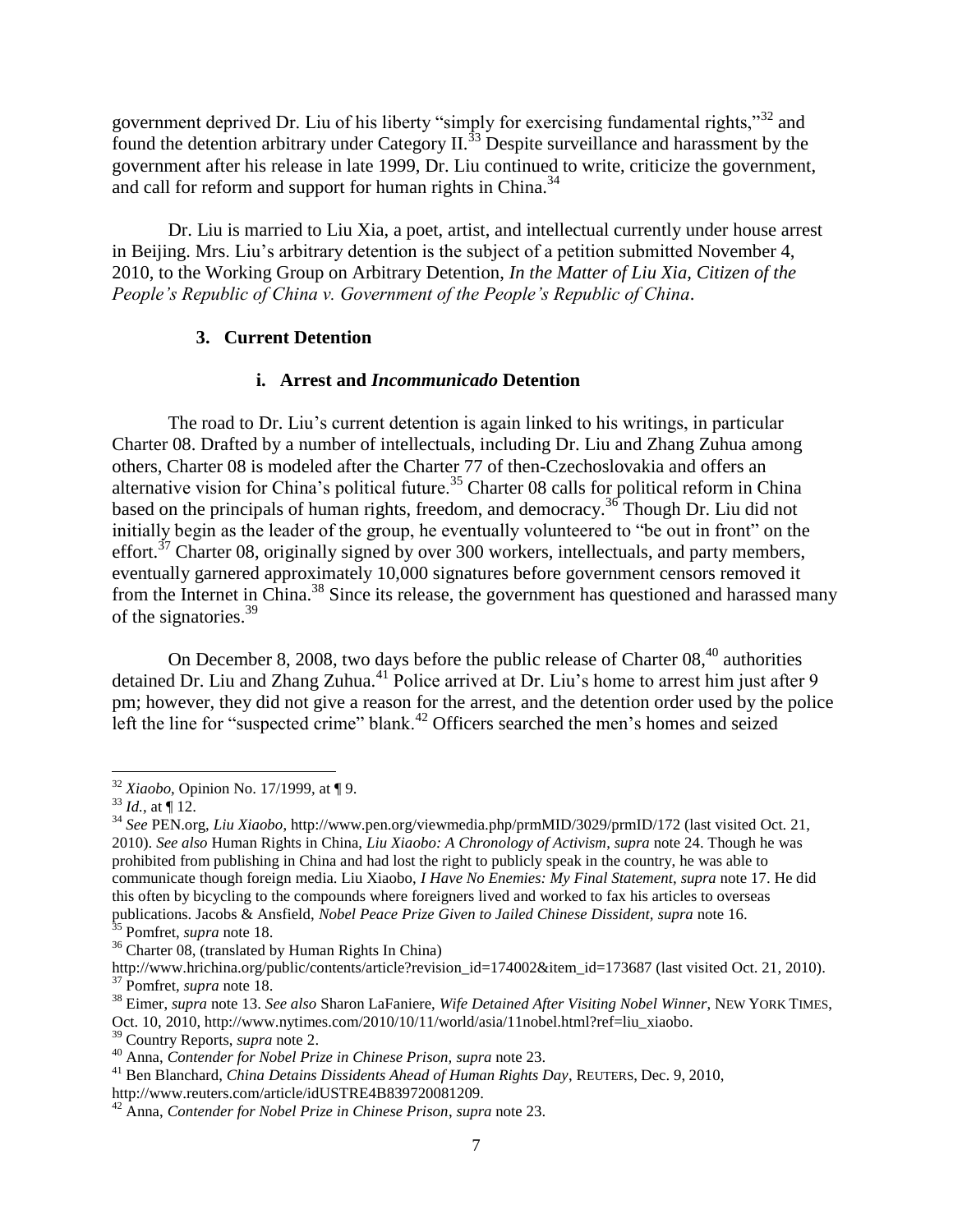computers and other materials.<sup>43</sup> Though authorities released Zhang the following day, authorities detained Dr. Liu for nearly six months under "residential surveillance" at an unknown location during an official investigation.<sup>44</sup>

After taking Dr. Liu into custody, the Beijing Public Security Bureau refused him access to his family or legal counsel,<sup>45</sup> and held him *incommunicado* until December 31, 2008, when he was allowed to meet with his wife, Liu Xia.<sup>46</sup> Though authorities allowed him visits on two occasions with his wife,  $47$  authorities held Dr. Liu in solitary confinement<sup>48</sup> and denied him access to a lawyer or writing materials until he was formally arrested on June 23, 2009, on charges of "inciting subversion of state power."<sup>49</sup> After his formal arrest, Dr. Liu was detained at the No. 1 Detention Center of Beijing until May 24, 2010, when he was moved to Jinzhou Prison in Liaoning Province, where he remains today.<sup>50</sup>

### **ii. Trial, Sentence, and Appeal**

On December 10, 2009, the Beijing Municipal People"s Procuratorate Branch No. 1 submitted the indictment against Dr. Liu to the Beijing Municipal No. 1 Intermediate People's Court.<sup>51</sup> The prosecution asserted that Dr. Liu "disregarded state laws and by means of rumormongering, slander, etc. incited subversion of state power and the overthrow of socialist system" in violation of Article 105(2) of the *Criminal Law of the People's Republic of China*. <sup>52</sup> Carrying a maximum sentence of 15 years in prison,<sup>53</sup> the charges were specifically based upon Dr. Liu's participation with Charter 08 and six articles he authored.<sup>54</sup>

During a proceeding that took place on December 23, 2009, Dr. Liu received what Human Rights Watch described as a "pre-determined political trial."<sup>55</sup> Despite initial assurances

 $\overline{\phantom{a}}$ 

<sup>50</sup> PEN.org, *supra* note 34.

<sup>43</sup> PEN.org, *supra* note 34.

<sup>&</sup>lt;sup>44</sup> *Id*. Though Dr. Liu's wife was allowed to meet with him on two occasions during his "residential supervision," the location of his detention remained unknown because the meetings took place at the Xiaotangshan Conference Center. Defense Statement of the Second Instance, (translated by Human Rights In China),

http://www.hrichina.org/public/contents/article?revision\_id=174012&item\_id=173771 (last visited Oct. 21, 2010). <sup>45</sup> Human Rights in China, *Liu Xiaobo: A Chronology of Activism*, *supra* note 24.

<sup>46</sup> PEN.org, *supra* note 34.

<sup>47</sup> Benjamin Kang Lim, *China's Top Dissident Arrested for Subversion*, REUTERS, Jun. 24, 2009. *See also* PEN.org, *supra* note 34.

<sup>48</sup> Defense Statement of the Second Instance, *supra* note 44. Dr. Liu describes the conditions of his *incommunicado* detention as "worse than that of a detention center." The main room where he was detained was windowless, and the bathroom had only a small window. *Id*.

<sup>49</sup> Human Rights in China, *Liu Xiaobo: A Chronology of Activism*, *supra* note 24.

<sup>51</sup> Human Rights in China, *Liu Xiaobo: A Chronology of Activism*, *supra* note 24.

 $52$  Criminal Indictment, (translated by Human Rights in China)

http://www.hrichina.org/public/contents/article?revision\_id=173912&item\_id=173711 (last visited Oct. 21, 2010). <sup>53</sup> Buckley, *China Moves to Trial of Prominent Dissident, supra* note 14.

<sup>&</sup>lt;sup>54</sup> Criminal Indictment, *supra* note 52. The six articles cited in the indictment by the Beijing Municipal People's Procuratorate Branch No. 1 included "The CPC"s Dictatorial Patriotism," "Can It Be that the Chinese People Deserve Only "Party-Led Democracy"?," "Changing the Regime by Changing Society," "The Many Aspects of CPC Dictatorship," "The Negative Effects of the Rise of Dictatorship on World Democratization," and "Further Questions about Child Slavery in China"s Kilns."

<sup>55</sup> Human Rights Watch, *China: Liu Xiaobo's Trial a Travesty of Justice*, Dec. 21, 2009,

http://www.hrw.org/en/news/2009/12/21/china-liu-xiaobo-s-trial-travesty-justice.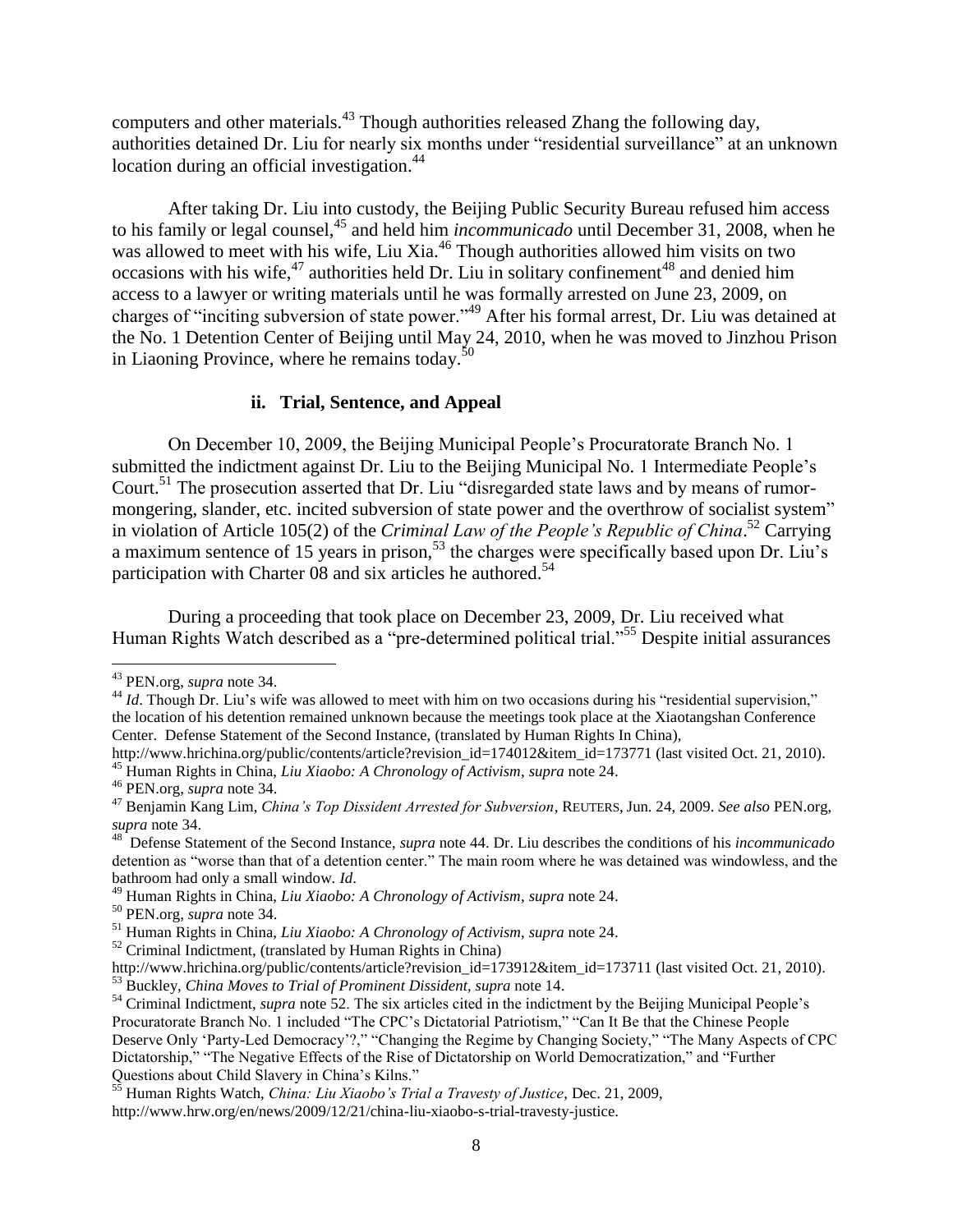that the trial would be open to the public, Chinese authorities significantly limited access to the proceedings.<sup>56</sup> Journalists, diplomats from the United States, Canada, Australia, and Europe, and all but two members of Dr. Liu"s family were barred from the courthouse on the day of the trial.<sup>57</sup> Police prevented his wife, Liu Xia, from leaving her home, effectively blocking her access to the trial.<sup>58</sup>

The proceeding lasted only two hours,<sup>59</sup> and the court limited Dr. Liu's lawyers to 14 minutes to defend against the charges.<sup>60</sup> Entering a "not-guilty" plea during the trial, Dr. Liu asserted his right to freedom of speech under the Chinese Constitution and international law and reaffirmed his belief in "gradual, peaceful, orderly and controlled" political reform in China.<sup>61</sup> Dr. Liu issued a statement prior to his sentencing, saying,

I look forward to [the day] when my country is a land with freedom of expression, where the speech of every citizen will be treated equally well; where different values, ideas, beliefs, and political views . . . can both compete with each other and peacefully coexist; where both majority and minority views will be equally guaranteed, and where the political views that differ from those currently in power, in particular, will be fully respected and protected; where all political views will spread out under the sun for people to choose from, where every citizen can state political views without fear, and where no one can under any circumstances suffer political persecution for voicing divergent political views. I hope that I will be the last victim of China"s endless literary inquisitions and that from now on no one will be incriminated because of speech.

Freedom of expression is the foundation of human rights, the source of humanity, and the mother of truth. To strangle freedom of speech is to trample on human rights, stifle humanity, and suppress truth.

In order to exercise the right to freedom of speech conferred by the Constitution, one should fulfill the social responsibility of a Chinese citizen. There is nothing criminal in anything I have done. [But] if charges are brought against me because of this, I have no

 $\overline{a}$ <sup>56</sup> *Id*.

<sup>57</sup> Lucy Hornby & Huang Yan, *China Decries Western "Meddling" in Dissident Trial*, REUTERS, DEC. 24, 2009, http://www.reuters.com/article/idUSTRE5BN0SZ20091224. Prior to the trial, "[s]everal original co-signatories of Charter "08 who had earlier expressed their solidarity with Liu Xiaobo, as well as other supporters [were] warned by security agents that they should not attempt to attend the trial and placed under police surveillance." Human Rights Watch, *China: Liu Xiaobo's Trial a Travesty of Justice*, *supra* note 55.

<sup>58</sup> Hornby & Yan, *supra* note 57.

<sup>59</sup> Jacobs & Ansfield, *Nobel Peace Prize Given to Jailed Chinese Dissident, supra* note 16.

<sup>60</sup> Chris Buckley, *China Jails Dissident Liu Xiaobo for 11 Years,* REUTERS, Dec. 25, 2009,

http://www.reuters.com/article/idUSTRE5BO02320091226. It appears that the court's reasoning for limiting the defense to 14 minutes was that the prosecution spent only 14 minutes presenting the allegations to the court, *Id*; however, there does not appear to be a basis in Chinese law for such a limitation. Defense Statement of the First Instance (translated by Human Rights In China), at § IV(B)(3),

http://www.hrichina.org/public/contents/article?revision\_id=174001&item\_id=173723 (last visited Oct. 21, 2010). Liu Xiaobo"s attorney, Shang Baojun, indicated that this restriction "created a serious inconvenience…" Buckley, *China Jails Dissident Liu Xiaobo for 11 Years, supra* note 60.

<sup>61</sup> Liu Xiaobo, *My Self Defense* (translated by Human Rights In China) Dec. 23, 2009,

http://www.hrichina.org/public/contents/article?revision\_id=174014&item\_id=173735.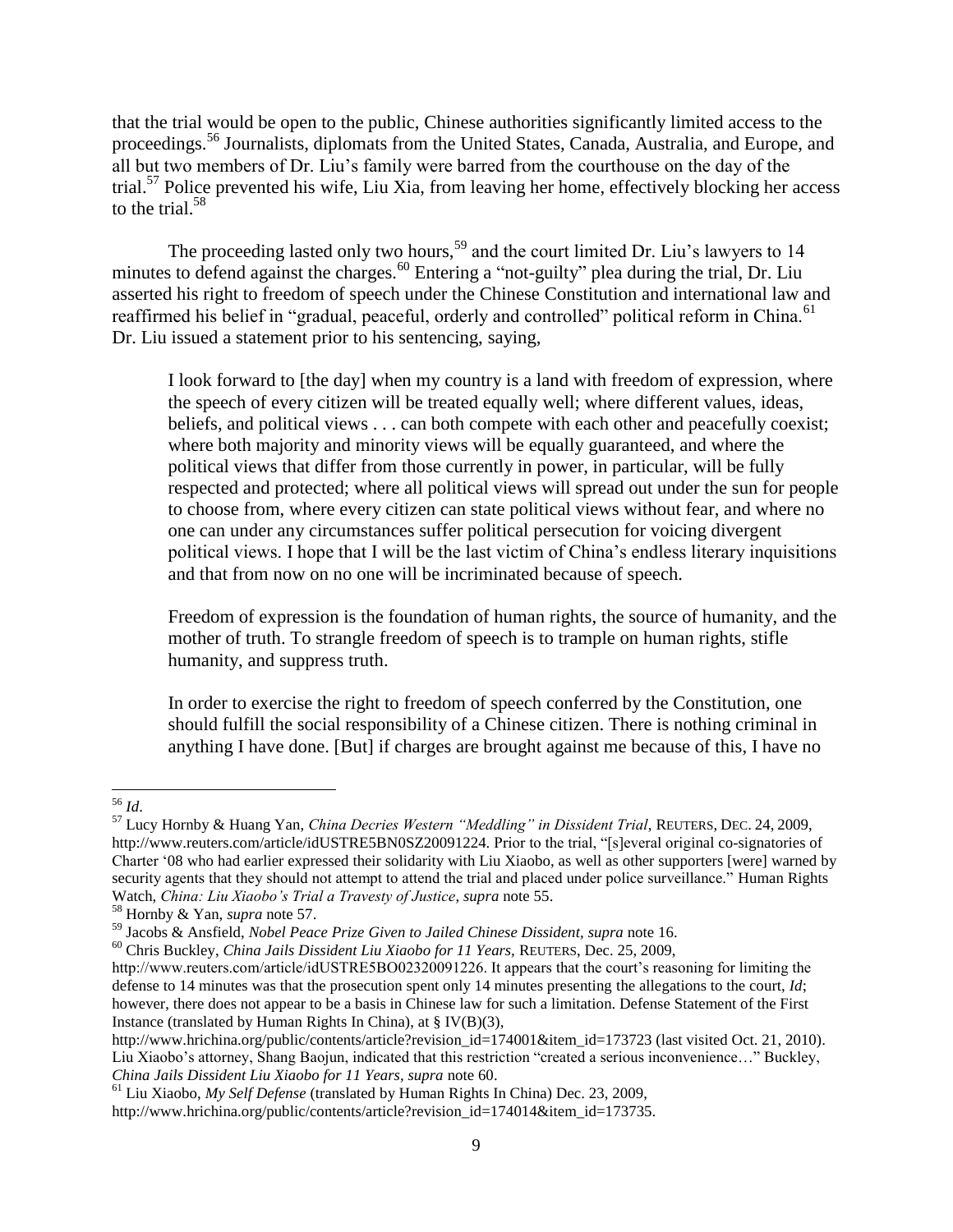complaints.<sup>62</sup>

On December 25, 2009, the court convicted Dr. Liu of "inciting subversion of state power" and sentenced him to eleven years' imprisonment and two years' deprivation of political rights,  $^{63}$ an unusually harsh punishment for the charge.<sup>64</sup> In reaching the sentence, the court, like the prosecution, pointed to Dr. Liu"s role in drafting and publishing Charter 08 and six other essays.<sup>65</sup> Though the evidence cited by the court related to Dr. Liu's production and dissemination of the materials,<sup>66</sup> the court rejected Dr. Liu's argument that the content of the materials were protected political expression by merely concluding that:

the facts and evidence established through examination by this court hearing of the case have amply proved that Liu Xiaobo used the media features of the Internet and by means of publishing slanderous articles online carried out activities that incited subversion of our country"s state power and the socialist system. Liu Xiaobo"s actions have obviously exceeded the freedom of speech category and constitute criminal offense.<sup>67</sup>

Dr. Liu stood quietly in the courtroom as the decision was announced; he was not allowed to respond.<sup>68</sup> After Dr. Liu's sentencing, he released a statement saying, "I have long been aware that when an independent intellectual stands up to an autocratic state, step one toward freedom is often a step into prison. Now I am taking that step; and true freedom is that much nearer."<sup>69</sup> Dr. Liu then appealed his sentence.<sup>70</sup>

 $\overline{a}$ 

http://www.hrichina.org/public/contents/article?revision\_id=173999&item\_id=173783 (last visited Oct. 21, 2010).

<sup>62</sup> Liu Xiaobo, *I Have No Enemies: My Final Statement*, *supra* note 17.

<sup>63</sup> Human Rights in China, *Liu Xiaobo: A Chronology of Activism*, *supra* note 24.

<sup>64</sup> Buckley, *China Jails Dissident Liu Xiaobo for 11 Years, supra* note 60. *See also* Micky Bristow, *Chinese Dissident Liu Xiaobo Jailed for Subversion (Analysis)*, *available at* 

http://news.bbc.co.uk/2/hi/8430409.stm (last visited Oct. 21, 2010), noting that "Amnesty International said that according to their records this is the longest sentence handed down for this charge since 2003, perhaps longer."

<sup>65</sup> Criminal Verdict, (translated by Human Rights In China) *available at* 

http://www.hrichina.org/public/contents/article?revision\_id=174013&item\_id=173759 (last visited Oct. 21, 2010). <sup>66</sup> Though the court's evidentiary findings focus primarily on Liu's production and dissemination of the cited articles, the receipt of foreign remittances, the possession of a foreign email account, and past convictions on similar charges, the court appears to have accepted as a matter of fact that the criminally inciting language included: "changing the regime by changing society;" "for the emergence of a free China, placing home in "new policies" of those in power is far worse than placing home in the continuous expansion of the "new power" among the people." The language that the court found to be slanderous, again without analysis, included "Since the Communist Party of China took power, generations of CPC dictators have cared most about their own power and least about human life;" "the official patriotism advocated by the CPC dictatorship is a fallacious system of "substituting the party for the country;" the essence of this patriotism is to demand the that the people love the dictatorship, the one party rule, and the dictators; it usurps patriotism in order to inflict disasters on the on the nation and calamities on the people;" and "all of the tricks used by the CPC are stop-gap measures for the dictators to preserve the last phase of their power and will now be able to support for long this dictatorial edifice that is already showing countless cracks." *Id*.  $^{67}$  *Id.* 

<sup>68</sup> Buckley, *China Jails Dissident Liu Xiaobo for 11 Years, supra* note 60. Though police prevented Liu Xia from leaving her home to attend the trial on December 23, 2009, she was allowed in to witness the verdict on December 25, 2009. *Id*.

<sup>69</sup> Pomfret, *supra* note 18.

<sup>70</sup> Appeal Decision (translated by Human Rights In China), *available at*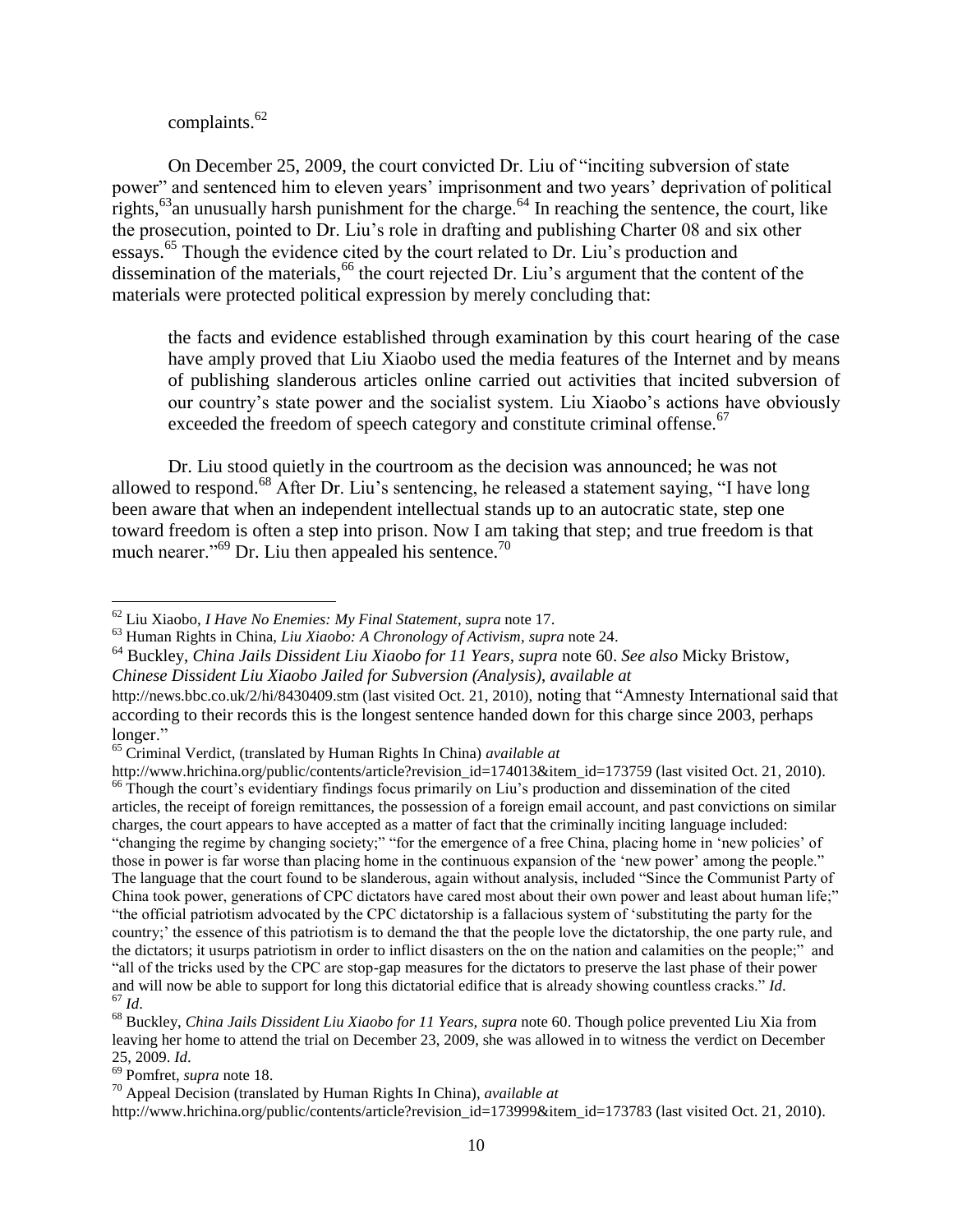On February 9, 2010, the Beijing Municipal High People"s Court rejected Dr. Liu"s appeal and affirmed the original judgment.<sup>71</sup> Mirroring the approach of the lower court, the Beijing Municipal High People's Court failed to seriously address Dr. Liu's argument that the substance of the articles in question constituted speech protected under both the Chinese Constitution and international law; instead, the court merely asserted that Dr. Liu"s "actions have conspicuously overstepped the bounds of free speech and constitute a crime.<sup>772</sup>

### **4. Nobel Peace Prize and Backlash**

On October 8, 2010, the Norwegian Nobel Committee awarded the 2010 Nobel Peace Prize to Dr. Liu in recognition of "his long and non-violent struggle for fundamental human rights in China."<sup>73</sup> Immediately lashing out, China"s Foreign Ministry quickly called the decision an "obscenity" and blamed the Norwegian government, though the Committee acts independently of the government.<sup>74</sup>

Governments around the world and international leaders lauded the announcement and called for Dr. Liu's release. In a joint letter issued by three United Nations Special Rapporteurs<sup>75</sup> and El Hadji Malick Sow, Chair-Rapporteur of the United Nations Working Group on Arbitrary Detention, the experts recognized that "[s]uch a harsh sentence for his peaceful activities in drafting and organizing the signing of Charter 08 is a clear violation of international human rights standard on the right to freedom of expression…"<sup>76</sup> The experts also noted procedural irregularities in the trial, which failed to meet the international standards related to the right to a fair trial.<sup>77</sup>

Instead of embracing the award, the Chinese government has moved to further restrict fundamental rights in China. During the announcement, the government blocked international news broadcasts during their coverage of the award, and subsequently, text messages and internet searches about Dr. Liu.<sup>78</sup> As word of the announcement spread, police prevented foreign journalists from reaching Dr. Liu's wife in her home.<sup>79</sup> The following day, authorities brought Liu Xia to see her husband; moved to tears, Dr. Liu told her that the award was "for the lost souls of June  $4th \cdot .80$ 

Authorities in Beijing have now held Liu Xia under house arrest since her meeting with

l <sup>71</sup> *Id*.

 $72 \overline{Id}$ .

<sup>73</sup> Jacobs & Ansfield, *Nobel Peace Prize Given to Jailed Chinese Dissident, supra* note 16.

<sup>74</sup> Chris Buckley, *China Snubs Norway in Nobel Peace Prize Row*, REUTERS, Oct. 11, 2010,

http://www.reuters.com/article/idUSTRE6971XY20101011?pageNumber=1.

<sup>&</sup>lt;sup>75</sup> The other experts included Special Rapporteur on the promotion and protection of the right to freedom of opinion and expression, Frank La Rue; the Special Rapporteur on the situation of human rights defenders, Margaret Sekaggya; and the Special Rapporteur on the independence of judges and lawyers, Gabriela Knaul.

<sup>&</sup>lt;sup>76</sup> U.N. Experts Urge China to Respect Human Rights and Release All Persons Detained for Peacefully Exercising Their Rights, Office of the High Commissioner for Human Rights (Oct. 11, 2010),

http://www.ohchr.org/EN/NewsEvents/Pages/DisplayNews.aspx?NewsID=10428&LangID=E.  $77 \bar{1}$ *d*.

<sup>78</sup> Jacobs & Ansfield, *Nobel Peace Prize Given to Jailed Chinese Dissident*, *supra* note 16.

<sup>79</sup> *Id*.

<sup>80</sup> LaFaniere, *supra* note 38.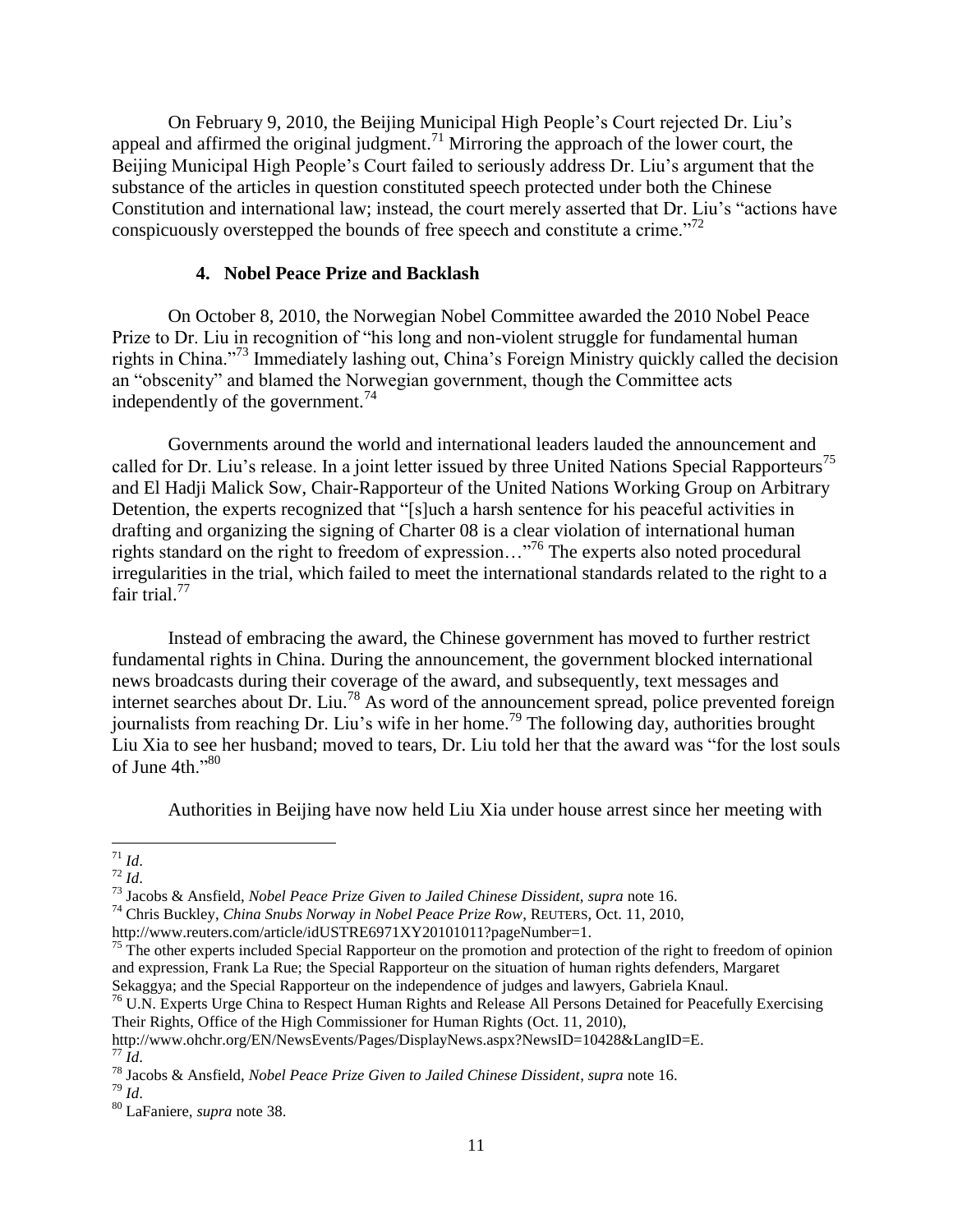Dr. Liu in prison.<sup>81</sup> She has not been formally arrested, nor has she been charged with any crime. Her telephone and internet connection were cut off, and she has been prevented from contacting friends and family.<sup>82</sup> In addition to reprisals against his family, the government has sought to intimidate Dr. Liu's friends and supporters.<sup>83</sup> Dozens of people who have publicly supported Dr. Liu report being "detained, roughed up, harassed or kept from leaving their homes."<sup>84</sup> One of those detained, Ding Zilin, founder of the Tiananmen Mothers, disappeared along with her husband, Jiang Peikum, from their apartment in the days after the Nobel Committee"s announcement.<sup>85</sup>

### **B. Legal Analysis**

The detention of Dr. Liu for subversion constitutes an arbitrary deprivation of his liberty<sup>86</sup> that falls within Category II and Category III as established by the UN Working Group on Arbitrary Detention.<sup>87</sup> Specifically, the detention is arbitrary under Category II because Dr. Liu was detained for his exercise of his right to freedom of expression. The detention is also arbitrary under Category III because in the arrest and trial of Dr. Liu, the government failed to observe international norms related to a fair trial.

## **1. Category II: The Detention Resulted From Liu Xiaobo's Exercise of the Rights or Freedoms Guaranteed by the Universal Declaration of Human Rights and the International Covenant on Civil and Political Rights**

Arbitrary detention falls under Category II when detention results from the exercise of fundamental rights protected by international law.<sup>88</sup> These fundamental rights include the right to

<sup>81</sup> Keith B. Richburg, *Party Meeting Begins in Beijing Amid Increasing Dissent Over Human Rights*, WASH. POST FOREIGN SERVICE, Oct. 15, 2010, http://www.washingtonpost.com/wp-

dyn/content/article/2010/10/15/AR2010101502731.html?sub=AR.

<sup>82</sup> LaFaniere, *supra* note 38.

<sup>83</sup> Cara Anna, *After Peace Prize, China Targets Winner's Friends*, ASSOCIATED PRESS, Oct. 15, 2010, http://www.washingtontimes.com/news/2010/oct/15/after-peace-prize-china-targets-winners-friends/. <sup>84</sup> Anna, *After Peace Prize, China Targets Winner's Friends*, *supra* note XX.

<sup>85</sup> Mark MacKinnon, *China Cracks down on Dissidents Ahead of Major Party Conference*, GLOBE AND MAIL, OCT. 14, 2010, http://www.theglobeandmail.com/news/world/asia-pacific/china-cracks-down-on-dissidents-ahead-of-

major-party-conference/article1757865/.

<sup>&</sup>lt;sup>86</sup> An arbitrary deprivation of liberty is defined as any "depriv[ation] of liberty except on such grounds and in accordance with such procedures as are established by law." International Covenant on Civil and Political Rights, G.A. Res 2200A (XXI), 21 U.N. GAOR Supp. (No. 16), at 52, U.N. Doc. A/6316 (1966), 999 U.N.T.S. 171, *entered into force* 23 March 1976, at art. 9(1) [hereinafter ICCPR]. Such a deprivation of liberty is specifically prohibited by international law. *Id.* "No one shall be subjected to arbitrary arrest, detention or exile." Universal Declaration of Human Rights, G.A. Res. 217A (III), U.N. Doc. A/810, at art 9 (1948) [hereinafter Universal Declaration]. "Arrest, detention or imprisonment shall only be carried out strictly in accordance with the provisions of the law…" Body of Principles for the Protection of Persons under Any Form of Detention or Imprisonment, at Principle 2, G.A. Res. 47/173, Principle 2, 43 U.N. GAOR Supp. (No. 49) at 298, U.N. Doc. A/43/49 (1988) [hereinafter Body of Principles].

<sup>87</sup> See Fact Sheet No. 26, *infra* note 88, at pt. IV(B).

<sup>&</sup>lt;sup>88</sup> A Category II deprivation of liberty occurs, "[w]hen the deprivation of liberty results from the exercise of the rights or freedoms guaranteed by articles 7, 13, 14, 18, 19, 20, and 21 of the Universal Declaration on Human Rights and, and insofar as States parties are concerned, by articles 12, 18, 19, 21, 22, 25, 26, and 27 of the International Covenant on Civil and Political Rights." Office of the High Comm"r for Human Rights, United Nations, Fact Sheet No. 26: The Working Group on Arbitrary Detention, pt. IV(B) [hereinafter Fact Sheet No. 26].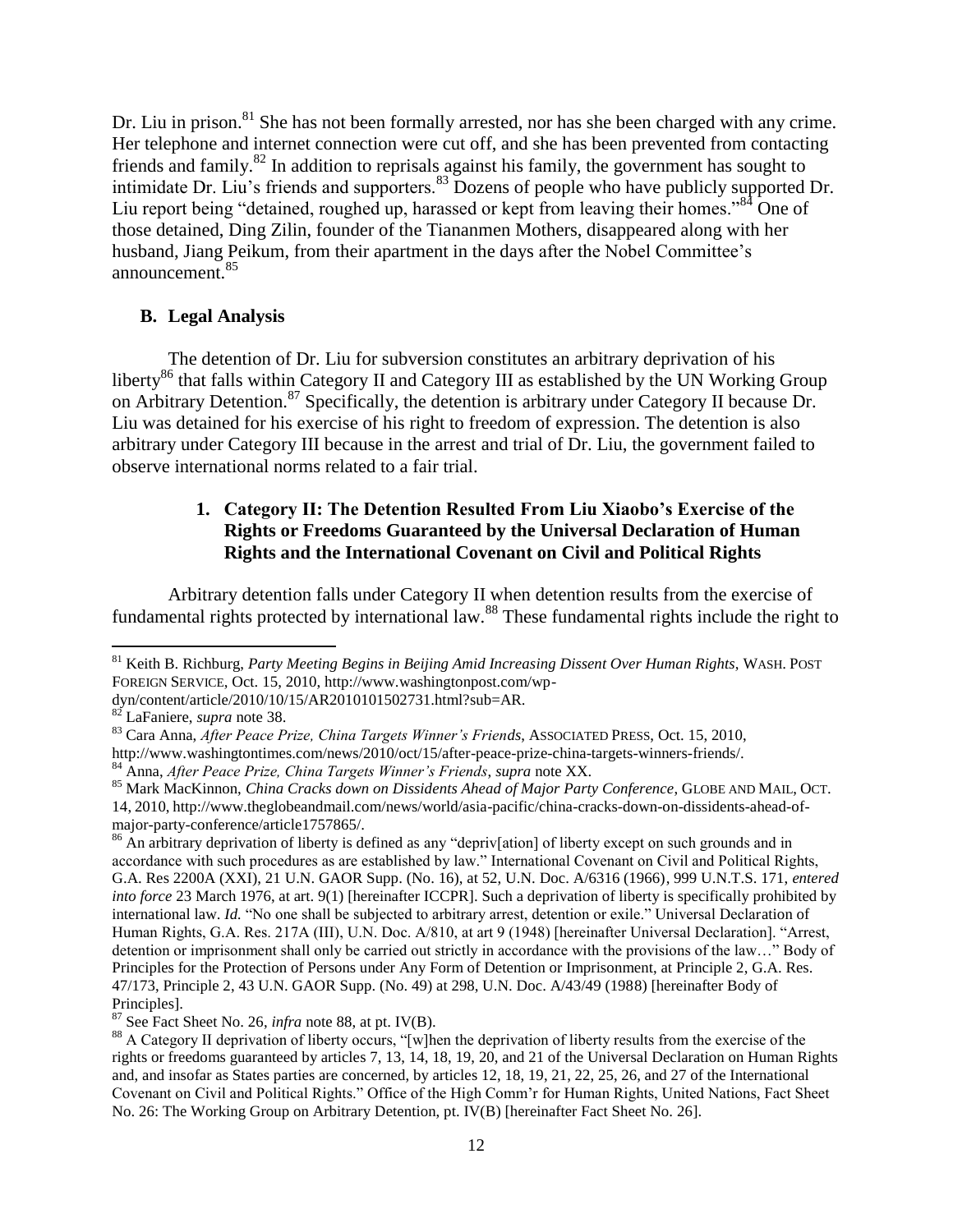freedom of opinion and expression.<sup>89</sup> Dr. Liu's detention is a result of his exercise of his right to freedom of expression; therefore, it is arbitrary under Category II.

### **i. The Chinese Government Detained Liu Xiaobo Because He Exercised His Freedom of Expression and Opinion**

The Chinese government"s detention of Dr. Liu is punishment for his exercising the freedoms of opinion and expression protected by Article 19 of the Universal Declaration of Human Rights (UDHR),  $90$  and Article 19(1) of the International Covenant on Civil and Political Rights (ICCPR). Though China has yet to ratify the ICCPR, it is a signatory,  $91$  and therefore is obligated to refrain from acts that would defeat the treaty"s "object and purpose."<sup>92</sup> Freedom of expression includes the "freedom to hold opinions without interference and to seek, receive and impart information and ideas through any media and regardless of frontiers.<sup>"93</sup> In addition to the requirements of international law, Chinese law protects the right of freedom of expression. Article 35 of the Chinese Constitution provides that, "[c]itizens of the Peoples Republic of China enjoy freedom of speech [and] of the press..."<sup>94</sup> and Article 41 provides that they "have the right" to criticize and make suggestions regarding any state organ or functionary  $\ldots$ <sup>95</sup>

The prosecution of Dr. Liu by the government was solely in reaction to materials he developed and distributed that were well within the protection of freedom of speech by both international and domestic Chinese law. The government, by its own admission in the prosecution's indictment,  $96$  the criminal verdict of the Beijing Municipal No.1 Intermediate

<sup>89</sup> Universal Declaration, *supra* note 86, at art. 19. See also ICCPR, *supra* note 86, at art. 19(2).

<sup>&</sup>lt;sup>90</sup> While the Universal Declaration, as a General Assembly resolution, is not technically considered binding in its entirety on all states, scholars continue to debate the binding nature of specific provisions. As a General Assembly resolution, the Body of Principles is similarly not legally binding. However, in looking to the Universal Declaration and the Body of Principles, the Working Group has decided to "rely heavily on 'soft' international legal principles to adjudicate individual cases." Jared M. Genser & Margaret Winterkorn-Meikle, *The Intersection of Politics and International Law: The United Nations Working Group on Arbitrary Detention in Theory and Practice,* 39 Colum. Hum. Rts. L. Rev. 101, 114 (2008).

<sup>&</sup>lt;sup>91</sup> China became a signatory to the ICCPR on October 5, 1998. Office of the United Nations High Commissioner for Human Rights, *Status of Ratification of the Principal International Human Rights Treaties, as of 14 July, 2006*. available at http://www2.ohchr.org/english/bodies/docs/status.pdf.

<sup>92</sup> Vienna Convention on the Law of Treaties, *opened for signature* May 23, 1979, art. 18, 1155 U.N.T.S. 331 (entered into force Jan. 27, 1980).

<sup>&</sup>lt;sup>93</sup> Universal Declaration, *supra* note 86, at art. 19 ("Everyone shall have the freedom of opinion and expression; this rights includes freedom to hold opinions without interference and to seek, receive and impart information and ideas through any media and regardless of frontiers.") *See also* ICCPR, *supra* note 86, at art 19(2) ("Everyone shall have the right to freedom of expression; this right shall include freedom to seek, receive and impart information and ideas of all kinds, regardless of frontiers, either orally, in writing or in print, in the form of art, or through any other media of his choice.")

<sup>94</sup> XIAN FA art. 35 (1982) (P.R.C.),

http://www.cecc.gov/pages/newLaws/constitutionENG.php?PHPSESSID=a87bd0448bea46b35a7c1a60ee1de976 (last visited Oct. 21, 2010).

 $\frac{\dot{\gamma}_5}{\dot{\gamma}_5}$  *Id.*, at art. 41. The Chinese Constitution also provides that "[t]he exercise by citizens of the People's Republic of China of their freedoms and rights may not infringe upon the interests of the state, of society and of the collective, or upon the lawful freedoms and rights of other citizens." *Id*, at art. 51. However, this limiting provision cannot allow the government to restrict the right to freedom of expression below the standard established by its international obligations.

<sup>96</sup> Criminal Indictment, *supra* note 52.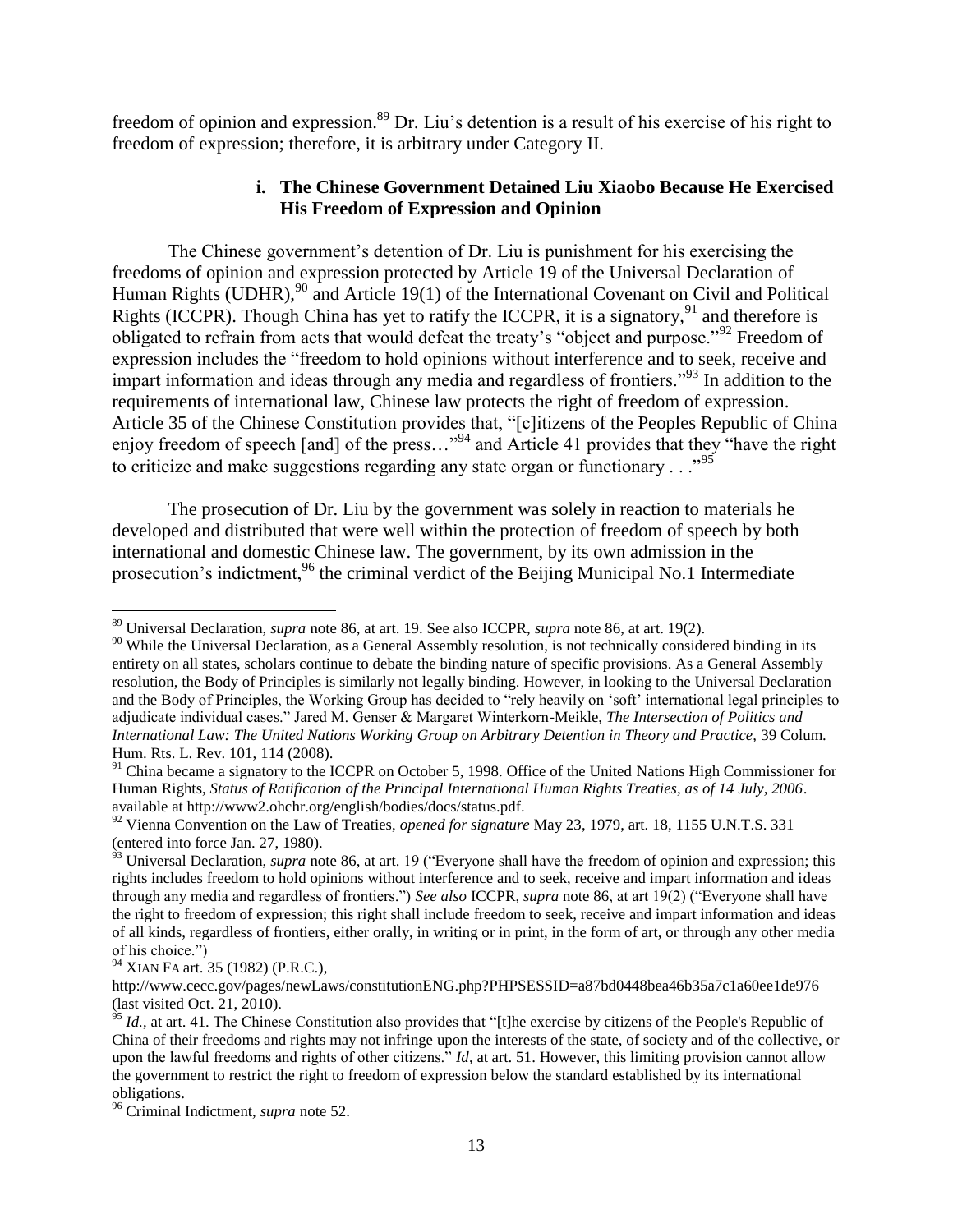People's Court,<sup>97</sup> and the appeal decision of the Beijing Municipal High People's Court<sup>98</sup> relied exclusively on Dr. Liu"s involvement with Charter 08 and his authorship of six essays. Charter 08, and the six essays selected by the government, from among hundreds of works by Dr. Liu, each contain peaceful calls for gradual democratic reform and the protection of human rights in China.

The government's current detention of Dr. Liu is consistent with past violations of his right to freedom of expression. In 1989, the government detained him for 20 months; in 1995 the government placed him under house arrest for nine months; and, in 1996 he was condemned to a labor camp for a period of three years.<sup>99</sup> On each occasion, the Government of China did so in response to peaceful political writings and actions, blatantly violating Dr. Liu"s right to freedom of expression, protected under both international and Chinese law.

Dr. Liu"s peaceful political expression does not fall within the limited category of speech legitimately subject to prohibition by the government. The ICCPR allows governments to restrict freedom of expression only in circumstances that "are provided by law and are necessary: (a) [f]or respect of the rights or reputations of others; (b) [f]or the protection of national security or of public order (*ordre public*), or of public health or morals."<sup>100</sup> This limited qualification does not allow states to punish opinions it dislikes. The Human Rights Committee, the body tasked with authoritatively interpreting the treaty, has held that any restriction of expression is legitimate only if it is, (1) provided by law,<sup>101</sup> (2) for the purpose of protecting the rights or reputations of others, or national security or public order, and (3) "necessary" for that limited purpose. 102

Dr. Liu's detention was not for a legitimate purpose; rather, the government charged Dr. Liu with sedition to stifle his peaceful criticism of the government and the Chinese Communist Party. Even where there is a legitimate purpose, prohibiting expression in this way fails the "necessity" requirement. As the Human Rights Committee noted that "[t]he legitimate objective of safeguarding and indeed strengthening national unity under difficult political circumstances cannot be achieved by attempting to muzzle advocacy of multi-party democracy, democratic tenants, and human rights  $\ldots$ <sup>103</sup>

Recognizing this important principle, the Working Group has stated that "[p]eaceful expression of opposition to any regime cannot give rise to arbitrary arrest."<sup>104</sup> In this case, by prosecuting Dr. Liu on charges of "subversion" and sentencing him to 11 years' imprisonment because of his

 $\overline{\phantom{a}}$ <sup>97</sup> Criminal Verdict, *supra* note 65.

<sup>98</sup> Appeal Decision, *supra* note 70.

<sup>99</sup> *See* Human Rights in China, *Liu Xiaobo: A Chronology of Activism*, *supra* note 24.

<sup>100</sup> ICCPR, *supra* note 86, at art. 19(3).

<sup>&</sup>lt;sup>101</sup> While the Human Rights Committee has not addressed this requirement in its jurisprudence, it would likely be interpreted, as other provisions of the ICCPR have, to require "that the limitation must be sufficiently delineated in a State's law." Sarah Joseph, et al., THE INTERNATIONAL COVENANT ON CIVIL AND POLITICAL RIGHTS 391 (2000). As such, insofar as the sedition charges are vague and overbroad, they may fall outside the exception contained in ICCPR Article 19(3).

<sup>102</sup> *See e.g.* Human Rights Committee, *Robert Faurisson v. France*, Communication No. 550/1993, at ¶ 9.4, U.N. Doc. CCPR/C/58/D/550/1993(1996).

<sup>103</sup> Human Rights Committee, *supra* note XX, at ¶ 9.

<sup>104</sup> *See James Mawdsley v. Myanmar*, Opinion No. 25/2000, at ¶ 6, E/CN.4/2001/14/Add.1, at p. 124.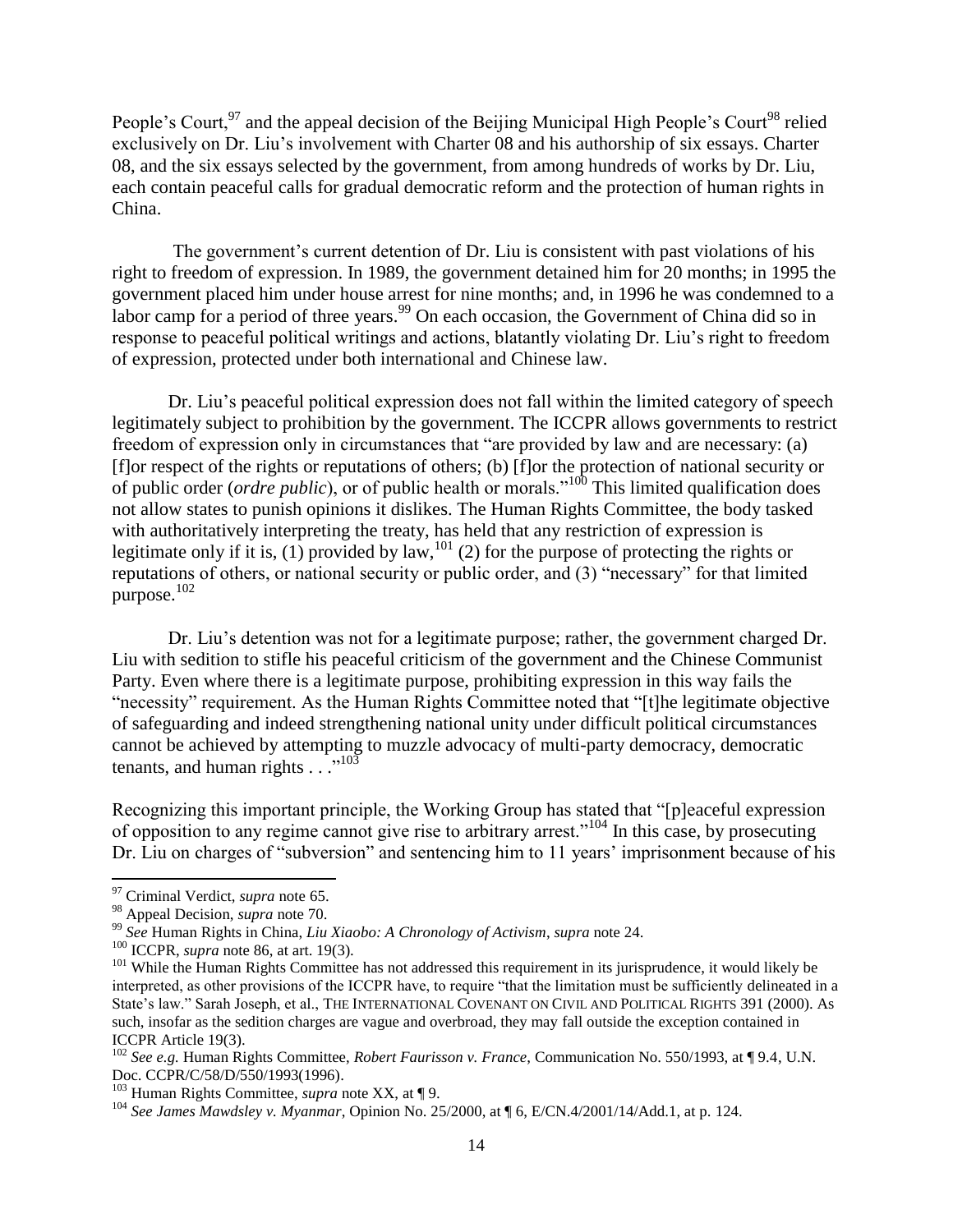legitimate political speech, the Government of China violated Dr. Liu"s right to freedom of expression, thus rendering his detention arbitrary under Category II.

## **2. Category III: The Trial and Detention of Liu Xiaobo Failed to Respect International Norms Relating to the Right to a Fair Trial**

The Working Group considers a deprivation of liberty to be a Category III arbitrary detention "[w]hen the total or partial non-observance of the international norms relating to the right to a fair trial, established in the Universal Declaration of Human Rights and in the relevant international instruments accepted by the States concerned, is of such gravity as to give the deprivation of liberty an arbitrary character."<sup>105</sup> Additionally, the Working Group will look to the Body of Principles for the Protection of All Persons Under Any Form of Detention or Imprisonment.<sup>106</sup> Because the trial and detention of Dr. Liu failed to observe the minimum international norms relating to a fair trial, as contained in the Universal Declaration, the ICCPR, and the Body of Principles, his detention is arbitrary under Category III.

# **i. The Chinese Government Failed to Inform Liu Xiaobo of the Charges Against Him at the Time of His Arrest**

The Chinese government failed to observe international norms relating to a fair trial when it failed to inform Dr. Liu of the charges against him at the time of his arrest. This failure is in violation of the ICCPR and the Body of Principles. Article 14(3)(a) of the ICCPR protects the right of individuals "[t]o be informed promptly and in detail in a language which he understands of the nature and cause of the charge against him."<sup>107</sup> Principle 10 of the Body of Principles further provides that "[a]nyone who is arrested shall be informed at the time of his arrest of the reason for his arrest and shall be promptly informed of any charges against him."<sup>108</sup> However, when police arrived at Dr. Liu's residence and placed him in custody, the arresting authorities did not inform him of the reason for the arrest.<sup>109</sup> Further, the arresting document in the possession of the police at the time of Dr. Liu"s arrest was blank in the space provided for the "suspected crime."<sup>110</sup>

The classification of Dr. Liu"s initial detention as "residential surveillance" does not change the above analysis. The Body of Principles defines "detention" as the "condition of detained persons," and defines "detained person" as "any person deprived of personal liberty except as the result of a conviction."<sup>111</sup> As such, the provisions of the Body of Principles apply to Dr. Liu"s detention, despite the fact that the government classified his detention as "residential surveillance." This alleged residential surveillance took place in an unknown location. The government cannot evade its obligations by merely reclassifying what is clearly detention.

 $\overline{\phantom{a}}$ <sup>105</sup> Fact Sheet No. 26, *supra* note 88, at part IV(B).

<sup>106</sup> *Id.*

<sup>107</sup> ICCPR, *supra* note 86, at art. 14(3)(a).

<sup>108</sup> Body of Principles, *supra* note 86 at Principle 10. *See also* ICCPR, *supra* note 86, at art. 9(2) ("Anyone who is arrested shall be informed, at the time of arrest, of the reasons for his arrest and shall be promptly informed of any charges against him.")..

<sup>109</sup> *See* Anna, *Contender for Nobel Prize in Chinese Prison*, *supra* note 23.

<sup>110</sup> *Id*.

<sup>&</sup>lt;sup>111</sup> Body of Principles, *supra* note 86, at Use of Terms.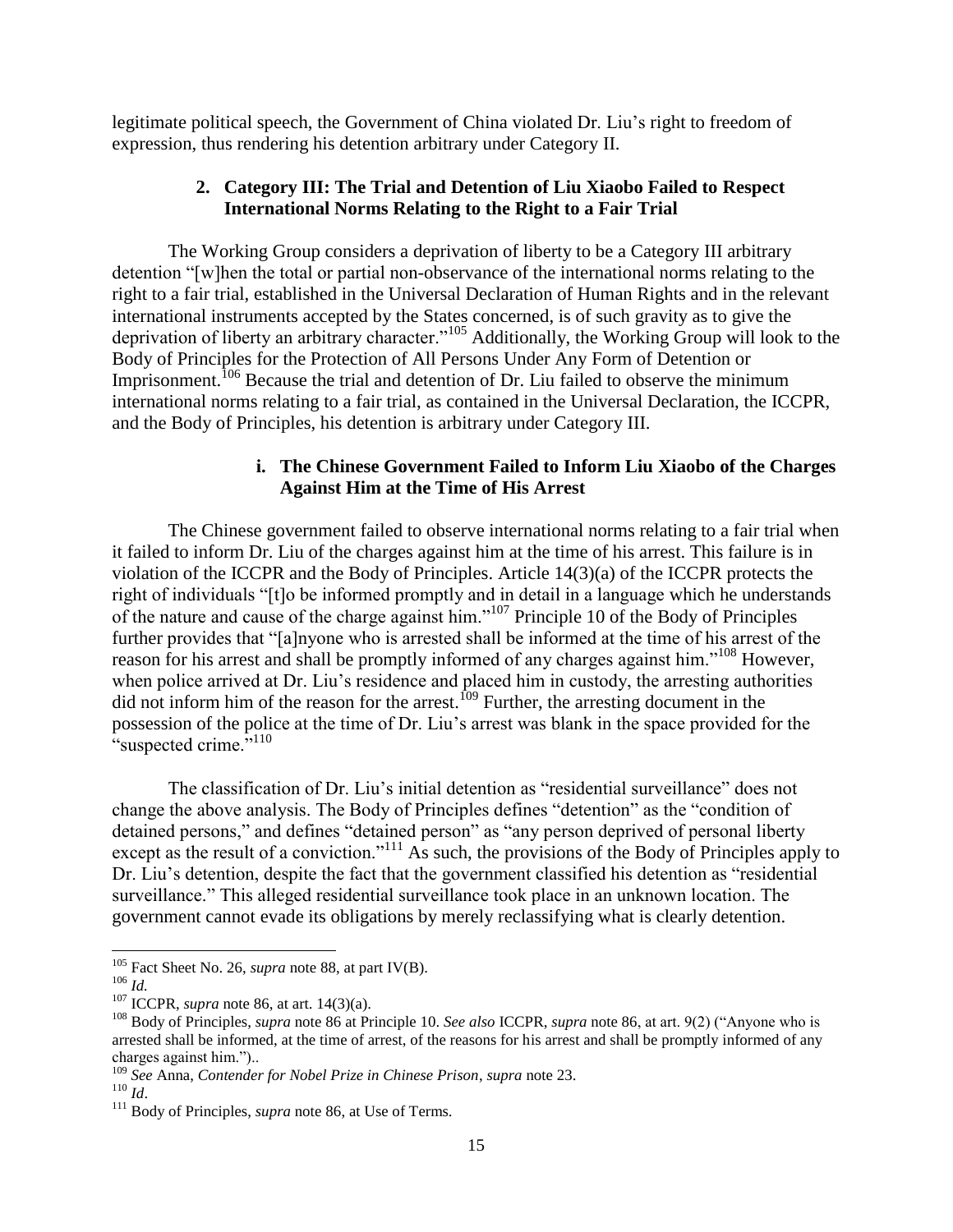Because the government failed to inform Dr. Liu of the charges against him at the time of his arrest, his detention is arbitrary under Category III.

### **ii. The Chinese Government Held Liu Xiaobo** *Incommunicado* **and Without Access to Legal Counsel or Prompt Judicial Review**

The Chinese government's *incommunicado*<sup>112</sup> detention of Dr. Liu for a period of three weeks, without any access to the outside world or his family, also renders his detention arbitrary under Category III. Article 14(3)(b) of the ICCPR provides that "[i]n the determination of any criminal charges against him…everyone shall be entitled to…have adequate time and facilities for the preparation of his defense and to communicate with counsel of his own choosing.<sup>113</sup> The Body of Principles further elaborates that "a detained or imprisoned person shall be entitled to communicate and consult with legal counsel."<sup>114</sup> While the Body of Principles does not specifically identify when access to counsel must be granted, Principle 15 notes that, notwithstanding exceptions in the event of exceptional circumstances, "communication of the detained or imprisoned person with the outside world, and in particular his family or counsel, shall not be denied for more than a matter of days."<sup>115</sup>

In this case, the Chinese government held Dr. Liu *incommunicado* for a period of three weeks, from December 9, 2008 to December 31, 2008,<sup>116</sup> in blatant disregard of international law. Because the materials in question were already written and public at the time of Dr. Liu's detention (Charter 08 was made public two days after his arrest), $117$  there were no "exceptional" circumstances" that could have justified holding him *incommunicado*. Further, even assuming the existence of such circumstances, the government held him without access to the outside world for three weeks, $^{118}$  far longer than a mere "matter of days."

The government also prohibited Dr. Liu from accessing legal counsel from December 9, 2008 to June 23, 2009. As noted above, even in the event of extraordinary circumstances, which are not present in this case, access to legal counsel "shall not be denied for more than a matter of days."<sup>119</sup> Though limited access to legal counsel was finally allowed after Dr. Liu was "formally arrested."<sup>120</sup> because the Body of Principles applies to his nearly six month detention prior to his "formal arrest," refusing him access to legal counsel during this time renders the detention arbitrary.

Further, because the government detained Dr. Liu in such a way that prevented him from receiving prompt judicial review of his detention, his detention is rendered arbitrary. Article 9(3) of the ICCPR states that anyone who is "detained on a criminal charge shall be brought promptly

<sup>&</sup>lt;sup>112</sup> "Incommunicado" is defined as "[w]ithout any means of communication." BLACK's LAW DICTIONARY, 634 (8<sup>th</sup> ed. 2005).

<sup>113</sup> ICCPR, *supra* note 86, at art. 14(3)(b).

<sup>&</sup>lt;sup>114</sup> Body of Principles, *supra* note 86, at Principle 18(1).

<sup>115</sup> Body of Principles, *supra* note 86, at Principle 15.

<sup>116</sup> *See* PEN.org, *supra* note 34.

<sup>117</sup> *Id*.

<sup>118</sup> *Id*.

<sup>119</sup> Body of Principles, *supra* note 86, at Principle 15.

<sup>120</sup> *See* Human Rights in China, *Liu Xiaobo: A Chronology of Activism*, *supra* note 24.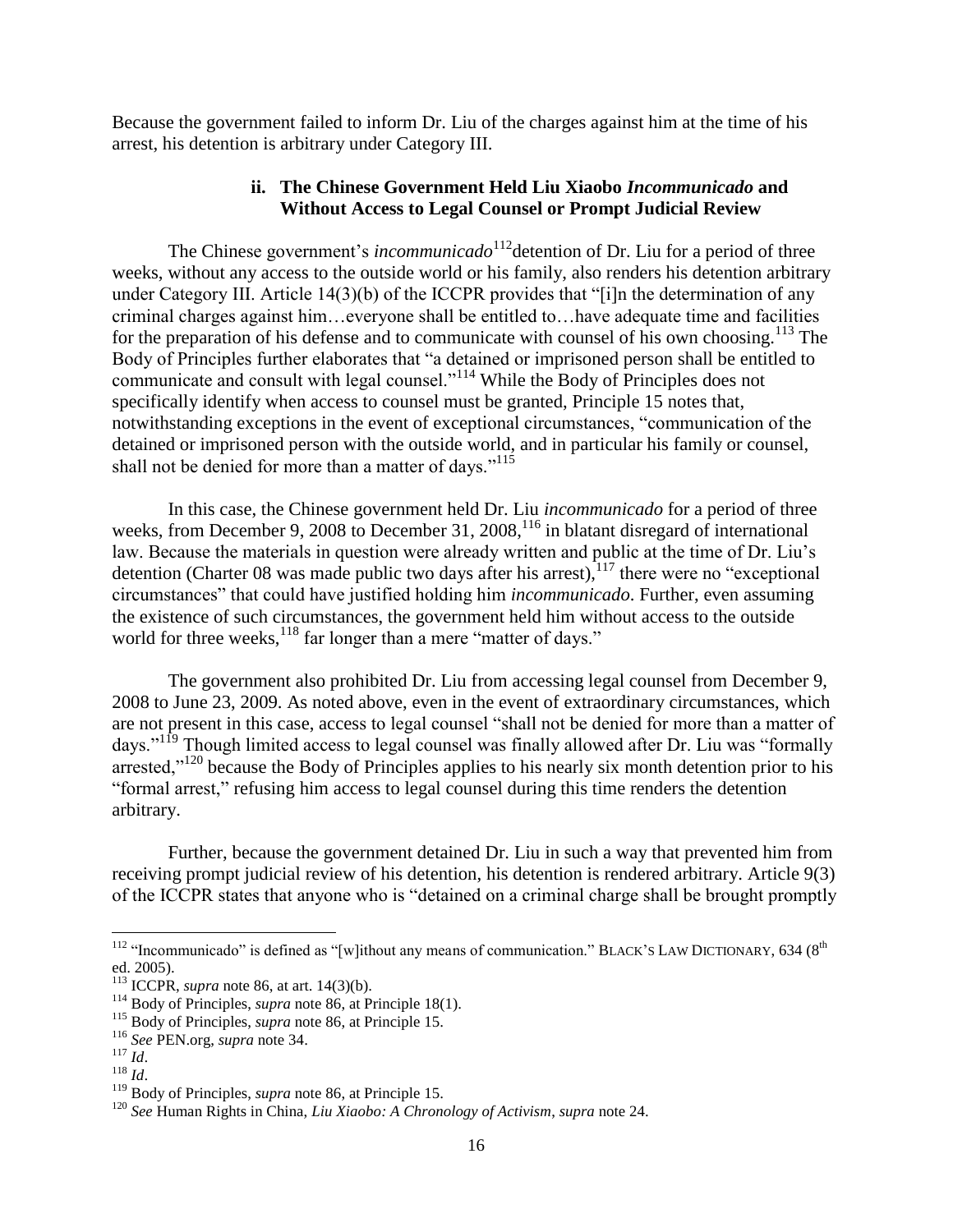before a judge... and shall be entitled to trial within a reasonable time or to release."<sup>121</sup> According to the Human Rights Committee, a delay of "over two months violates the requirement…that anyone arrested shall be brought "promptly" before a judge."<sup>122</sup> The Body of Principles provides that "[a] person shall not be kept in detention without being given an effective opportunity to be heard promptly by a judicial or other authority."<sup>123</sup> Despite these protections, the Chinese government detained Dr. Liu for nearly six months without the opportunity to challenge his detention. Further, the fact that Dr. Liu was not formally arrested does not change this analysis. The government should not be allowed to avoid its international obligation to provide those in its detention an opportunity to challenge their detention by detaining individuals without charge, such that there is no "criminal charge" to contest. Because Dr. Liu was detained without the opportunity to challenge his detention for nearly six months, his detention is arbitrary under Category III.

## **iii. Liu Xiaobo's Trial Failed to Meet the Minimum Standards of a Fair Trial**

The government"s prosecution of Dr. Liu in a trial that was not open to the public failed to meet minimum standards related to a fair trial. As such his detention is arbitrary. Article 10 of the Universal Declaration provides that "[e]veryone is entitled in full equality to a fair public hearing by an independent and impartial tribunal, in the determination . . . of any criminal charge against him.<sup>124</sup> Further, Article 14(1) of the ICCPR protects the right "to a fair and public hearing,"<sup>125</sup> and the right "to be tried without undue delay."<sup>126</sup>

Dr. Liu"s trial was not open to the public, as required by Article 10 of the Universal Declaration and Article 14(1) of the ICCPR; rather, the government chose to exclude journalists, foreign diplomats, and all but two members of Dr. Liu's family.<sup>127</sup> Though Dr. Liu's wife was permitted to attend the sentencing two days later, she was prevented from attending the trial itself because police prohibited her from leaving her home.<sup>128</sup>

<sup>&</sup>lt;sup>121</sup> ICCPR, *supra* note 86, at art. 9(3). Though Dr. Liu was not "formally arrested" arrested until nearly six months after his de-facto house arrest, he should be treated, for the purposes of Article 9(3) as having been "detained on a criminal charge. Otherwise, states could circumvent provision"s requirements entirely by detaining individuals without bringing formal charges.

<sup>122</sup> UN Human Rights Committee, *Berry v. Jamaica*, Communication No. 330/88, at ¶ 11.1, U.N. Doc. CCPR/C/50/D/330/1988 (1994).

<sup>123</sup> Body of Principles, *supra* note 86, at Principle 11(1). *See also* ICCPR, *supra* note 86, at art. 9(4) ("Anyone who is deprived of his liberty by arrest or detention shall be entitled to take proceedings before a court, in order that the court may decide without delay on the lawfulness of his detention and order the release if the detention is not lawful.").

<sup>124</sup> Universal Declaration, *supra* note 86, at art. 10.

<sup>&</sup>lt;sup>125</sup> ICCPR, *supra* note 86, at art. 14(1). In addition to international law, Article 11 of the Criminal Procedure Law of the People"s Republic of China provides that "[c]ases in the People"s Courts shall be heard in public, unless otherwise provided by the Law." Criminal Procedure Law (P.R.C.), adopted Jan. 1, 1997, *available at* http://www.cecc.gov/pages/newLaws/criminalProcedureENG.php (last visited Oct. 25, 2010).

<sup>&</sup>lt;sup>126</sup> ICCPR, *supra* note 86, at art. 14(3)(c). Additionally, The Body of Principles also provides that individuals "shall be presumed innocent and shall be treated as such until proved guilty according to the law in a public trial at which he has had all of the guarantees necessary for his defense." Body of Principles, *supra* note 86, at Principle 36(1). <sup>127</sup> Hornby & Yan, *supra* note 57.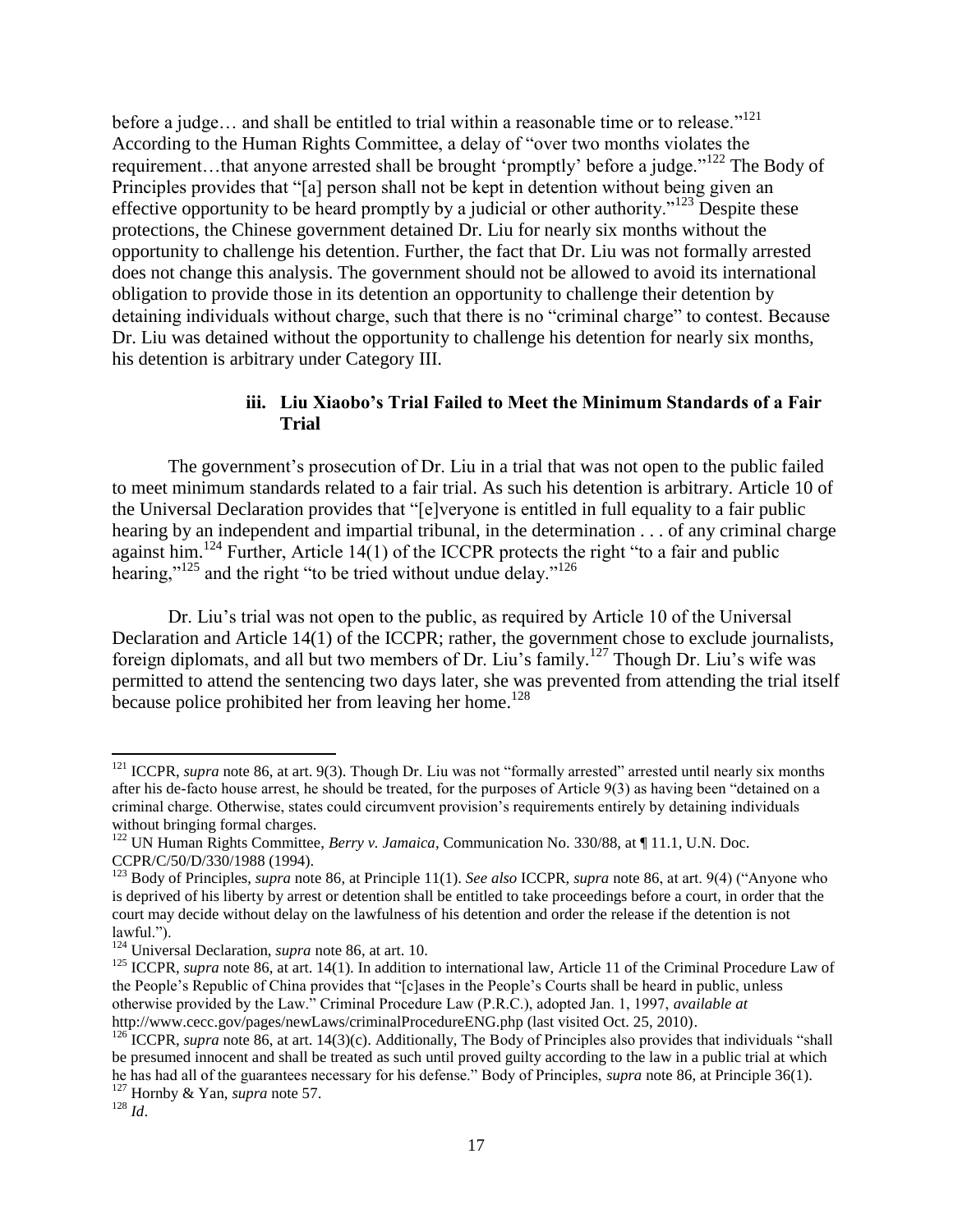Further, the nature of the proceedings was not sufficient to afford Dr. Liu a fair and impartial hearing as required by Article 10 of the Universal Declaration and Article 14(1) of the ICCPR. During the trial, the court allowed only 14 minutes for the defense to present its case,<sup>129</sup> which prevented Dr. Liu from fully presenting his defense.<sup>130</sup> The court based this limitation upon the fact that the prosecution spent 14 minutes presenting its case against Dr. Liu;<sup>131</sup> however, Dr. Liu"s lawyers in China have noted that there was no basis for such a limitation in Chinese law.<sup>132</sup> Providing the defense merely 14 minutes for the presentation denied him access to a fair and impartial tribunal where he would enjoy a presumption of innocence. There was no basis in Chinese law for the court to impose such a limitation.<sup>133</sup> Because of this serious limitation on his ability to present a defense, Dr. Liu was not afforded a fair and impartial trial, thus rendering his detention arbitrary under Category III.

Though Liu Xiaobo received a trial, the proceedings were neither public nor fair, as required by the Universal Declaration, the ICCPR, and the Body of Principles. Because his trial failed to meet the minimum standards related to a fair and public trial, his detention is arbitrary under Category III.

### **3. Conclusion**

Dr. Liu"s detention was punishment for exercising his fundamental right to freedom of expression, and his arrest, detention, and trial failed to meet the minimum standards required for a fair and impartial trial. Therefore, his detention is arbitrary under Category II and Category III, and in violation of both Chinese and international human rights norms.

## **V. INDICATE INTERNAL STEPS, INCLUDING DOMESTIC REMEDIES, TAKEN ESPECIALLY WITH THE LEGAL AND ADMINISTRATIVE AUTHORITIES, PARTICULARLY FOR THE PURPOSE OF ESTABLISHING THE DETENTION AND, AS APPROPRIATE, THEIR RESULTS OR THE REASONS WHY SUCH STEPS OR REMEDIES WERE INEFFECTIVE OR WHY THEY WERE NOT TAKEN.**

On December 23, 2009, Dr. Liu"s trial took place before the Beijing Municipal No. 1 Intermediate People"s Court. On December 25, 2009, the court found Dr. Liu guilty of "inciting subversion of state power," and sentenced him to eleven years' imprisonment from the date of his formal arrest on June 23, 2009, and two years' deprivation of political rights.

The decision of trial court was affirmed by the Beijing Municipal High People"s Court by its Final Verdict No. 64 (2010), on February 9, 2010.

### **VI. FULL NAME AND ADDRESS OF THE PERSON(S) SUBMITTING THE INFORMATION (TELEPHONE AND FAX NUMBER OF POSSIBLE)**

132 *Id*.

<sup>129</sup> *See* Buckley, *supra* note 60.

<sup>130</sup> Congressional-Executive Commission on China, *supra* note 9, at 59.

<sup>&</sup>lt;sup>131</sup> Defense Statement of the First Instance, *supra* note 60, at § IV(B)(3).

<sup>133</sup> See *Id*.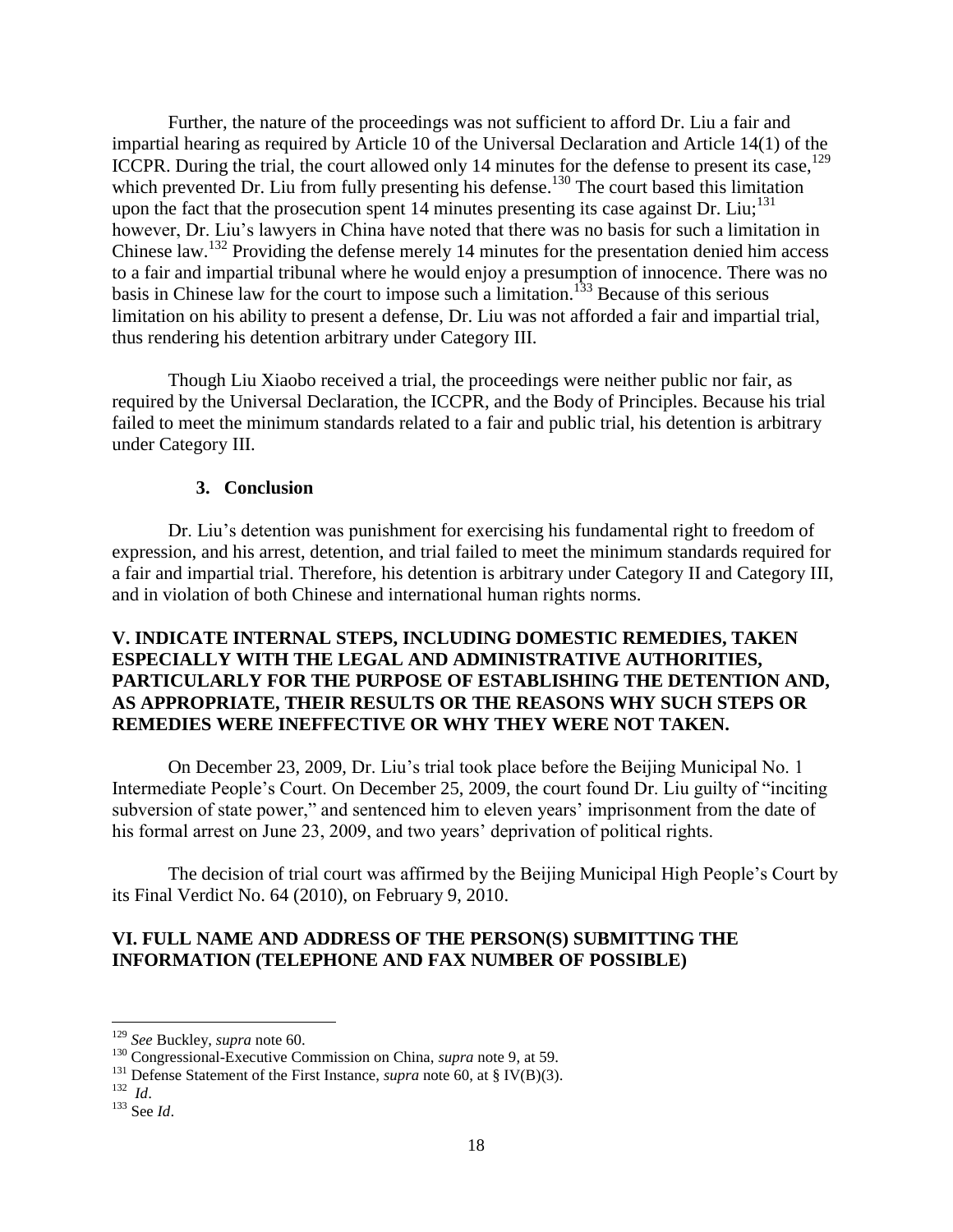Maran Turner Patrick Griffith Freedom Now 1750 K Street, NW, Suite 350 Washington, D.C. 20006 United States of America + 1 (202) 223-3733 (phone)  $+ 1 (202) 223-1006$  (fax) pgriffith@freedom-now.org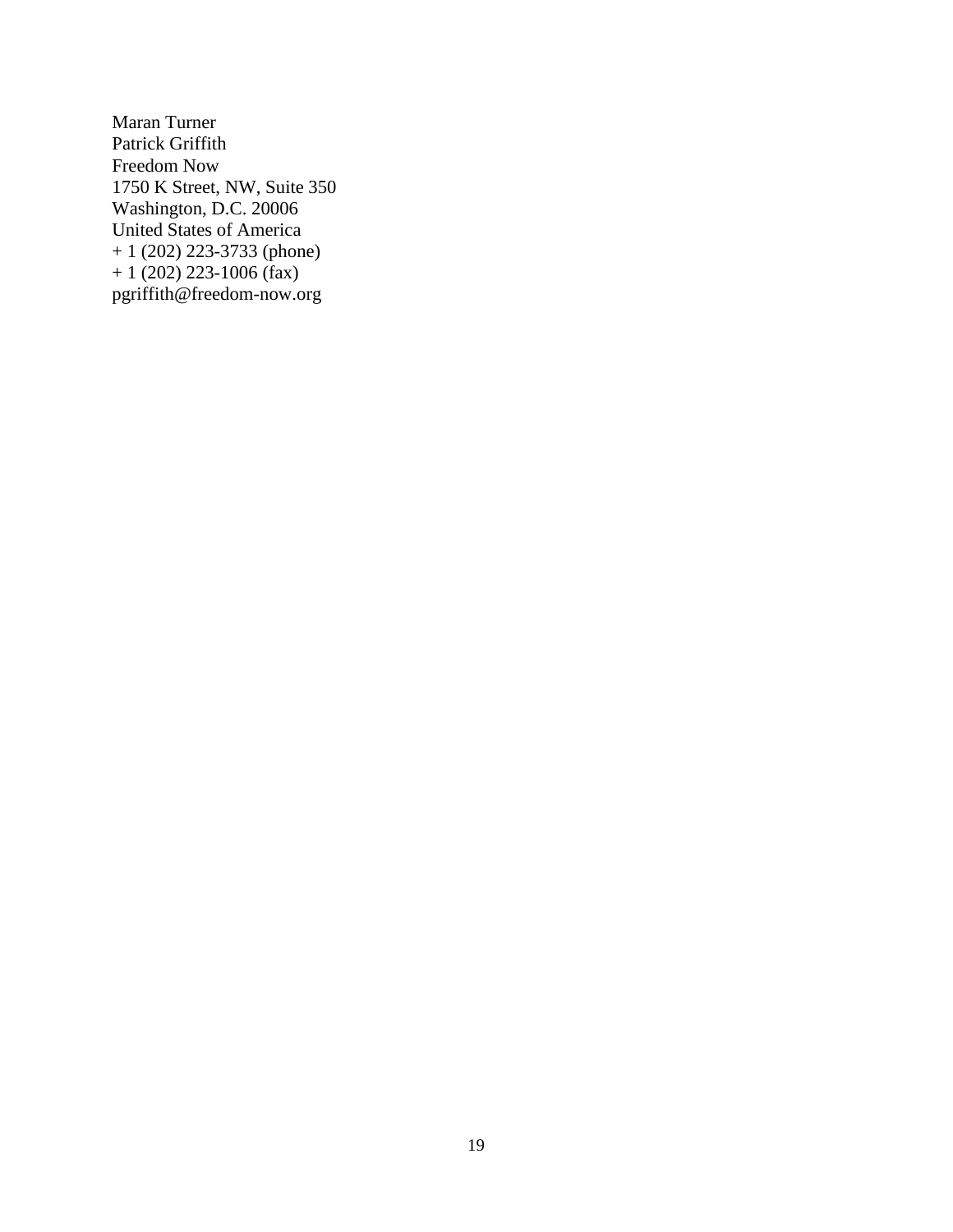### **PETITION TO:**

#### **UNITED NATIONS**

#### **WORKING GROUP ON ARBITRARY DETENTION**

Chairman/Rapporteur: Mr. Malick El Hadji Sow (Senegal) Vice-Chairperson: Ms. Shaheen Sardar Ali (Pakistan) Mr. Roberto Garretón (Chile) Mr. Mads Andenas (Norway) Mr. Vladimir Tochilovsky (Ukraine)

### **HUMAN RIGHTS COUNCIL UNITED NATIONS GENERAL ASSEMBLY**

In the Matter of **Liu Xia**, Citizen of the People"s Republic of China

v.

Government of the People"s Republic of China

### **URGENT ACTION REQUESTED**

And Petition for Relief Pursuant to Resolutions 1997/50, 2000/36, 2003/31, 6/4, and 15/18<sup>1</sup>

*Submitted By:* Maran Turner, Patrick Griffith, Jerome A. Cohen, Irwin Cotler, David Kilgour, and Yang Jianli

> Freedom Now 1750 K Street, NW, Suite 350 Washington, D.C. 20006 United States of America +1 (202) 223-3733 (tel) +1 (202) 223-1006 (fax) pgriffith@freedom-now.org

> > November 4, 2010

<sup>&</sup>lt;sup>1</sup> Resolutions 1997/50, 2000/36, and 2003/31 were adopted by the UN Commission on Human Rights extending the mandate of the Working Group on Arbitrary Detention. The Human Rights Council, which "assume[d]… all mandates, mechanisms, functions and responsibilities of the Commission on Human Rights…" pursuant to UN General Assembly Resolution 60/251, G.A. Res. 60/251, ¶ 6 (Mar. 15, 2006), has further extended the mandate through Resolution 6/4 and 15/18.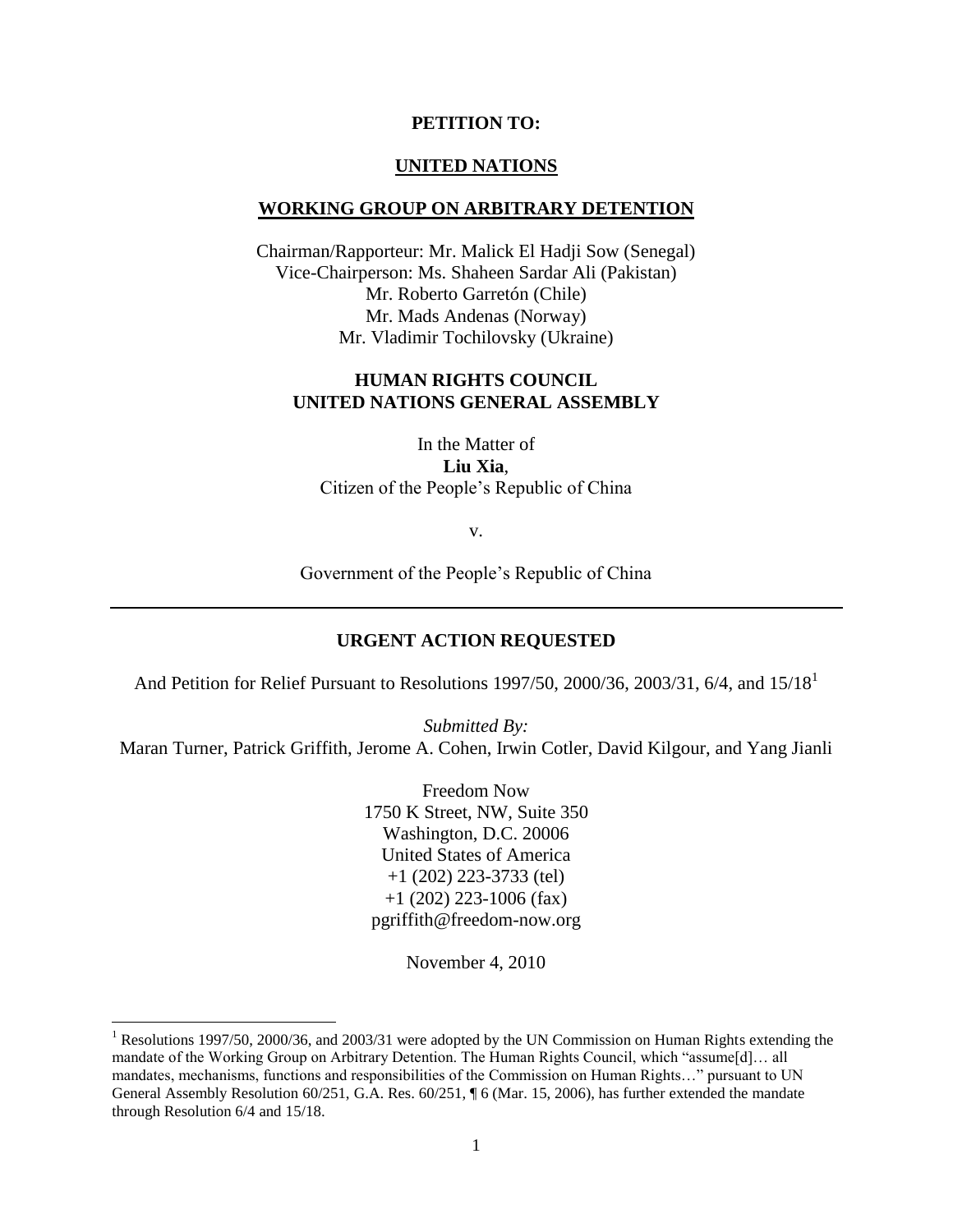### **BASIS FOR "URGENT ACTION" REQUEST**

As set forth in the attached Petition, the Chinese government is arbitrarily depriving Liu Xia of her liberty. Mrs. Liu is the wife of imprisoned 2010 Nobel Peace Prize winner Dr. Liu Xiaobo.

There is reason to believe that Mrs. Liu"s life and health may be in serious danger. Chinese security forces moved to isolate Mrs. Liu on October 8, 2010, after the Norwegian Nobel Committee awarded the 2010 Nobel Peace Prize to her husband. Since that time, Mrs. Liu"s liberty has been significantly undermined by the government of China, and she is currently being detained under house arrest at her home in Beijing. Authorities have attempted to limit her contact with the outside world; two of her cell phones have been disconnected, reporters and diplomats have been prevented from visiting her, and she has not yet had access to legal counsel. There are concerns that Mrs. Liu may be moved out of Beijing, raising further alarm about her safety.

The Chinese government has a history of using dissidents' family members as leverage against them through physical intimidation and detention. Dr. Liu"s case was sensitive for the Government of China prior to his award of the 2010 Nobel Peace Prize. In the wake of the award, the Government of China has increased its repression of democracy and human rights advocates. Mrs. Liu continues to be held under house arrest in this context with little access to the outside world; this raises serious concerns about her well-being while in custody.

The Petitioner respectfully requests that the Working Group consider this petition pursuant to the "Urgent Action" procedure.<sup>2</sup> In addition, the Petitioner also requests that the attached Petition be considered a formal request for an opinion of the Working Group pursuant to Resolution 1997/50 of the Commission on Human Rights as reconfirmed by Resolutions 2000/36, 2003/31, and Human Rights Council Resolutions 6/4 and 15/18.

### **QUESTIONNAIRE TO BE COMPLETED BY PERSONS ALLEGING ARBITRARY ARREST OR DETENTION**

#### **I.IDENTITY**

- 1. **Family name**: Liu
- 2. **First name**: Xia
- 3. **Sex**: Female
- 4. **Birth date**: 1959
- 5. **Nationality**: People"s Republic of China
- 6. **(a) Identity document (if any)**: Not Known

<sup>&</sup>lt;sup>2</sup> Report of the Working Group on Arbitrary Detention, E/CN.4/1998/44 (Dec. 19, 1997), Annex 1 at ¶ 22-24.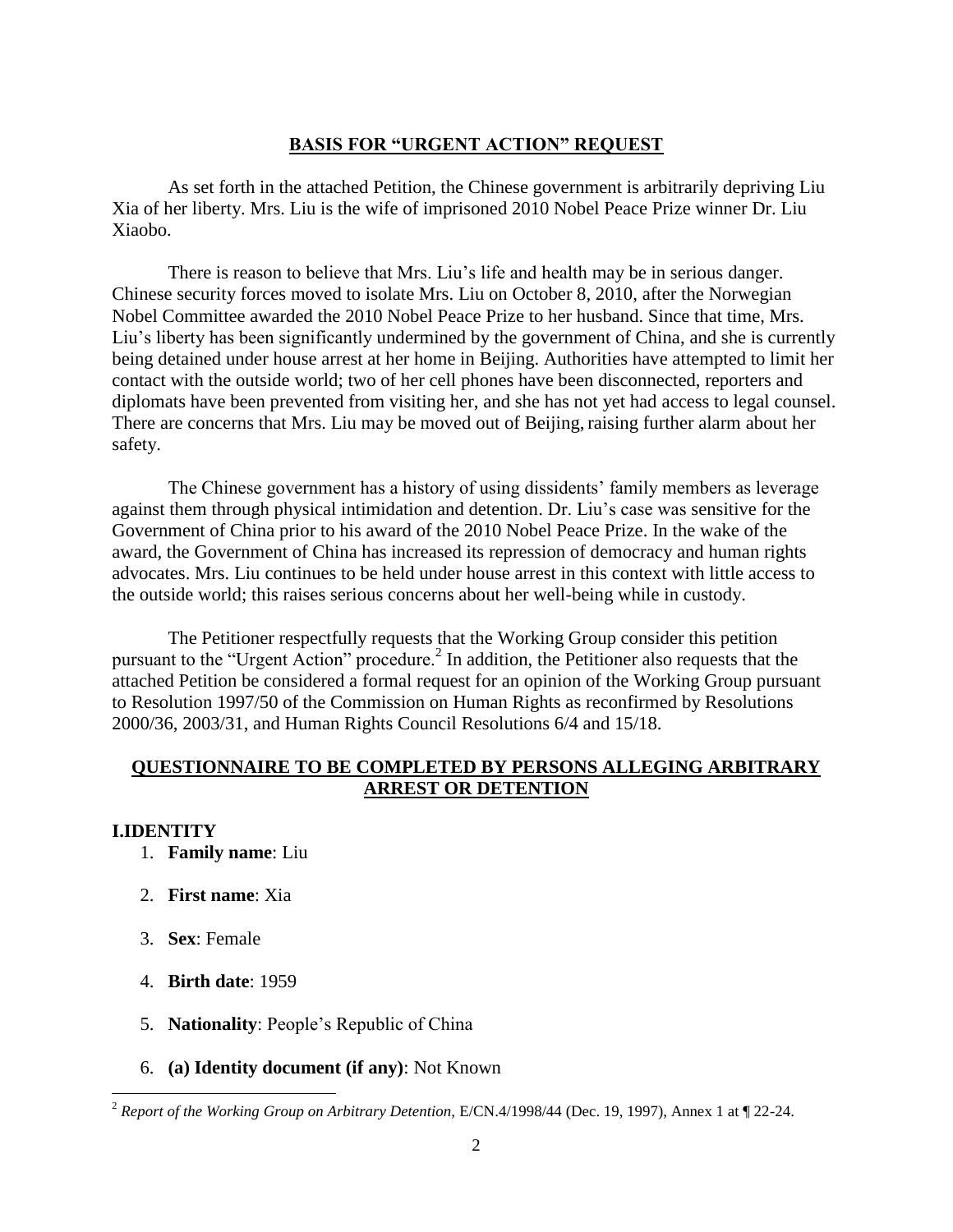- **(b) Issued by**: **(c) On (date)**: **(d) No.**:
- 7. **Profession and/or activity (if believed to be relevant to the arrest/ detention)**: Poet, artist, and intellectual.

# 8. **Address of usual residence**:

No. 502, Unit 1, Building 10 Bank of China Dormitory Qixian Village Haidian District Beijing China

## **II. ARREST**

- 1. **Date of arrest**: October 8, 2010
- 2. **Place of arrest (as detailed as possible)**: Mrs. Liu was detained in her home in Beijing.
- 3. **Forces who carried out the arrest or are believed to have carried it out:** Mrs. Liu was placed under house arrest by public security officers in Beijing.
- 4. **Did they show a warrant or other decision by a public authority?** No.
- 5. **Authority who issued the warrant or decision**: No warrant was issued.
- 6. **Relevant legislation applied (if known)**: Chinese authorities have not made any official charges against Mrs. Liu and therefore have not cited any legislation relevant to her case.

# **III. DETENTION**

- 1. **Date of detention**: October 8, 2010
- 2. **Duration of detention (if not known, probable duration)**: October 8, 2010 Present (approximately 27 days)
- 3. **Forces holding the detainee under custody**: Mrs. Liu is being held under house arrest by public security officers in Beijing.
- 4. **Places of detention (indicate any transfer and present place of detention)** October 8, 2010 – October 9, 2010: Mrs. Liu"s home in Beijing October 9, 2010 – October 10, 2010: Police forcibly removed Mrs. Liu to Jinzhou Prison in Liaoning Province to visit her husband. October 10 – Present: Mrs. Liu is detained at her home in Beijing, except for short, approved trips, when she must travel under police escort.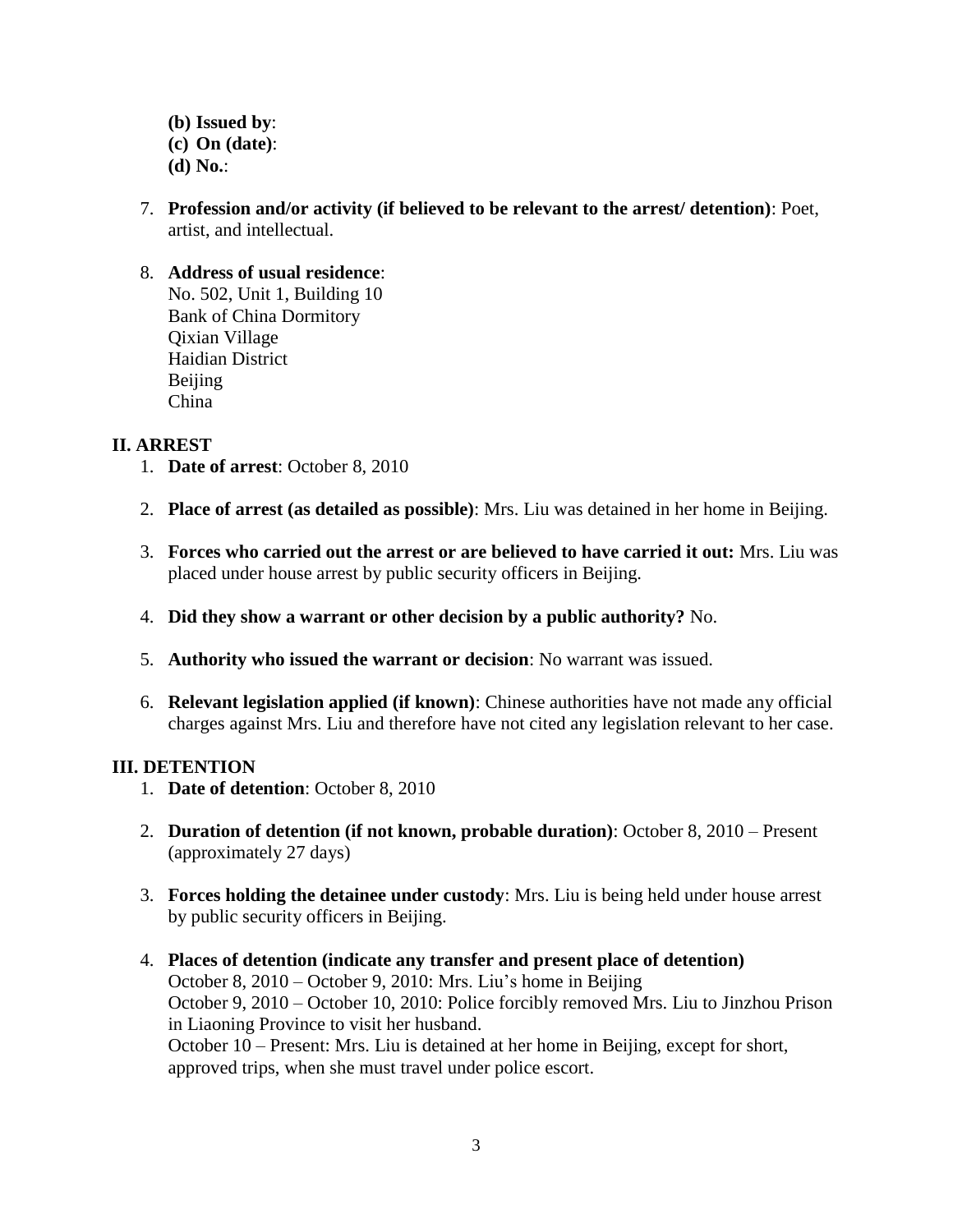- 5. **Authorities that ordered the detention**: Not known
- 6. **Reasons for the detention imputed by the authorities**: Chinese authorities have not given any reason for nor acknowledged that Mrs. Liu is being detained.
- 7. **Relevant legislation applied (if known)**: Chinese authorities have not cited any legislation relevant to Mrs. Liu's dentition.

# **IV. DESCRIBE THE CIRCUMSTANCES OF THE ARREST AND/OR THE DETENTION AND INDICATE PRECISE REASONS WHY YOU CONSIDER THE ARREST OR DETENTION TO BE ARBITRARY**

### **A. Statement of Facts**

This Statement of Facts details what is known about the circumstances surrounding the continuing detention of Mrs. Liu, as well as the current political climate in China for the families of activists.

## **1. China's Recent Crackdown on Human Rights and the Rule of Law**

Despite gradual steps forward since the 1989 violence at Tiananmen Square, the human rights situation in China remains bleak and is worsening in some areas. In particular, the Chinese government has increased its detention and harassment of human rights activists, political dissidents, and their families. The recent twentieth anniversary of Tiananmen Square only served to amplify government suspicion and prompt a greater crack down on free speech. In this climate, government forces have resorted to internet controls, home surveillance, arbitrary arrests, and enforced disappearances to silence peaceful criticism.<sup>3</sup>

Chinese law facilitates the arbitrary deprivation of liberty by authorizing long periods of administrative detention. The law allows police to detain individuals without arrest or charge for up to 37 days.<sup>4</sup> In addition to administrative detention, house arrest has remained a popular means of surveillance, control, and non-judicial punishment. Among those regularly targeted for house arrest are human rights defenders and their families.<sup>5</sup>

The Chinese government targets family members of human rights activists, not only to force their silence, but also to put pressure on the activists themselves. For example, in 2006, the prominent human rights lawyer Gao Zhisheng was coerced into a public confession after security officials made threats against his children.<sup>6</sup> Even after his release from prison, Chinese lawyer Chen Guangcheng and his family remain subject to house arrest.<sup>7</sup> Imprisoned activist Hu Jia

<sup>3</sup> U.S. State Dep"t. Country Reports on Human Rights, *China (includes Tibet, Hong Kong, and Macao)(2009)*, Mar. 11, 2010, *available at* http://www.state.gov/g/drl/rls/hrrpt/2009/eap/135989.htm [hereinafter Country Reports].  $^{4}$  *Id.* at § 1(d).

<sup>5</sup> *Id*.

<sup>6</sup> David W. Chen, *How the Family of a Dissident Fled China*, N.Y. TIMES, May 9, 2009,

http://www.nytimes.com/2009/05/10/world/asia/10dissident.html.

<sup>&</sup>lt;sup>7</sup> Blinds Rights Advocate Chen Guangcheng Should Be Set Free, National Endowment for Democracy (Oct. 4, 2010), http://www.ned.org/for-reporters/blind-rights-advocate-chen-guangcheng-should-be-set-free.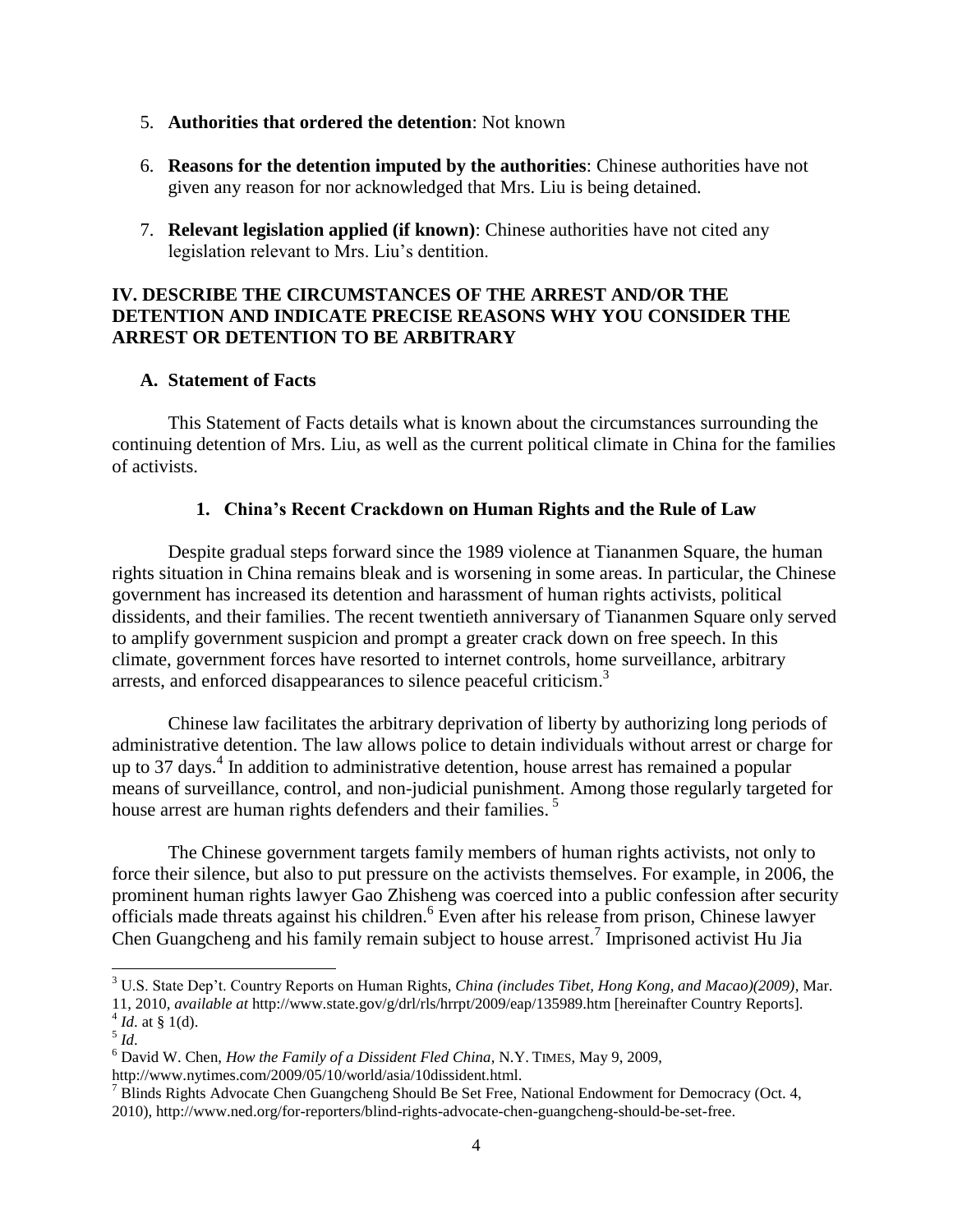called attention to the immense "mental and life pressure" on families of dissidents in China after authorities placed his own family under house arrest.<sup>8</sup>

## **2. Background of Mrs. Liu Xia**

Mrs. Liu is a poet, artist, and intellectual. She is married to Dr. Liu Xiaobo, the winner of the 2010 Nobel Peace Prize and co-author of Charter 08. Dr. Liu"s arbitrary detention is the subject of a petition submitted November 4, 2010, to the Working Group on Arbitrary Detention, *In the Matter of Liu Xiaobo, Citizen of the People"s Republic of China v. Government of the People"s Republic of China*.

Mrs. Liu is not part of the Chinese dissident community. She has said, "I"m not so interested in politics and I don"t have much hope of changing society... I seldom read what [Liu Xiaobo] writes."<sup>9</sup> Circumstances, however, have placed Mrs. Liu in the center of a sensitive political controversy in China. In the days prior to the announcement of the Nobel Peace Prize, despite constant surveillance by security agents, $10$  Mrs. Liu spoke to non-Chinese media about her fears that the Chinese government would prevent Dr. Liu from receiving the Nobel Peace Prize, stating, "[t]o get what it wants, the Communist Party will spare no effort. It will use all types of methods to block the prize or anything else that would hurt the party. They will use their money and power to get others to support them."<sup>11</sup>

# **3. Detention of Mrs. Liu**

On October 8, 2010, Mrs. Liu"s husband was awarded the 2010 Nobel Peace Prize, and within hours, the Chinese government moved to isolate her from the outside world. The government now holds Mrs. Liu under house arrest, but has not charged her with a crime, nor allowed her access to legal counsel.

After the announcement of the Nobel Peace Prize on October 8, journalists converged on Mrs. Liu"s Beijing apartment complex; however, police refused to allow Mrs. Liu to meet with any journalists.<sup>12</sup> The following day, Chinese police escorted Mrs. Liu to see Dr. Liu in Jinzhou Prison, in Liaoning Province.<sup>13</sup> She told journalists who were briefly able to reach her that it was not her choice to leave Beijing and she believed the purpose of taking her to Jinzhou Prison was

<sup>8</sup> *See* European Parliament, Sakharov Human Rights Prize Awarded to China"s Hu Jia, (Dec. 18, 2008), http://www.europarl.europa.eu/sides/getDoc.do?language=EN&type=IM-PRESS&reference=20081216STO44643. *See also* China: Hu Jia"s Family Become Human "State Secrets," Global Voices Advocacy (Jan. 30, 2008), http://advocacy.globalvoicesonline.org/2008/01/30/china-hu-jias-state-secrets.

<sup>9</sup> Tania Branigan, *My Dear Husband Liu Xiaobo, the Writer China Has Put Behind Bars*, GUARDIAN, Feb. 28, 2010, http://www.guardian.co.uk/world/2010/feb/28/liu-xia-china-dissident-xiaobo.

<sup>&</sup>lt;sup>10</sup> The Chinese government's surveillance of Mrs. Liu has been constant since before Dr. Liu's trial in December 2009. Andrew Jacobs, *Trial in China Signals New Limits on Dissent*, N.Y. TIMES, Dec. 23, 2009, http://www.nytimes.com/2009/12/24/world/asia/24china.html.

<sup>11</sup> Lucy Hornby & Benjamin Kang Lim, *China Will "Try to Block" Nobel Prize for Dissident*, REUTERS, Oct. 7, 2010, http://www.reuters.com/article/idUSTRE69612I20101007.

<sup>12</sup> Andrew Jacobs, *supra* note 10.

<sup>13</sup> Sharon LaFraniere, *Wife Detained After Visiting Nobel Winner*, N.Y. TIMES, Oct. 10, 2010, http://www.nytimes.com/2010/10/11/world/asia/11nobel.html.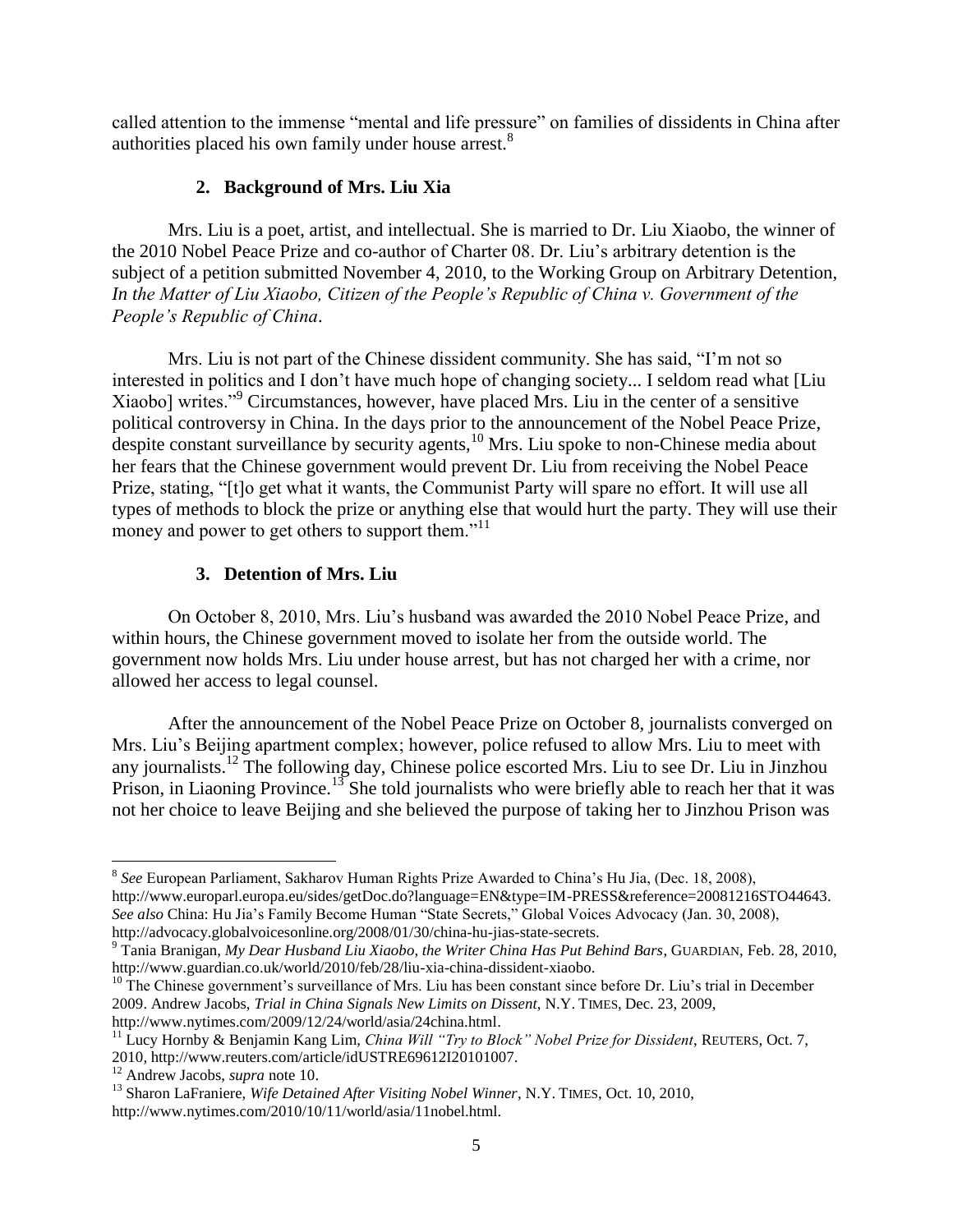to prevent her from conducting interviews. $14$  It does not appear that officials presented any warrant authorizing Mrs. Liu's detention.

Since security agents took Mrs. Liu from Jinzhou Prison on Sunday, October 10 and brought her back to her home in Beijing, the government has continued to isolate her from the outside world. She is permitted to leave her apartment only under police escort and for brief trips.<sup>15</sup> Visitors to her apartment are forbidden.<sup>16</sup> Mrs. Liu was briefly able to speak to *The Guardian* about her circumstances, saying, "They have told me not to go out, not to visit friends. If I want to see my parents or buy food, I can only go in their car," she said. "I don't even talk to my neighbours because I don't want to get them into trouble."<sup>17</sup> Authorities placed a sign on the fence in front of her apartment complex that states people in the residential compound do not accept interviews.<sup>18</sup> Plainclothes security agents stand in front of the gate to the compound, warning journalists and visitors away.<sup>19</sup>

In addition to preventing Mrs. Liu from freely leaving her apartment or receiving visitors, the Chinese government is preventing her from communicating with the outside world. Mrs. Liu"s telephone and Internet access were cut off in the hours following the announcement of the Nobel Peace Prize.<sup>20</sup> Her mobile phone was broken.<sup>21</sup> A second replacement phone was also cut off.<sup>22</sup> Mrs. Liu is occasionally able to tweet or briefly slip calls to journalists. However, restrictions on these communications appear to be tightening.

The Chinese government is also blocking foreign diplomats from meeting with Mrs. Liu. Political Affairs First Secretary to the European Union"s Delegation Simon Sharpe attempted to hand deliver a message of congratulations from EU Commission President Jose Manuel Barrosso but was turned away by security agents. Mr. Sharpe was accompanied by diplomats from other embassies, including Australia, Belgium, the Czech Republic, Hungary, Italy, Poland, Sweden, and Switzerland.<sup>23</sup> Norwegian diplomats were also prevented from seeing Mrs. Liu.<sup>24</sup>

<sup>14</sup> Ben Blanchard, *Nobel Euphoria Fails to Mask Tough Reality in China*, REUTERS, Oct. 9, 2010, http://www.reuters.com/article/idUSTRE6971XY20101009.

<sup>&</sup>lt;sup>15</sup> Christopher Bodeen, *China Nobel Winner's Wife Still Under House Arrest*, ASSOCIATED PRESS, Oct. 19, 2010, http://news.yahoo.com/s/ap/20101019/ap\_on\_re\_as/as\_china\_nobel\_peace\_prize\_1.  $^{16}$  *Id.* 

<sup>17</sup> Jonathan Watts, *Liu Xiaobo"s Wife Fears China May Prevent Nobel Prize Collection*, GUARDIAN, Oct. 12, 2010, http://www.allvoices.com/news/7000663-liu-xiaobos-wife-fears-china-may-prevent-nobel-prize-collection.

<sup>&</sup>lt;sup>18</sup> Stephanie Ho, *Nobel Peace Laureate's Wife Prevented from Meeting Reporters*, Voice of America, Oct. 11, 2010, http://www.voanews.com/english/news/Chinese-Authorities-Prevent-Nobel-Peace-Laureates-Wife-From-Meeting-Reporters-104694979.html.

 $^{19}$  *Id*.

<sup>20</sup> LaFraniere, *supra* note 13.

<sup>&</sup>lt;sup>21</sup> Michael Sainsbury and Zhang Yufei, *Arrest of Nobel Peace Laureate's Wife Liu Xia 'Illegal'*, AUSTRALIAN, Oct. 12, 2010, http://www.theaustralian.com.au/news/world/arrest-of-nobel-peace-laureates-wife-liu-xia-illegal/storye6frg6so-1225937339513.

<sup>&</sup>lt;sup>22</sup> Marianne Barriaux, *Chinese Nobel Laureate's Wife Slams 'Illegal House Arrest'*, TELEGRAPH, Oct. 12, 2010, http://www.telegraph.co.uk/news/worldnews/asia/china/8061325/Chinese-Nobel-laureates-wife-slams-illegal-housearrest.html.

<sup>23</sup> Gillian Wong, *Norway: China Cancels Meeting, Days After Nobel*, ASSOCIATED PRESS, Oct. 11, 2010, http://www.google.com/hostednews/ap/article/ALeqM5jy5n5CDcoNHrqOk6ZihXwoOSuHxgD9IPF7BO0?docId= D9IPF7BO0.

<sup>24</sup> Barriaux, *supra* note 22.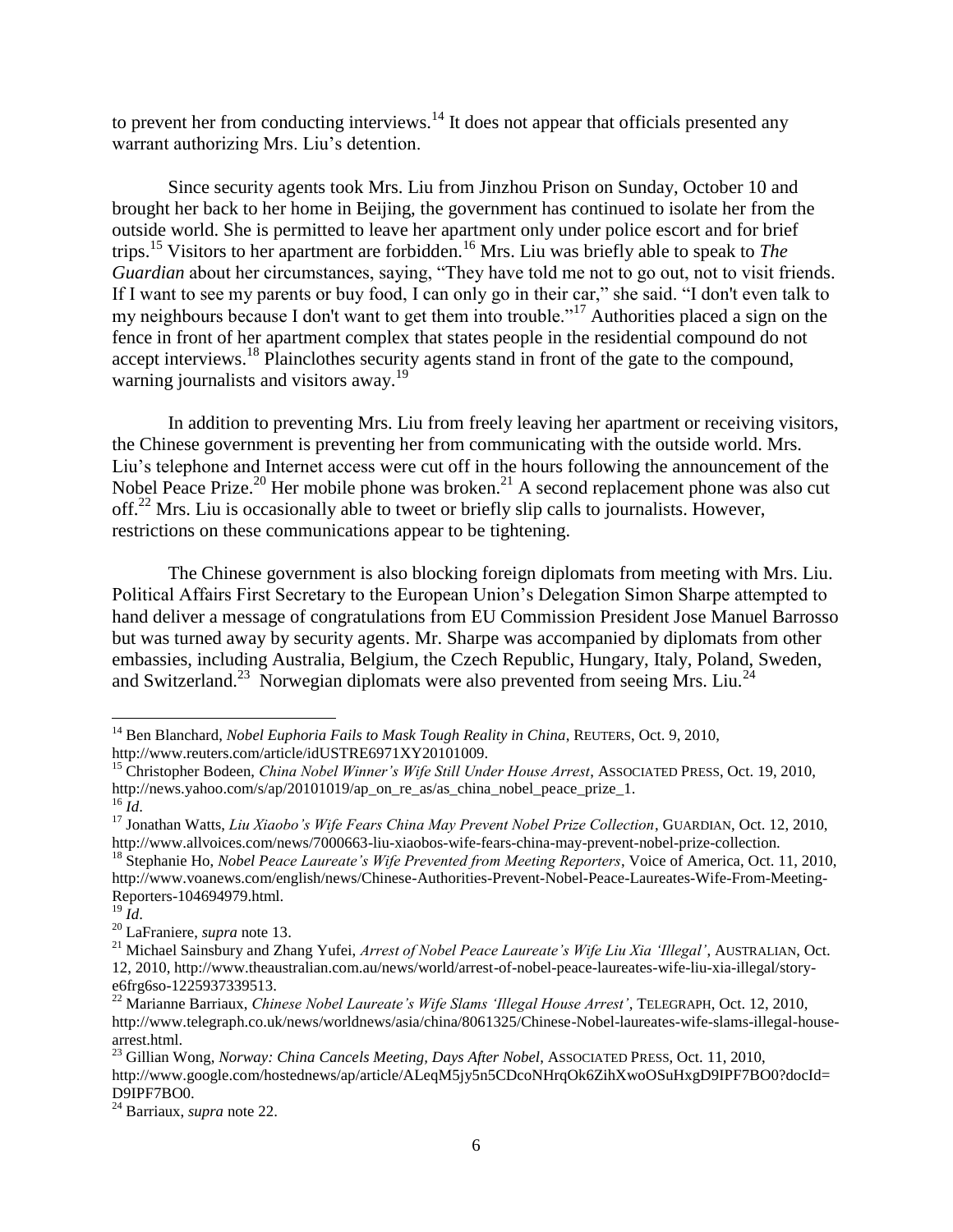Further, Mrs. Liu has not been allowed to contact her lawyers.<sup>25</sup> Nor are her lawyers allowed to see or communicate with her.<sup>26</sup> The Chinese government refuses to comment on which laws it believes gives it the authority to hold Mrs. Liu under house arrest or prevent her from meeting with journalists.<sup>27</sup> There are also concerns that Mrs. Liu may be removed from Beijing,<sup>28</sup> raising concerns about her safety.

In response, members of the international community have called upon the Chinese government to end Mrs. Liu"s house arrest. Fifteen Nobel Peace Prize Laureates issued a letter urging world leaders to raise her case with Chinese President Hu Jintao at the upcoming G-20 Summit.<sup>29</sup> United States Embassy spokesman Richard Buangan said that "[h]er rights should be respected and she should be allowed to move freely."<sup>30</sup> Mrs. Liu hopes to attend the Nobel Peace Prize Ceremony on December 10, 2010, but believes government officials will ban her from leaving China. $31$ 

### **B. Legal Analysis**

For the reasons set forth below, the house arrest<sup>32</sup> of Mrs. Liu is an arbitrary deprivation of her liberty<sup>33</sup> under Category II and Category III, as set forth by the United Nations Working Group on Arbitrary Detention (Working Group). Specifically, her detention is arbitrary under Category II because Mrs. Liu is detained for the exercise of her fundamental rights to freedom of expression and freedom of association. Further, her detention is arbitrary under Category III because her house arrest, without charge or notice of the reasons therefore, fails to satisfy

l

<sup>25</sup> Sainsbury & Yufei, *supra* note 21.

<sup>26</sup> Barriaux, *supra* note 22.

<sup>27</sup> Bodeen, *supra* note 15.

<sup>28</sup> Cara Anna, *After Peace Prize, China Targets Winner"s Friends*, ASSOCIATED PRESS, Oct. 15, 2010,

http://www.washingtontimes.com/news/2010/oct/15/after-peace-prize-china-targets-winners-friends/.

<sup>29</sup> Andrew Quinn, *15 Nobel Laureates Ask G-20 to Raise Liu Case*, REUTERS, Oct. 25, 2010, http://www.reuters.com/article/idUSTRE69O33720101025.

<sup>30</sup> *U.S. Embassy Says China Nobel Winner"s Wife Should Travel Freely*, BLOOMBERG NEWS, Oct. 12, 2010, http://www.businessweek.com/news/2010-10-12/u-s-embassy-says-china-nobel-winner-s-wife-should-travelfreely.html.

<sup>31</sup> Tania Branigan*, Chinese Twitter User Seized After Supporting Liu Xiaobo*, GUARDIAN, Oct. 26, 2010, http://www.guardian.co.uk/world/2010/oct/26/china-nobel-liu-xiaobo-tweet-arrest.

 $32$  According to "Deliberation 01" of the Working Group, "[w]ithout prejudicing the arbitrary character... of the measure, house arrest may be compared to deprivation of liberty provided that it is carried out in closed premises which the person is not allowed to leave." Report of the Working Group on Arbitrary Detention, Question of the Human Rights of All Persons Subjected to Any Form of Detention or Imprisonment, E/CN.4/1993/24, Jan. 12, 1993, at ¶ 20.

 $33$  An arbitrary deprivation of liberty is defined as any "depriv[ation] of liberty except on such grounds and in accordance with such procedures as are established by law." International Covenant on Civil and Political Rights, G.A. Res 2200A (XXI), 21 U.N. GAOR Supp. (No. 16), at 52, U.N. Doc. A/6316 (1966), 999 U.N.T.S. 171, *entered into force* 23 March 1976, at art. 9(1) [hereinafter ICCPR]. Such a deprivation of liberty is specifically prohibited by international law. *Id.* "No one shall be subjected to arbitrary arrest, detention or exile." Universal Declaration of Human Rights, G.A. Res. 217A (III), U.N. Doc. A/810, at art. 9 (1948) [hereinafter Universal Declaration]. "Arrest, detention or imprisonment shall only be carried out strictly in accordance with the provisions of the law" Body of Principles for the Protection of Persons under Any Form of Detention or Imprisonment, at Principle 2, G.A. Res. 47/173, Principle 2, 43 U.N. GAOR Supp. (No. 49) at 298, U.N. Doc. A/43/49 (1988) [hereinafter Body of Principals].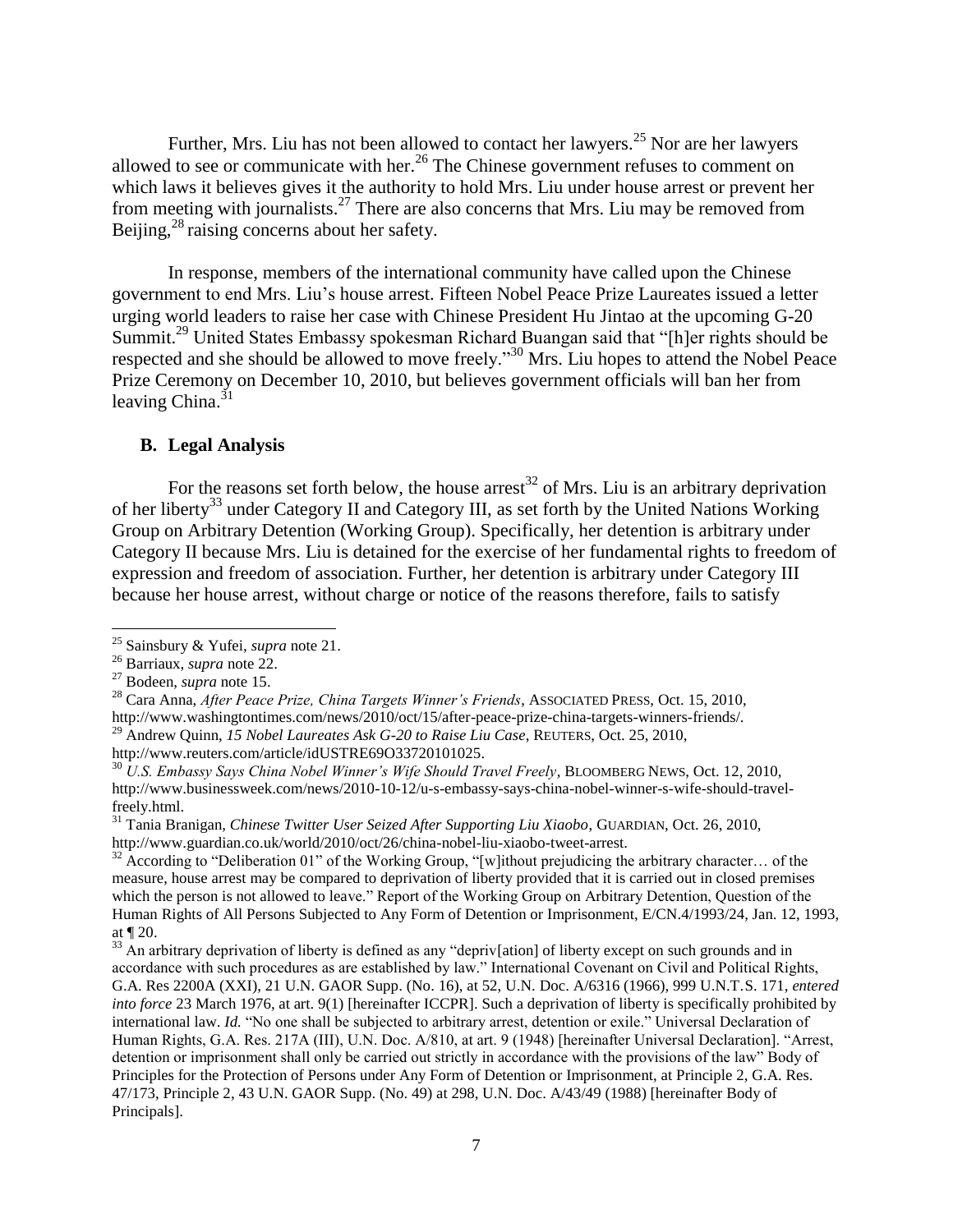international norms related to a fair trial and renders the detention arbitrary.

### **1. Category II: The Detention Resulted From Mrs. Liu's Exercise of Her Rights and Freedoms Guaranteed by the Universal Declaration of Human Rights and the International Covenant on Civil and Political Rights**

Arbitrary detention falls under Category II when detention results from the exercise of fundamental rights protected by international law.<sup>34</sup> These fundamental rights include the right to freedom of opinion and expression,  $35$  and the right of freedom of association.  $36$  Mrs. Liu's detention is arbitrary under Category II because it resulted from her exercise of these fundamental freedoms.

### **a. The Chinese Government Detained Mrs. Liu Because She Exercised Her Right to Freedom of Expression and Opinion**

The Government of China is holding Mrs. Liu under house arrest because she exercised her right of freedom of opinion and expression, as protected by Article 19 of the Universal Declaration of Human Rights (Universal Declaration),<sup>37</sup> and Article 19(1) of the International Covenant on Civil and Political Rights (ICCPR). Although China has yet to ratify the ICCPR, it is a signatory,<sup>38</sup> and therefore is obligated to refrain from acts that would defeat the treaty's "object and purpose."<sup>39</sup> The right of freedom of expression includes the "freedom to hold" opinions without interference and to seek, receive and impart information and ideas through any media and regardless of frontiers."<sup>40</sup> In addition to the requirements of international law, Chinese law protects the right of freedom of expression. Article 35 of the Chinese Constitution provides that, "[c]itizens of the Peoples Republic of China enjoy freedom of speech [and] of the

<sup>&</sup>lt;sup>34</sup> Specifically, a Category II deprivation of liberty occurs, "[w]hen the deprivation of liberty results from the exercise of the rights or freedoms guaranteed by articles 7, 13, 14, 18, 19, 20, and 21 of the Universal Declaration of Human Rights and, and insofar as States parties are concerned, by articles 12, 18, 19, 21, 22, 25, 26, and 27 of the International Covenant on Civil and Political Rights." Office of the High Comm"r for Human Rights, United Nations, Fact Sheet No. 26: The Working Group on Arbitrary Detention, pt. IV(B) [hereinafter Fact Sheet No. 26]. <sup>35</sup> Universal Declaration, *supra* note 33, at art. 19. See also ICCPR, *supra* note 33, at art. 19(2).

<sup>36</sup> Universal Declaration, *supra* note 33, at art. 20(1). See also ICCPR *supra* note 33, at art. 22(1).

<sup>&</sup>lt;sup>37</sup> While the Universal Declaration, as a General Assembly resolution, is not technically considered binding in its entirety on all states, scholars continue to debate the binding nature of specific provisions. As a General Assembly resolution, the Body of Principles is similarly not legally binding. However, in looking to the Universal Declaration and the Body of Principles, the Working Group on Arbitrary Detention has decided to "rely heavily on "soft" international legal principles to adjudicate individual cases." Jared M. Genser & Margaret Winterkorn-Meikle, *The Intersection of Politics and International Law: The United Nations Working Group on Arbitrary Detention in Theory and Practice,* 39 Colum. Hum. Rts. L. Rev. 101, 114 (2008).

<sup>&</sup>lt;sup>38</sup> China became a signatory to the ICCPR on October 5, 1998. Office of the United Nations High Commissioner for Human Rights, *Status of Ratification of the Principal International Human Rights Treaties, as of 14 July, 2006*. *available at* http://www2.ohchr.org/english/bodies/docs/status.pdf.

<sup>39</sup> Vienna Convention on the Law of Treaties, *opened for signature* May 23, 1979, art. 18, 1155 U.N.T.S. 331 (entered into force Jan. 27, 1980).

<sup>&</sup>lt;sup>40</sup> Universal Declaration, *supra* note 33, at art. 19 ("Everyone shall have the right to freedom of opinion and expression; this rights includes freedom to hold opinions without interference and to seek, receive and impart information and ideas through any media and regardless of frontiers.") *See also* ICCPR, *supra* note 33, at art 19(2) ("Everyone shall have the right to freedom of expression; this right shall include freedom to seek, receive and impart information and ideas of all kinds, regardless of frontiers, either orally, in writing or in print, in the form of art, or through any other media of his choice.")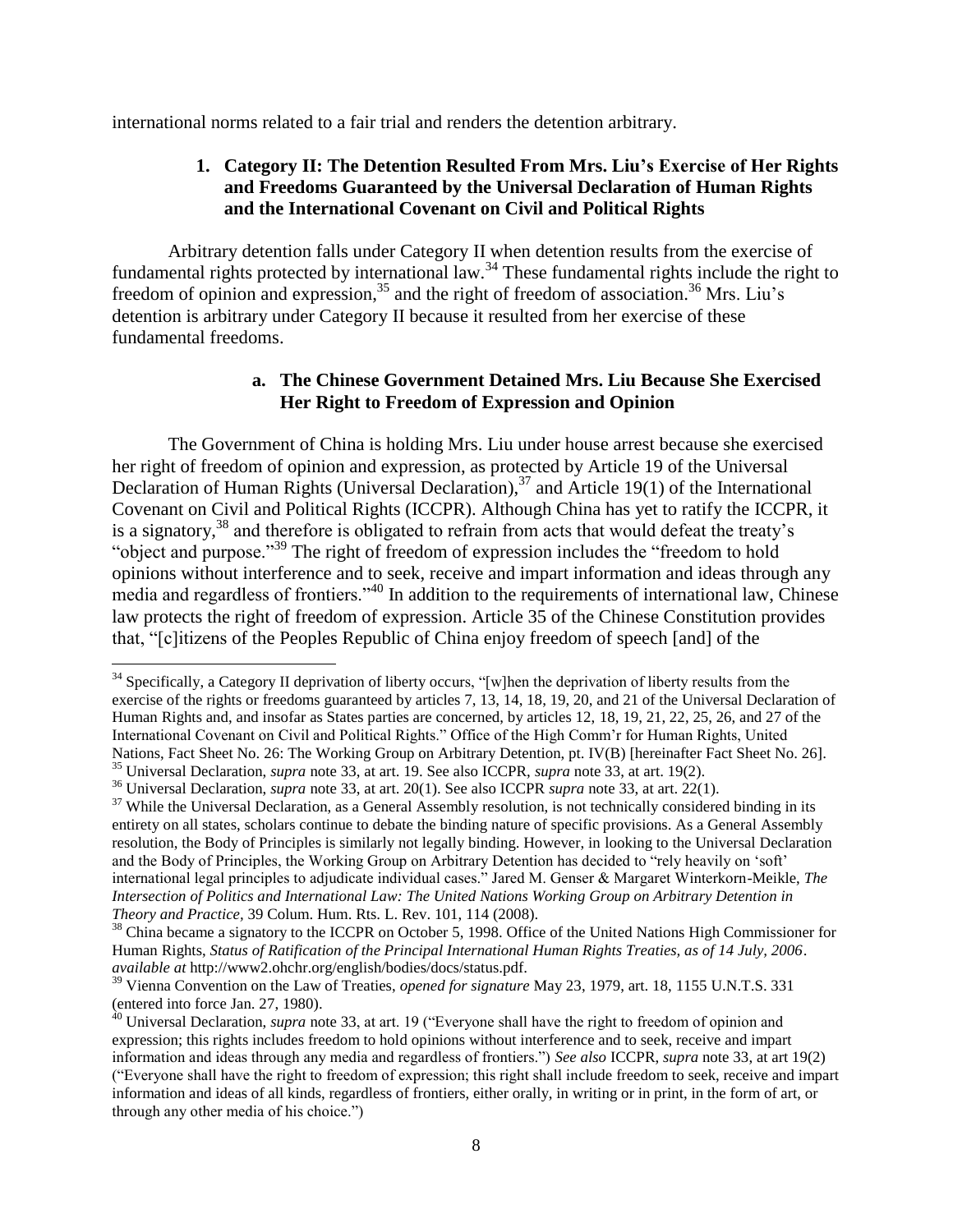press…"<sup>41</sup> Further, Article 41 provides that they "have the right to criticize and make suggestions regarding any state organ or functionary.<sup>"42</sup>

Mrs. Liu exercised her right of freedom of expression by supporting her husband and criticizing the Government of China, and, as a result, the government placed her under house arrest. This renders her detention arbitrary under Category II. Though she was not active in the Chinese democracy movement,  $43$  Mrs. Liu refused to stay silent after the sentencing of her husband on December 25, 2009. In the days before the announcement of the Nobel Peace Prize, she openly worried that the government would use its influence to prevent Dr. Liu from winning the award, noting that the "government is one that has never given reasons for its actions. It is a government that thinks there is nothing it can"t do."<sup>44</sup> Shortly after making these statements, authorities placed Ms. Liu under house arrest, rendering her unable to meet with reporters outside the apartment complex.<sup>45</sup> The fact that reporters were prohibited from meeting Mrs. Liu after her husband won the Nobel Peace Prize is strong evidence that the government"s motivation for placing her under house arrest was to limit her ability to exercise her right to freedom of expression. Such a flagrant attempt to stifle Mrs. Liu"s support for her husband and criticism of the government is a clear violation of her right to freedom of expression, as protected by Article 19 of the Universal Declaration and Article 19(1) of the ICCPR, and thus gives the detention an arbitrary character pursuant to Category II.

Mrs. Liu"s peaceful criticism of the government and support of her husband does not fall within the limited category of speech subject to legitimate constraint by the government. Article 19(3) of the ICCPR allows governments to restrict freedom of expression only in circumstances that "are provided by law and are necessary: (a) [f]or respect of the rights or reputations of others; (b) [f]or the protection of national security or of public order (*ordre public*), or of public health or morals."<sup>46</sup> However, this limited qualification does not allow states to punish opinions it dislikes. The Human Rights Committee, the body tasked with authoritatively interpreting the treaty, has indicated that any restriction of expression under this provision is legitimate only if it is, (1) provided by law,<sup>47</sup> (2) for the purpose of protecting the rights or reputations of others, or national security or public order, and  $(3)$  "necessary" for that limited purpose.<sup>48</sup>

<sup>41</sup> XIAN FA art. 35 (1982) (P.R.C.) *available at* 

http://www.cecc.gov/pages/newLaws/constitutionENG.php?PHPSESSID=a87bd0448bea46b35a7c1a60ee1de976 (last visited Oct. 21, 2010).

<sup>&</sup>lt;sup>42</sup> *Id*, at art. 41. The Chinese Constitution also provides that "The exercise by citizens of the People's Republic of China of their freedoms and rights may not infringe upon the interests of the state, of society and of the collective, or upon the lawful freedoms and rights of other citizens." *Id*. at art. 51. However, this limiting provision cannot allow the government to restrict the right to freedom of expression below the standard established by its international obligations.

<sup>43</sup> *See* Branigan, *My Dear Husband Liu Xiaobo, the Writer China Has Put Behind Bars*, s*upra*, note 9.

<sup>44</sup> Hornby & Lim, *supra* note 11.

<sup>45</sup> *See* Jacobs, *supra* note 10..

<sup>46</sup> ICCPR, *supra* note 33, at art. 19(3).

<sup>&</sup>lt;sup>47</sup> While the Human Rights Committee has not addressed this requirement in its jurisprudence, it would likely be interpreted, as other similar provisions of the ICCPR have been interpreted, to require "that the limitation must be sufficiently delineated in a State"s law." Sarah Joseph, et al., THE INTERNATIONAL COVENANT ON CIVIL AND POLITICAL RIGHTS 391 (2000). As such, insofar as the sedition charges are vague and overbroad, they may fall outside the limited exception to freedom of expression contained Article 19(3) of the ICCPR.

<sup>48</sup> *See e.g.* Human Rights Committee, *Robert Faurisson v. France*, Communication No. 550/1993, at ¶ 9.4, U.N. Doc. CCPR/C/58/D/550/1993(1996).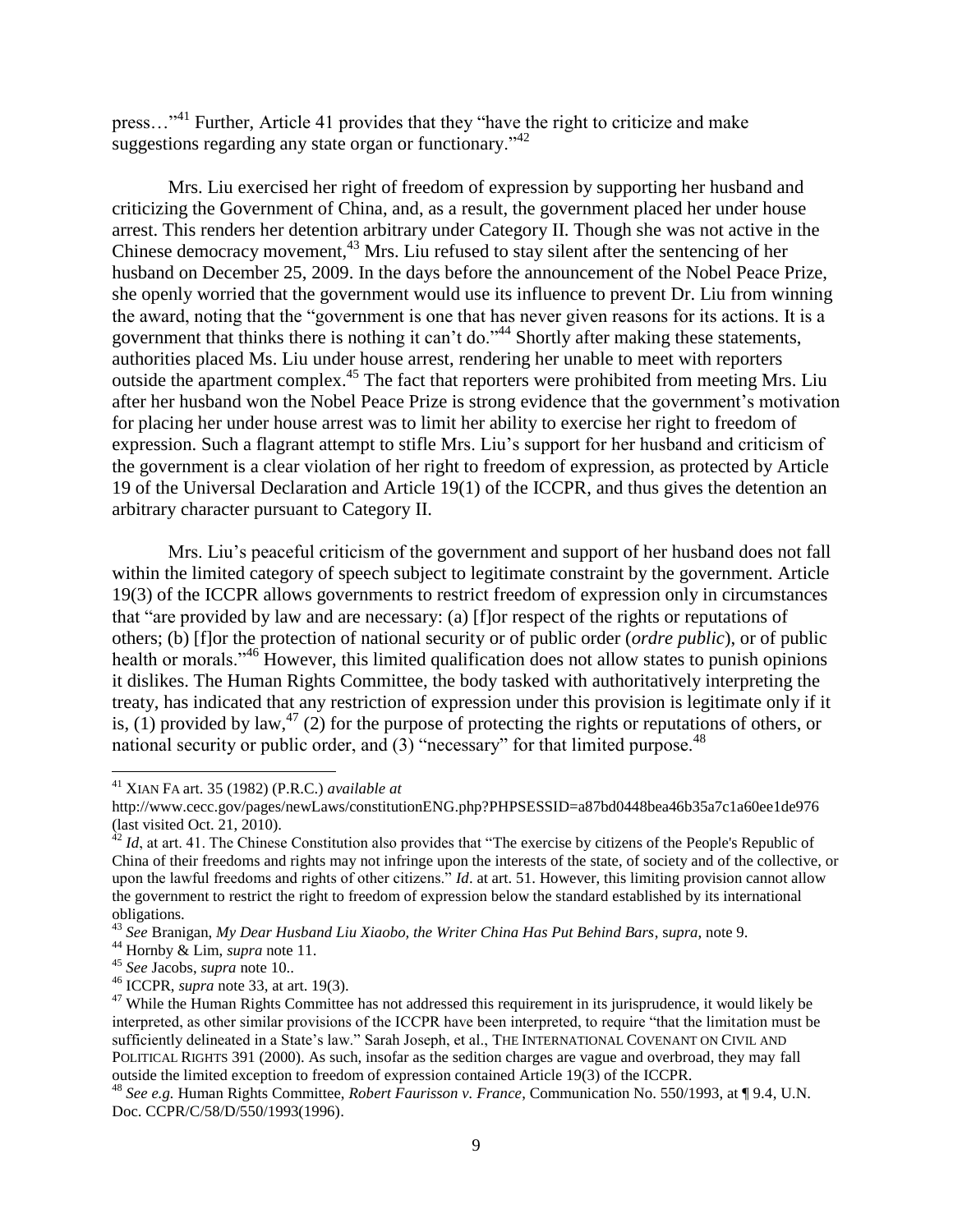Mrs. Liu"s detention is not for a legitimate purpose; rather, the government is detaining her to stifle her peaceful criticism of the government and public support for her husband. As the Working Group has recognized, "[p]eaceful expression of opposition to any regime cannot give rise to arbitrary arrest.<sup>349</sup> Because the narrow exception to the right to freedom of expression under Article 19(3) of the ICCPR does not apply in this case, the Government of China is arbitrarily detaining Mrs. Liu under Category II because it placed her under house arrest when she exercised her right to freedom of expression.

### **b. The Chinese Government Detained Mrs. Liu Because She Exercised Her Right to Freedom of Association**

The Chinese government"s detention of Mrs. Liu is arbitrary because it results from her association with her husband Liu Xiaobo. Article 20(1) of the Universal Declaration provides that "[e]veryone has the right to freedom of peaceful assembly and association."<sup>50</sup> Further, Article 22(1) of the ICCPR provides that "[e]veryone shall have the right to freedom of association with others…"<sup>51</sup> Similarly, Chinese law ensures the right to freedom of association. Article 35 of the Constitution of the People"s Republic of China affirms that "[c]itizens of the People's Republic of China enjoy the freedom...of association."<sup>52</sup>

Despite these protections, it is evident that the Government of China singled out Mrs. Liu for house arrest because of her association with her husband; this violates her right to freedom of association under international and Chinese law, and renders her detention arbitrary under Category II. Though Mrs. Liu is decidedly non-political,<sup>53</sup> the government placed her under surveillance in the period after Dr. Liu's imprisonment in  $2009$ .<sup>54</sup> Security forces then moved to isolate her, particularly from the media, after Dr. Liu won the Nobel Peace Prize.<sup>55</sup> Now, the government continues to hold Mrs. Liu under house arrest as the Nobel award ceremony approaches, and refuses to indicate whether she will be allowed to attend.<sup>56</sup> The Government of China is detaining Mrs. Liu because of her association with her husband; therefore, her right to freedom of association under Article 20(1) of the Universal Declaration and Article 22(1) of the ICCPR has been violated. This violation renders her detention arbitrary pursuant to Category II.

The Government of China placed Mrs. Liu under house arrest because she exercised the fundamental right to freedom of expression and the fundamental right to freedom of association; as such, her continued detention is arbitrary pursuant to Category II.

## **2. Category III: The Detention of Mrs. Liu Fails to Respect Chinese and International Norms Relating to the Right to a Fair Trial**

<sup>49</sup> UN Working Group on Arbitrary Detention, *James Mawdsley v. Myanmar*, Opinion No. 25/2000, ¶12 (Sep. 14 2000), U.N. Doc. E/CN.4/2001/14/Add.1, at 124 (Nov. 9, 2000).

<sup>50</sup> Universal Declaration, *supra* note 33, at art. 20(1).

<sup>51</sup> ICCPR, *supra* note 33, at art. 22(1).

<sup>52</sup> XIAN FA, *supra* note 41, at art. 35.

<sup>53</sup> *See* Branigan, *My Dear Husband Liu Xiaobo, the Writer China Has Put Behind Bars*, *supra* note 9. <sup>54</sup> *Id*.

<sup>55</sup> *See* Jacobs, *supra* note 10.

<sup>56</sup> Bodeen, *supra* note 15.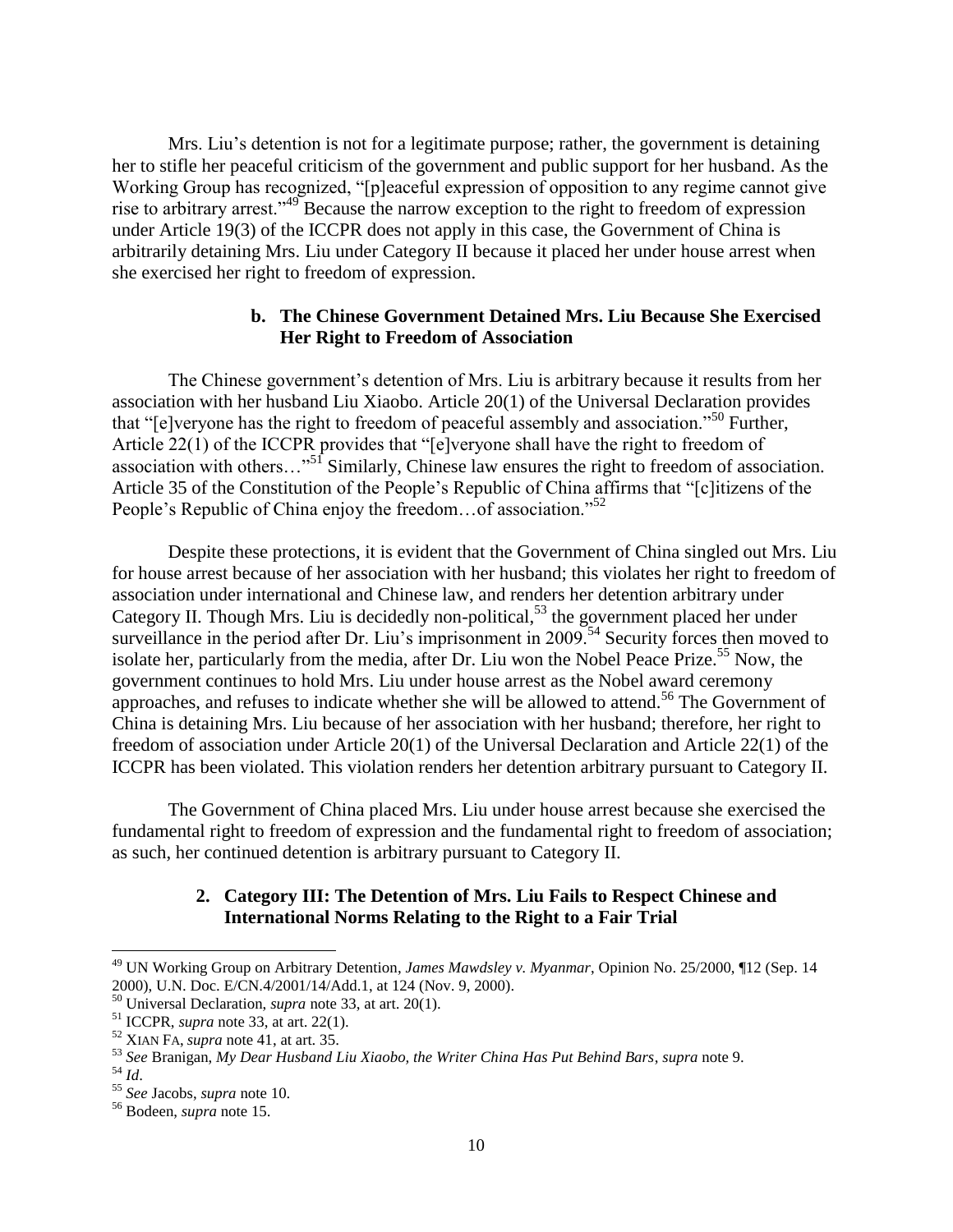The Working Group considers a deprivation of liberty to be a Category III arbitrary detention "[w]hen the total or partial non-observance of the international norms relating to the right to a fair trial, established in the Universal Declaration of Human Rights and in the relevant international instruments accepted by the States concerned, is of such gravity as to give the deprivation of liberty an arbitrary character."<sup>57</sup> Additionally, the Working Group will look to the Body of Principles for the Protection of All Persons Under Any Form of Detention or Imprisonment (Body of Principles). <sup>58</sup> Because the detention of Mrs. Liu failed to observe the minimum international norms relating to a fair trial, as contained in the Universal Declaration, the ICCPR, and the Body of Principles, her detention is arbitrary under Category III.

### **a. The Chinese Government Failed to Inform Mrs. Liu of the Charges Against Her**

The Government of China failed to observe international norms relating to a fair trial when it failed to inform Mrs. Liu of the charges against her at the time of her detention, in violation of the ICCPR and the Body of Principles. Article 14(3) of the ICCPR protects the right of individuals "[i]n the determination of any criminal charge against him… (a) [t]o be informed promptly and in detail in a language which he understands of the nature and cause of the charge against him."<sup>59</sup> Principle 10 of the Body of Principles also provides that "[a]nyone who is arrested shall be informed at the time of his arrest of the reason for his arrest and shall be promptly informed of any charges against him."<sup>60</sup>

There is no indication that Chinese security forces provided any information which would fulfill the government's obligation to inform Mrs. Liu of the reason for her detention when they first detained her on October 8, 2010. Even today, the Chinese government has provided no information. Rather, Chinese officials refuse to even acknowledge that Mrs. Liu"s liberty is restricted by the government.<sup>61</sup> This failure to provide any explanation for the house arrest to Mrs. Liu renders her detention arbitrary under Category III.

The fact that the government has not formally arrested or charged Mrs. Liu with a crime does not change the conclusion that she is entitled to be informed of the reason for the limitations on her liberty. The Body of Principles defines "detention" as the "condition of detained persons," and defines "detained person" as "any person deprived of personal liberty except as the result of a conviction."<sup>62</sup> Therefore, the protections of the ICCPR and the Body of Principles should apply

<sup>57</sup> Fact Sheet No. 26, *supra* note 34, at pt. IV(B).

<sup>58</sup> *Id*.

<sup>59</sup> ICCPR, *supra* note 33, at art 14(3)(a).

<sup>60</sup> Body of Principles, *supra* note 33 at Principle 10. *See also* ICCPR, *supra* note 33, at art. 9(2) ("Anyone who is arrested shall be informed, at the time of arrest, of the reasons for his arrest and shall be promptly informed of any charges against him.").

<sup>&</sup>lt;sup>61</sup> For example, when pressed on whether Mrs. Liu would be allowed to travel to Oslo for the Nobel Peace Prize ceremony, Foreign Ministry spokesman Ma Zhaoxu responded by calling the question hypothetical and suggest that reporters should first ask her whether she wanted to attend, while failing to acknowledge that she could not be reached due to her arrest. Peter Simpson, *Wife of Jailed Nobel Winner Urges Friends, Activists to Attend Award Ceremon*y, Voice of America, Oct. 26, 2010, http://www.voanews.com/english/news/Wife-of-Jailed-Nobel-Winner-Liu-Xiaobo-Urge-Chinese-Friends-to-Attend-Award-Ceremony-105760983.html.

<sup>62</sup> Body of Principles, *supra* note 33, at "Use of Terms."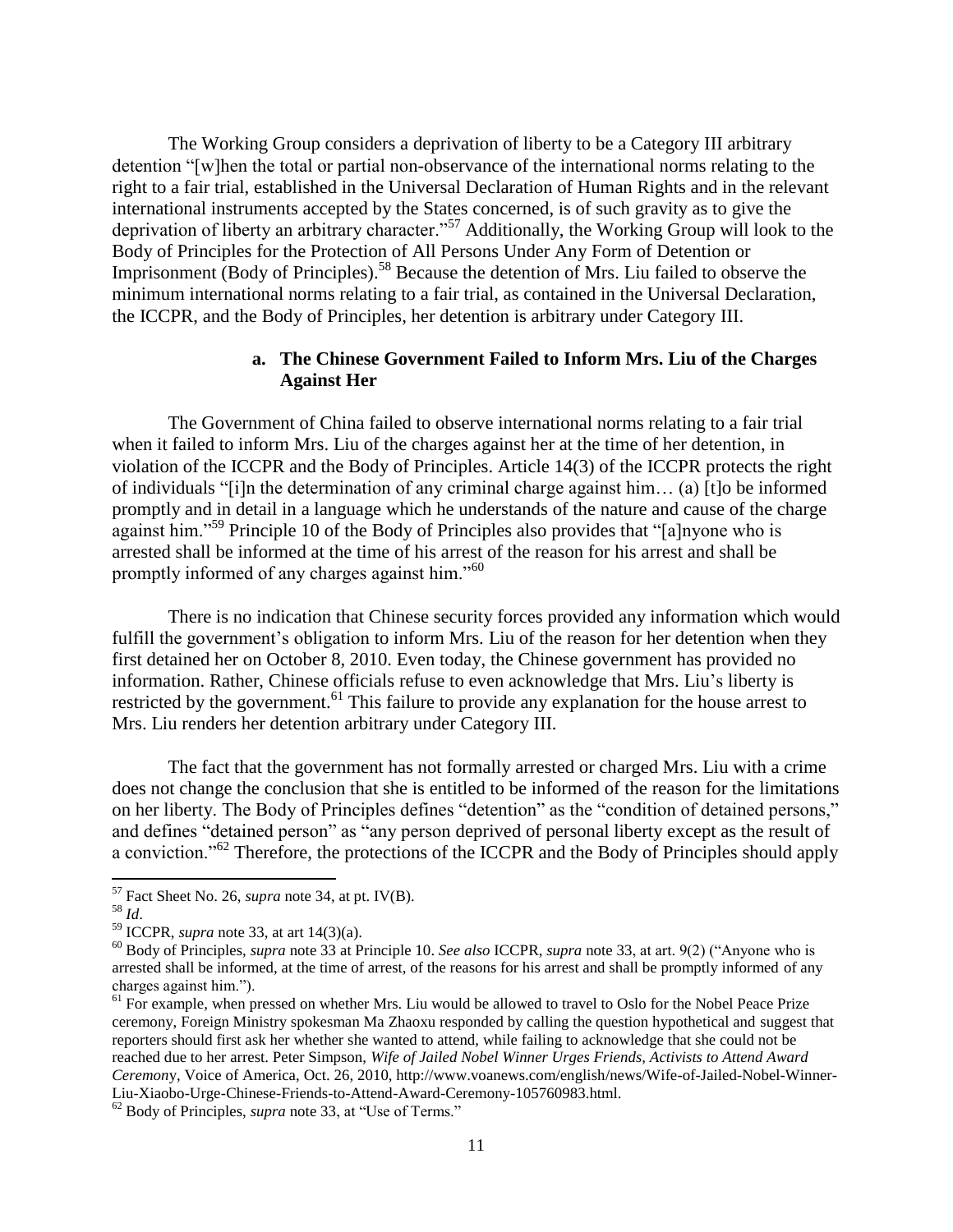to Mrs. Liu"s house arrest, despite the fact that the government thus far refused to acknowledge that she is being detained. Arguing that these protections are contingent upon a formal arrest would allow the government to avoid its obligations under international law. As such, the Government of China was under an obligation to inform Mrs. Liu of the basis for her detention at the time that it occurred; its failure to do so constitutes a breach of its obligations under Article 14(3)(a) of the ICCPR and Principle 10 of the Body of Principles; this violation renders Mrs. Liu"s house arrest arbitrary under Category III.

## **b. The Chinese Government Failed to Provide Notification of Mrs. Liu's Detention to Her Family Within 24 hours, as Required by Chinese Law**

The Government of China failed to meet the family notification requirements under Chinese law, thus rendering Mrs. Liu"s detention arbitrary because the government did not follow its own procedure. Article 64 of the Criminal Procedure Law of the People"s Republic of China provides that:

When detaining a person, a public security organ must produce a detention warrant. Within 24 hours after a person has been detained, his family or the unit to which he belongs shall be notified of the reasons for detention and the place of custody, except in circumstances where such notification would hinder the investigation or there is no way of notifying them. $63$ 

The Government of China continues to ignore this requirement contained in its own law with regard to Mrs. Liu.

As noted above, when security officials first detained Mrs. Liu, there is no indication that officers presented any notice or warrant to anyone authorizing the detention. Additionally, the government failed to provide the family notification as required under Article 64 of the Criminal Procedure Code. Though Mrs. Liu"s family is no doubt aware, as is the entire world, that the government is holding Mrs. Liu under house arrest at her home in Beijing, the government refuses to acknowledge that she is being detained.<sup>64</sup>

The limited exception contained in Article 64 of the Criminal Procedure Code, where family notification would "hinder the investigation," does not apply in this case. Mrs. Liu's family is clearly aware of the limitations on her liberty,<sup>65</sup> and thus no harm would result from the required notification. General awareness of Mrs. Liu"s house arrest, however, does not satisfy the government"s obligation under Article 64 to provide the family with notice and a reason for the detention within 24 hours. Rather, it merely demonstrates that such notification would not

<sup>63</sup> Criminal Procedure Law (P.R.C.) (adopted Jan. 1, 1997), at art. 64, *available at* http://www.cecc.gov/pages/newLaws/criminalProcedureENG.php.

 $64$  Though it does not appear that the government of China has officially denied that Mrs. Liu is being detained, it has insinuated as much by telling reporters at her apartment complex merely that the residents were not giving interviews, Ho, *supra* note 18, and that they should ask her about whether she planned on attending the Nobel Peace Prize ceremonies in Oslo. *See* Simpson, *supra* note 61.

<sup>&</sup>lt;sup>65</sup> After her 77 year-old mother visited with Mrs. Liu at her home because she was unable to call the family, her mother indicated that the family was "concerned" about the situation. Barriaux, *supra* note 22.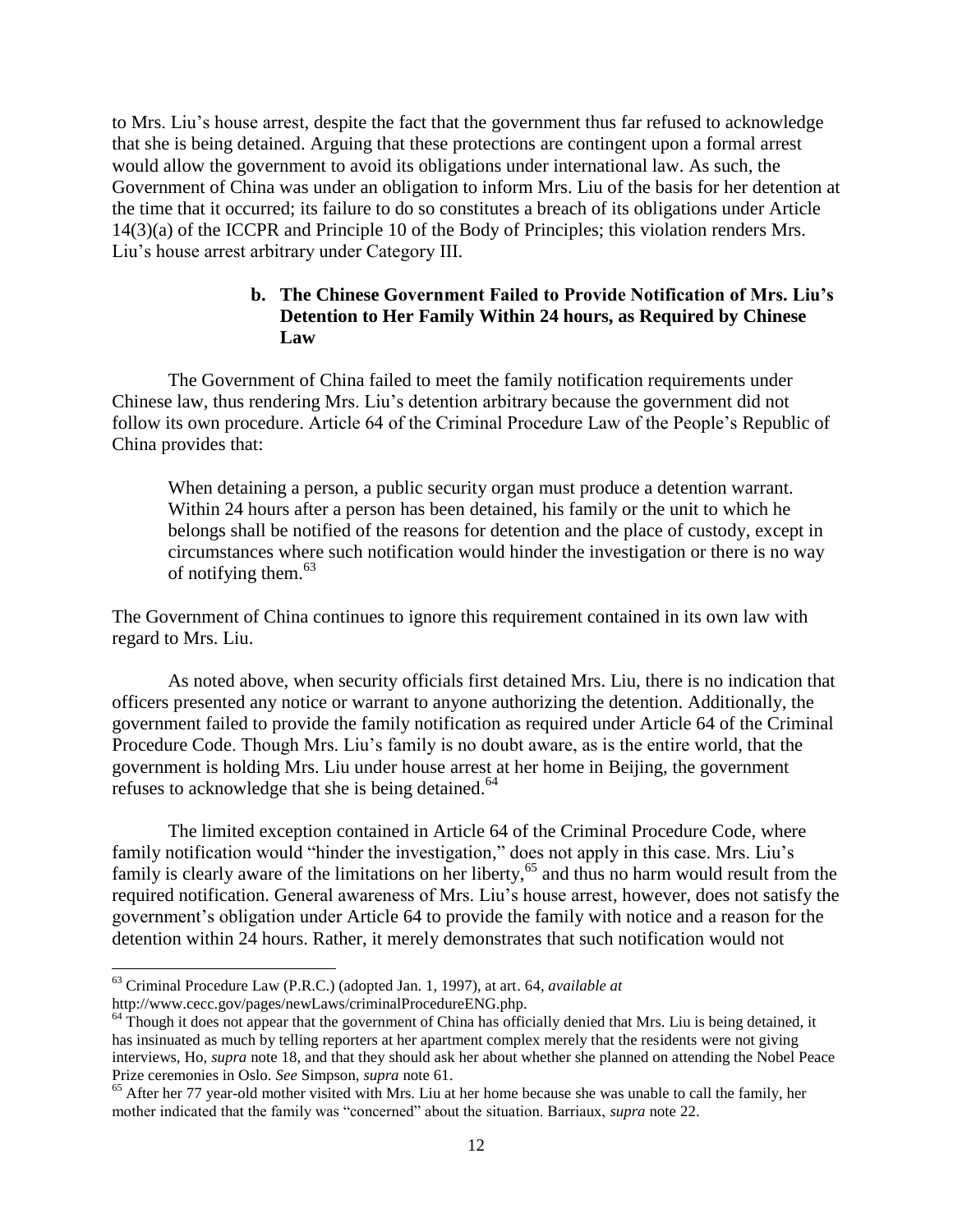"hinder the investigation" as required by the Article"s narrow exception. Because the government is in clear violation of one of its own laws related to the right to a fair trial, Mrs. Liu"s house arrest is arbitrary under Category III.

## **c. The Chinese Government Has Restricted Mrs. Liu's Access to Legal Counsel During Her House Arrest**

The Chinese government's attempt to restrict Mrs. Liu's access to legal counsel during her ongoing house arrest violates international norms related to a fair trial, and renders her detention arbitrary under Category III. Article 14(3) of the ICCPR protects individuals "[i]n the determination of any criminal charge against him… (b) [t]o have adequate time and facilities for the preparation of his defense and to communicate with counsel of his own choosing."<sup>66</sup> Principle 18(1) of the Body of Principles further elaborates that "[a] detained or imprisoned person shall be entitled to communicate and consult with legal counsel."<sup>67</sup> While the Body of Principles does not specifically identify when access to counsel must be granted, Principle 15 notes that, notwithstanding exceptions in the event of exceptional circumstances, "communication of the detained or imprisoned person with the outside world, and in particular his family or counsel, shall not be denied for more than a matter of days."<sup>68</sup>

The Government of China has detained Mrs. Liu under a house arrest since October 8, 2010 and has since that time prevented her from accessing legal counsel, rendering her detention arbitrary under Category III. Despite the protections contained in the ICCPR and the Body of Principles, it does not appear that Mrs. Liu has been able to meet with legal counsel since authorities first moved to isolate her on October 8, 2010.<sup>69</sup> Though lawyers have attempted to contact Mrs. Liu, they have been unable to reach her.<sup>70</sup> In this case, there are no "extraordinary" circumstances" that would justify limiting Mrs. Liu"s access to counsel during her detention. Further, the government has limited this access for nearly one month; such a period clearly exceeds the outer limits of a "matter of days," even if extraordinary circumstances existed. The Government of China"s failure to grant Mrs. Liu access to counsel in these circumstances therefore violates both Article 14(3)(b) of the ICCPR and Principles 15 and 18(1) of the Body of Principles, and renders the detention arbitrary.

Because the government failed to provide notice of Mrs. Liu"s detention and because she has been denied access to legal counsel since the beginning of her detention on October 8, 2010, the circumstances of her detention fail to meet international standards related to a fair trial. This renders the detention arbitrary under Category III.

## **V. INDICATE INTERNAL STEPS, INCLUDING DOMESTIC REMEDIES, TAKEN ESPECIALLY WITH THE LEGAL AND ADMINISTRATIVE AUTHORITIES, PARTICULARLY FOR THE PURPOSE OF ESTABLISHING THE DETENTION AND, AS APPROPRIATE, THEIR RESULTS OR THE REASONS WHY SUCH STEPS OR**

<sup>66</sup> ICCPR, *supra* note 33, at art. 14(3)(b).

<sup>67</sup> Body of Principles, *supra* note 33, at Principle 18(1).

<sup>68</sup> *Id.* at Principle 15.

<sup>69</sup> *See* Barriaux, *supra* note 22.

 $70$  *Id.*